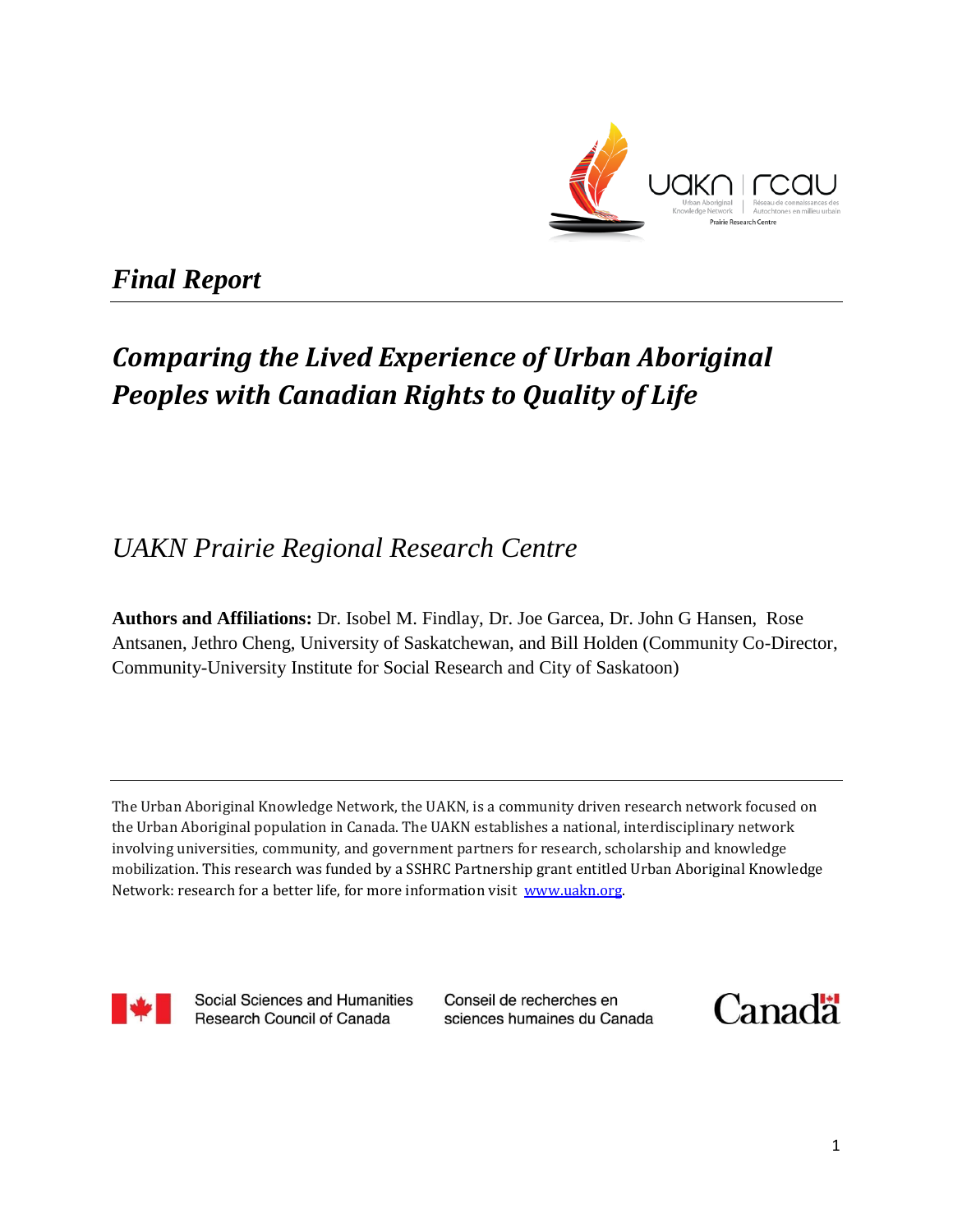## **ABSTRACT**

Despite government recognition of the importance of improving Quality of Life (QoL), significant barriers to QoL remain for Aboriginal peoples. Although the 2010 Urban Aboriginal Peoples Study showed strong aspirations toward improving their QoL, urban Aboriginal people felt that access to education, income gaps, and government policy impeded their progress. Building on long-term studies of QoL by Community-University Institute for Social Research (CUISR), this study assesses the lived experiences of urban Aboriginal peoples as they relate to their QoL. The study establishes baseline information about QoL for urban Aboriginal peoples using the mixed-methods research approach of CUISR's QoL research iterations, integrating CUISR's collaborative community-based research approach.

The major findings of this research are that discrimination, the legacies of residential schools, and social problems marginalized urban Aboriginal people, decreased social inclusion, and even alienated them from their own culture and traditional teachings and adversely affected QoL. Largely because of these factors, as few as 6-11% reported their physical, mental, emotional, and spiritual well-being as excellent.

The findings underline the need to focus not only on meeting basic survival needs of Aboriginal persons, but also on their cultural and spiritual needs which are the foundation of QoL. Education and employment as well as a sense of community and belonging, family and friends, traditional teachings and culture, treaty and Aboriginal rights, and respect, as well as Aboriginal social spaces in the form of Aboriginal Friendship Centres were all deemed beneficial socially, culturally, and personally. The vast majority of respondents to the web-based survey identified the following six factors as either 'extremely important 'or 'very important' for improving QoL:

- Increasing education and training
- Improving the justice system
- Increasing understanding of Aboriginal culture and rights
- Increasing employment opportunities
- Increasing community/social service funding
- Increasing cultural and spiritual places

The study concludes that protagonists involved in improving the QoL of Aboriginal peoples should devote extensive attention to these particular factors, as well as some others identified in the report, which either directly or indirectly are related to them.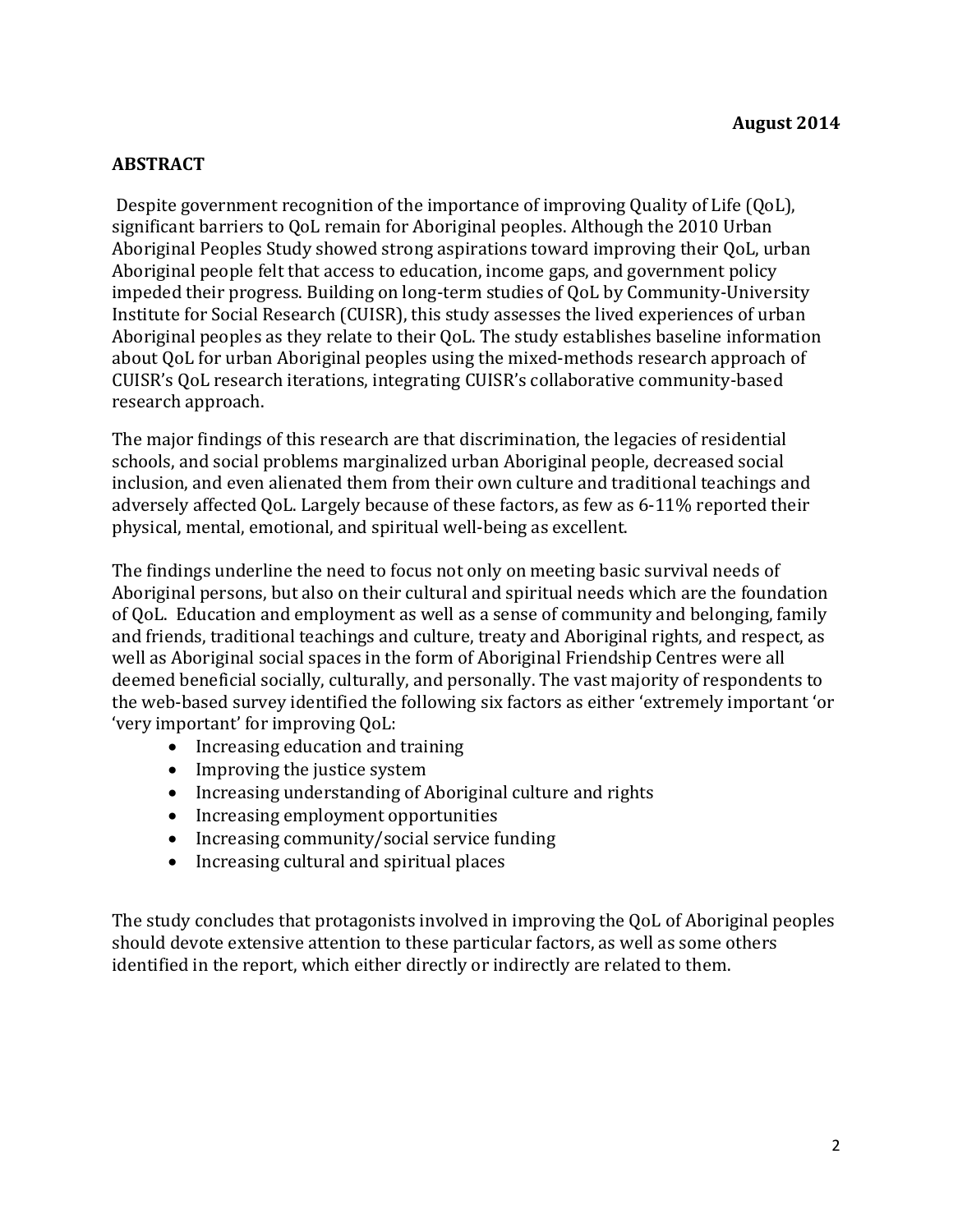## **1. INTRODUCTION**

## *1.1 Purpose of Study*

This study examines the lived experiences of urban Aboriginal peoples in relation to quality of life (QoL) in Saskatoon, Saskatchewan, in 2013-14. Over the past decade, Community-University Institute for Social Research (CUISR) has charted what QoL means to the citizens of Saskatoon. This study builds on that body of research experience with Aboriginal organizations and communities by assessing QoL issues specific to urban Aboriginal peoples.

The overarching purpose of this study is twofold. The first purpose is to contribute to an understanding and improvement of QoL for urban Aboriginal people in Saskatoon. The second purpose is to produce usable knowledge about the QoL and the experienced barriers to it by Aboriginal people that will help them and others in fostering constructive policy development relative to their own lives.

Toward that end, the central goal of this study is to assess the lived experiences of urban Aboriginal peoples as they relate to their QoL, and to compare these findings with discourse emerging from governmental agencies on improving QoL for the general Canadian population or specifically for Aboriginal peoples.

This study establishes baseline information about QoL for urban Aboriginal peoples using the mixed-methods research approach of CUISR's QoL research iterations, integrating CUISR's collaborative community-based action research approach.

*Quality of Life is an important policy issue at all levels of government:* Federal, provincial, and municipal governments frequently identify improvements to the QoL of their citizens as priority areas for policy development. The research addresses the effectiveness of this policy for urban Aboriginal peoples by producing a comprehensive evaluation of their QoL, and by comparing it to recent QoL discourse.

*A polarization of quality of life indicators persists in Canada:* Significant gaps exist between the QoL of various Socio-Economic Status (SES) groupings in Canada. The impact falls disproportionately on Aboriginal populations, particularly in the prairie provinces where under- and unemployment, a lack of affordable housing, and increased migration to urban areas have relegated many urban Aboriginal peoples to low-SES neighbourhoods, compounding a cycle of poverty and barriers to improving QoL. This study will prove invaluable in identifying the barriers to quality of life encountered by urban Aboriginal peoples and for developing policy and program frameworks to overcome them.

*This research emphasizes postcolonial obligations:* The research explores issues related to Aboriginal understandings of treaty, constitutional, statutory, and normative frameworks that may be significant for QoL issues in Saskatoon. In addition to constitutionally protected Aboriginal and treaty rights (Treaties 2, 4, 5, 6, 8, & 10 include guarantees of Aboriginal rights to spirituality, education, employment, living conditions, and equality), Canada is signatory to such relevant international instruments as the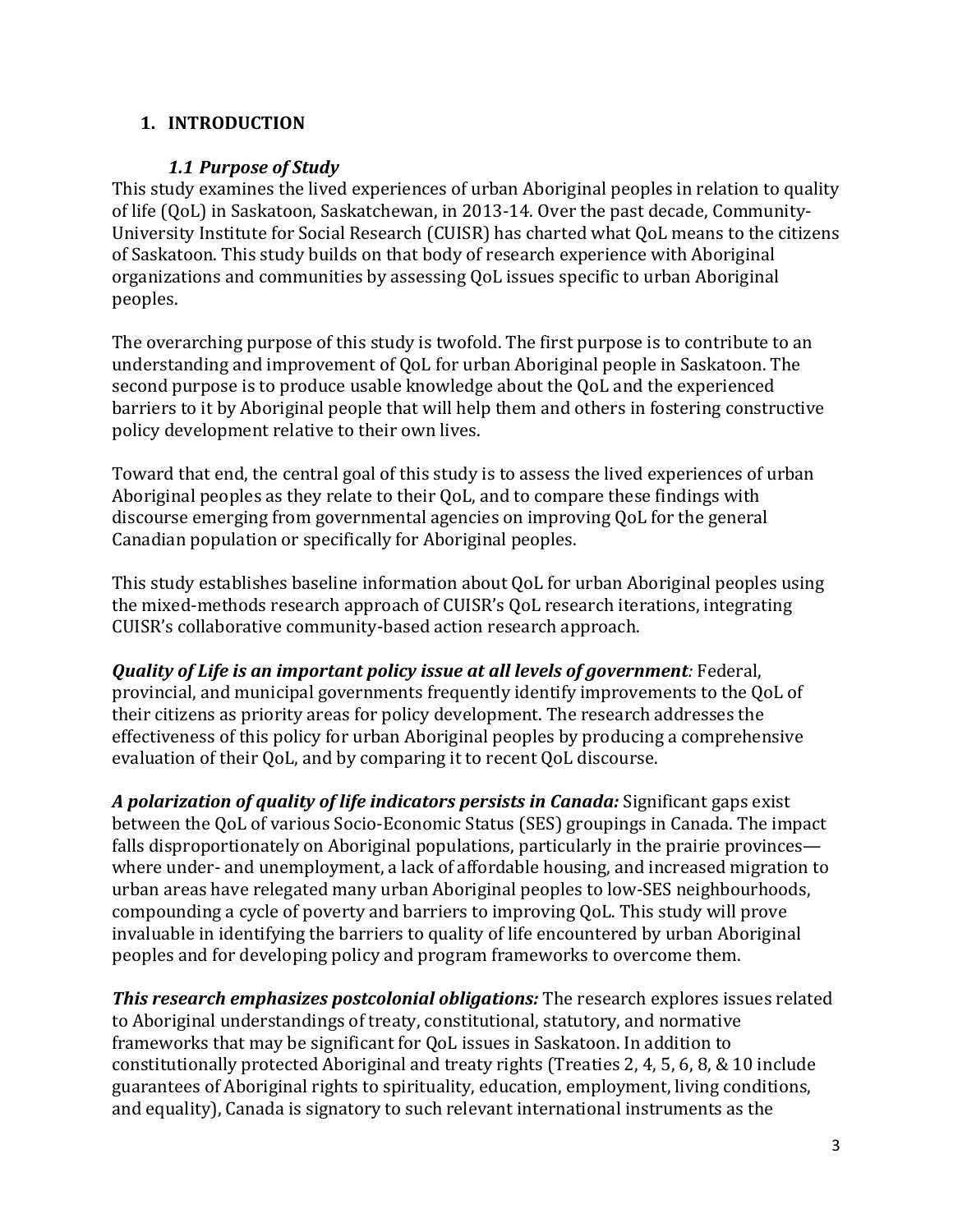Universal Declaration of Human Rights, the Convention of the Rights of the Child, the International Covenants on Civil and Political Rights and on Economic, Social, and Cultural Rights, and the Declaration on the Rights of Indigenous Peoples. The outcomes of the research may serve as a catalyst for renewed discussion about the obligations of various levels of government to maintain the rights laid out in treaties and conventions for urban Aboriginal peoples.

# *1.2 Objectives of Study*

The central objectives of this study are three fold.

- The first objective is to assess the lived experiences of Urban Aboriginal peoples as they relate to their QoL.
- The second objective is compare the findings with the discourse emerging from governmental agencies about improving QoL for either the general Canadian population or specific to Aboriginal peoples.
- The third objective is to proffer some strategic directions for improving the QoL of Aboriginal peoples in Saskatoon and possibly also in other urban areas based on the findings of this research project.

# *1.3 Why is this Study Important?*

Why is comparing the lived experiences of Aboriginal peoples with Canadian rights to a quality of life an important and timely topic? First, recognizing the unique impacts of colonization on Aboriginal life is key to decolonizing understanding and enhancing our capacity to improve Aboriginal quality of life. Second, comparing the lived experiences of Aboriginal peoples with Canadian rights to a quality of life is significant to social justice. Third, improving Aboriginal quality of life is critical to enhancing Canada's social justice potential. Fourth, developing a theory of the lived experiences of Aboriginal peoples in relation to Canadian rights to a quality of life is crucial to effecting decolonization and achieving social justice.

# *1.4 Research Questions*

- What are the most important components of Quality of Life for Aboriginal people?
- How do urban Aboriginal peoples rate their Quality of Life?
- What do urban Aboriginal peoples consider major barriers to improving their Quality of Life?
- What do urban Aboriginal peoples consider to be key factors, if any, which have contributed to improvements in their QoL?
- What do urban Aboriginals believe should be done to improve the Quality of Life of those living below what is considered a positive Quality of Life standard?
- Is there a case that can be made based on provisions in the numbered treaties, in the Charter of Rights and Freedoms, or in any statutory, policy, or normative frameworks that various orders of government should be doing more to improve the Quality of Life of urban Aboriginal people?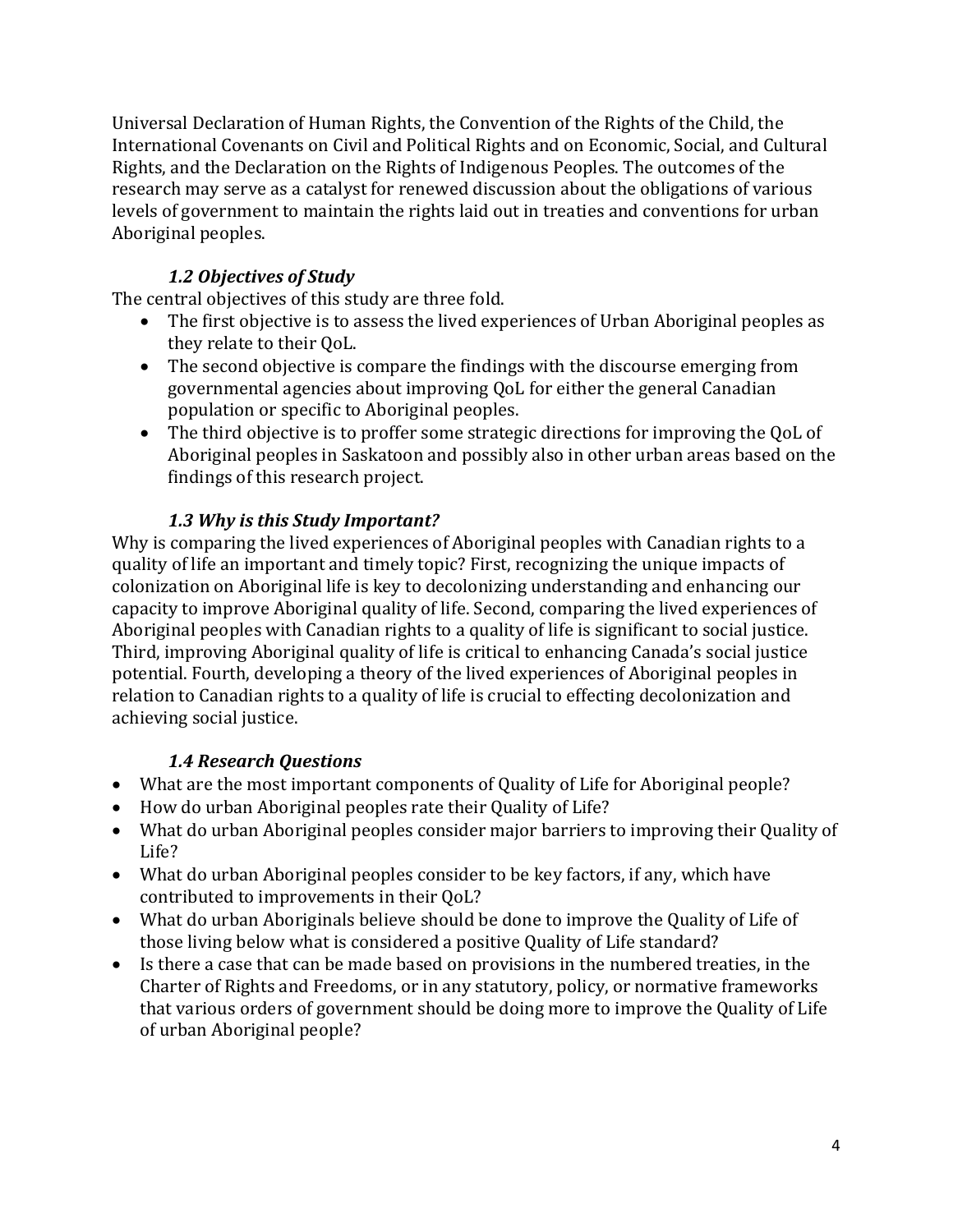## *1.5 Methodology*

Research priorities were to ensure this study was designed by, with, and for Aboriginal peoples. The research team including Dr. John Hansen, a member of the Opaskwayak Cree Nation, and Drs. Isobel M. Findlay and Joe Garcea, both of whom have significant research experience in and with Aboriginal communities, worked with the steering committee:

- Saskatoon Urban Aboriginal Strategy(UAS) (Brad Bird, Coordinator)
- Saskatchewan Indian Institute of Technologies (SIIT) (Darlene Lanceley, Employment Consultant)
- Office of the Treaty Commissioner (OTC) (Harry Lafond, Executive Director)

The partnership was governed by a formal agreement spelling out roles and responsibilities.

This research used a mixed-method approach within a participatory action research framework. Respecting CUISR's decolonizing 3 R principles of community engagement research, relationships, and reflexivity—that draw on learning from Aboriginal researchers and Indigenous methods and ethical protocols, community partners' and participants' knowledge, expertise, and active engagement shaped a research process of mutual learning, relationship building, and collaborative reflection (Findlay, Ray, Basualdo, 2011).

In collecting baseline information for this study, three means were used: a web-based survey, a set of semi-structured in-person interviews, and faciliated focus group discussions. The data collected through these three means on the lived experiences of urban Aboriginal peoples' QoL in Saskatoon represent a valuable resource to identify the QoL experiences of Urban Aboriginal peoples and compare them with the related Canadian QoL standards emerging from governmental discourse. The methods and data storage fulfilled all Tri-Council human research ethical and data storage standards.

In summary, this study developed research tools based on community input, located student researcher Rose Antsanen (drawn from and with relevant experience with the urban Aboriginal population), and compiled a report—and did so in several phases:

*Phase I – Researcher Selection, Literature Review and Ethics Approval* A steering committee used the strengths and experiences of representatives of the local urban Aboriginal community, partner agencies, and the research team to select the student researcher, give feedback on draft literature review, secure ethics, and design and fine-tune the survey instrument and methodology in a time-consuming but very necessary iterative process.

*Phase II – Survey Tool Development and Survey Research* The steering committee reviewed and suggested amendments to the research design and the survey tools, developed targeted research areas, and assisted with locating respondents for the research.

*Phase III – Focus Group and Interviews* The most important aspects of QoL for Aboriginal people identified in the survey were probed deeply through focus groups and in-depth face-to-face interviews with community members in selected neighbourhoods using the questionnaire developed by the steering committee.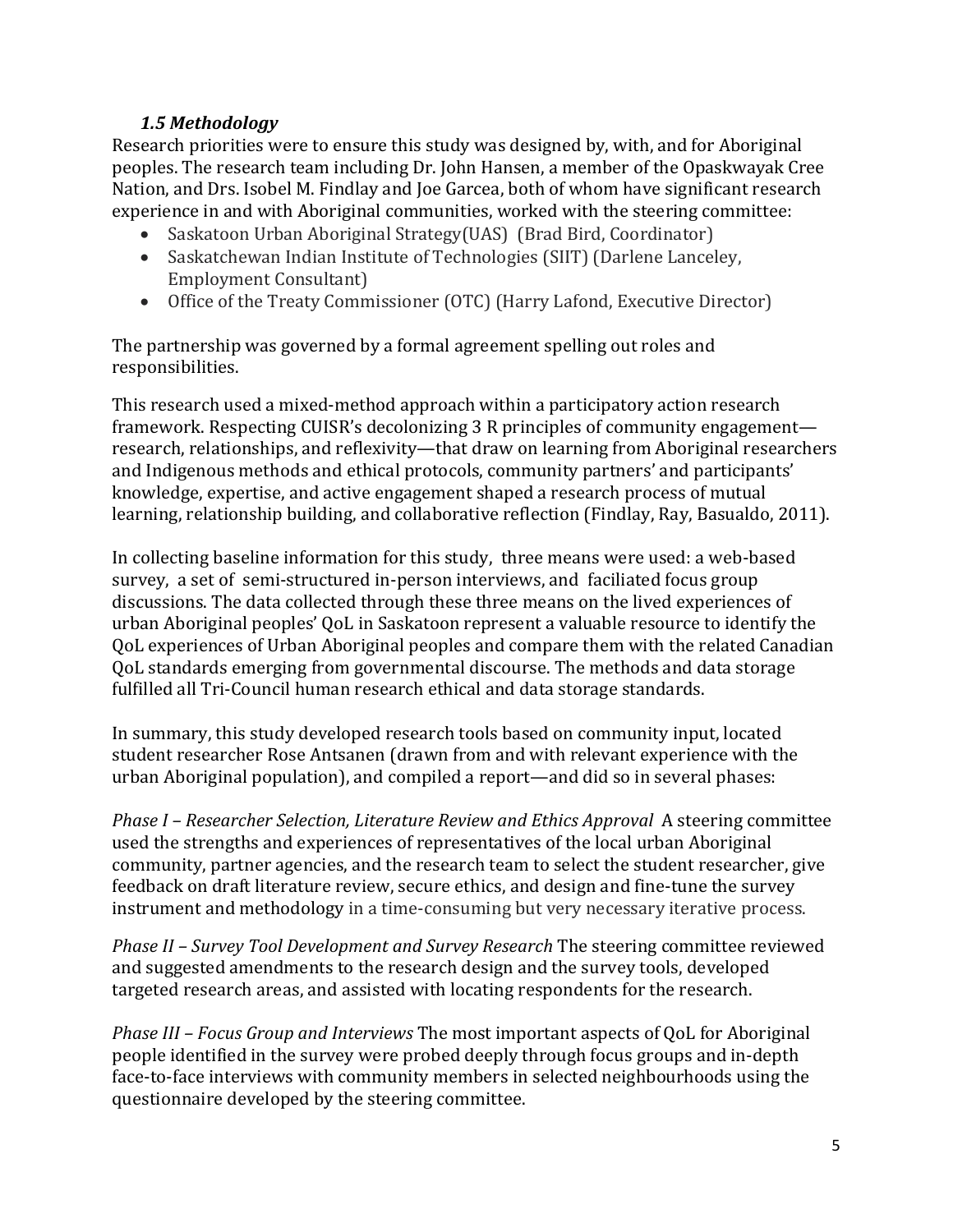#### *1.6 Organization of Report*

The remainder of this report consists of these seven sections.

- Section 2 establishes the policy context and relevance of the study.
- Section 3 reviews previous research on QoL in Saskatoon.
- Section 4 provides an overview of both the colonial legacy contributing to low quality of life for urban Aboriginal people, and the decolonization project underlining the importance of improving the QoL of Aboriginal people.
- Sections 5, 6, and 7 discuss study findings across three data collection methods.
- Section 8 provides some conclusions and proffers some recommendations.

#### **2. POLICY CONTEXT & RELEVANCE OF STUDY**

*2.1 Governmental Recognition of Improving Quality of Life as Social Imperative* Federal, provincial, and municipal governments recognize the social imperative of improving the Quality of Life (QoL) for Aboriginal people. On National Aboriginal Day 2011, Prime Minister Harper committed his government "to working with Aboriginal communities, as well as provinces and territories, to provide Aboriginal people with the education and tools they need to reach their full potential and achieve a higher quality of life for their families" (PMO, 2011). Improving the QoL for its citizens is a primary policy of the Government of Saskatchewan; renewing its relationships with and meeting its legal obligations to Aboriginal people is at the heart of its commitment to Aboriginal QoL (Saskatchewan, 2014). The City of Saskatoon and the University of Saskatchewan have also committed to improving the quality of life for Aboriginal peoples by enhancing civic services and access to education, respectively. While addressing the 2012 Fall convocation, University of Saskatchewan President Ilene Busch-Vishniac identified the challenge in Saskatchewan's current economic boom of "recognizing and removing barriers to postsecondary education, particularly for Aboriginal students" (UofS, 2012).

#### *2.2 Persistent Barriers to Optimizing Quality of Life*

Despite policy action, significant barriers to QoL remain in Canada, particularly for Aboriginal peoples. This is clear in the latest iteration of the Canadian Index of Wellbeing (2012), which contrasts our nation's positive growth in GDP against drops in living standards, leisure and culture, environment, and health, along with plateaux in education and time use. Although the 2010 Urban Aboriginal Peoples Study (focused on eleven cities including Saskatoon) showed that urban Aboriginal people aspired to improve their QoL and pursue higher education, they also felt that access to education, income gaps, and divisive government policy impeded them. Regina and Saskatoon recorded the highest rates of Aboriginal people not feeling accepted (Environics Institute, 2010).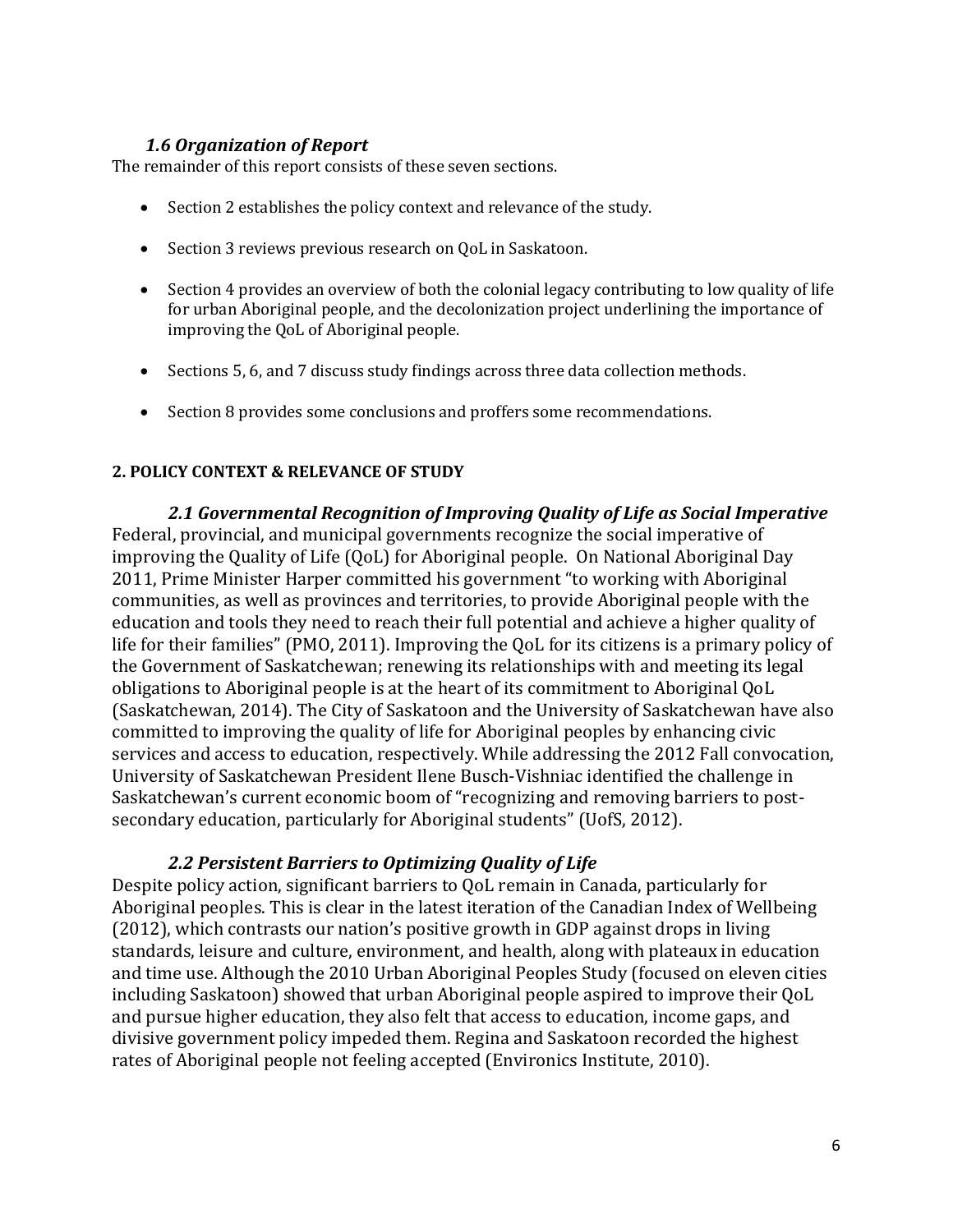The Environics study confirmed a perception gap between Aboriginal and other Canadians reported in a 2003 Centre for Research and Information in Canada (CRIC) study that showed 75% support for strong Aboriginal cultures, yet 42% (54% on Prairies) believe that the inherent and treaty rights of Aboriginal should be eliminated and 51% believe Aboriginal people are as well off as or better off than other Canadians. Such beliefs persist despite studies confirming disparities in education, employment, and health among Aboriginal and other Canadians (Federation of Canadian Municipalities, 2006; Howe, 2011, 2012). The interim report of the Truth and Reconciliation Commission (2012) attributes ongoing discrimination to an education system that has not taught Canadians well and the commission is hence committed to reconciling communities and to revealing "the complex truth about the history and ongoing legacy of the church-run residential schools, in a manner that fully documents the individual and collective harms perpetrated against Aboriginal peoples, and honours the resiliency and courage of former students, their families, and communities" (p. 1).

Despite constitutionally protected Aboriginal and treaty rights (Cardinal & Hildebrandt, 2000; Henderson, 2006; Lerat & Ungar, 2005) and international instruments (Henderson, 2008; Venne, 1998) that have been critical in "advancing indigenous peoples' rights over the last 30 years, especially through the courts," James Anaya (2013), in his statement upon conclusion of the visit to Canada as the United Nations Special Rapporteur on the Rights of Indigenous Peoples, concluded that the "well-being gap between aboriginal and nonaboriginal people in Canada has not narrowed over the last several years":

Canada consistently ranks near the top among countries with respect to human development standards, and yet amidst this wealth and prosperity, aboriginal people live in conditions akin to those in countries that rank much lower and in which poverty abounds.

Anaya looks to "historical treaties and constitutional principles, the international standards endorsed by Canada and aboriginal peoples, in particular the United Nations Declaration on the Rights of Indigenous Peoples," to "inform the definition of common objectives and goals."

#### *2.3 Challenges in Overcoming Barriers to QoL for Aboriginal People*

These barriers are often compounded by the status of Aboriginal peoples in Canada. For instance, the rate of unemployment for Aboriginal peoples in 18 of Canada's largest municipalities far exceeds that of the remainder of the population (Federation of Canadian Municipalities, 2006). In Saskatchewan, significant gaps exist in educational and employment achievement between Aboriginal peoples and the general population (Howe, 2011; 2012). This was further exemplified in a 2010 study on QoL indicators in Saskatoon conducted by the Community-University Institute for Social Research (CUISR): selfperceived QoL for Saskatoon's poorest neighbourhoods (and those with the highest proportion of Aboriginal residents) was lower than wealthier ones, especially in categories such as safety, neighbourhood condition, recreation, personal safety, and health (Chopin, Holden, Muhajarine, & Popham, 2010).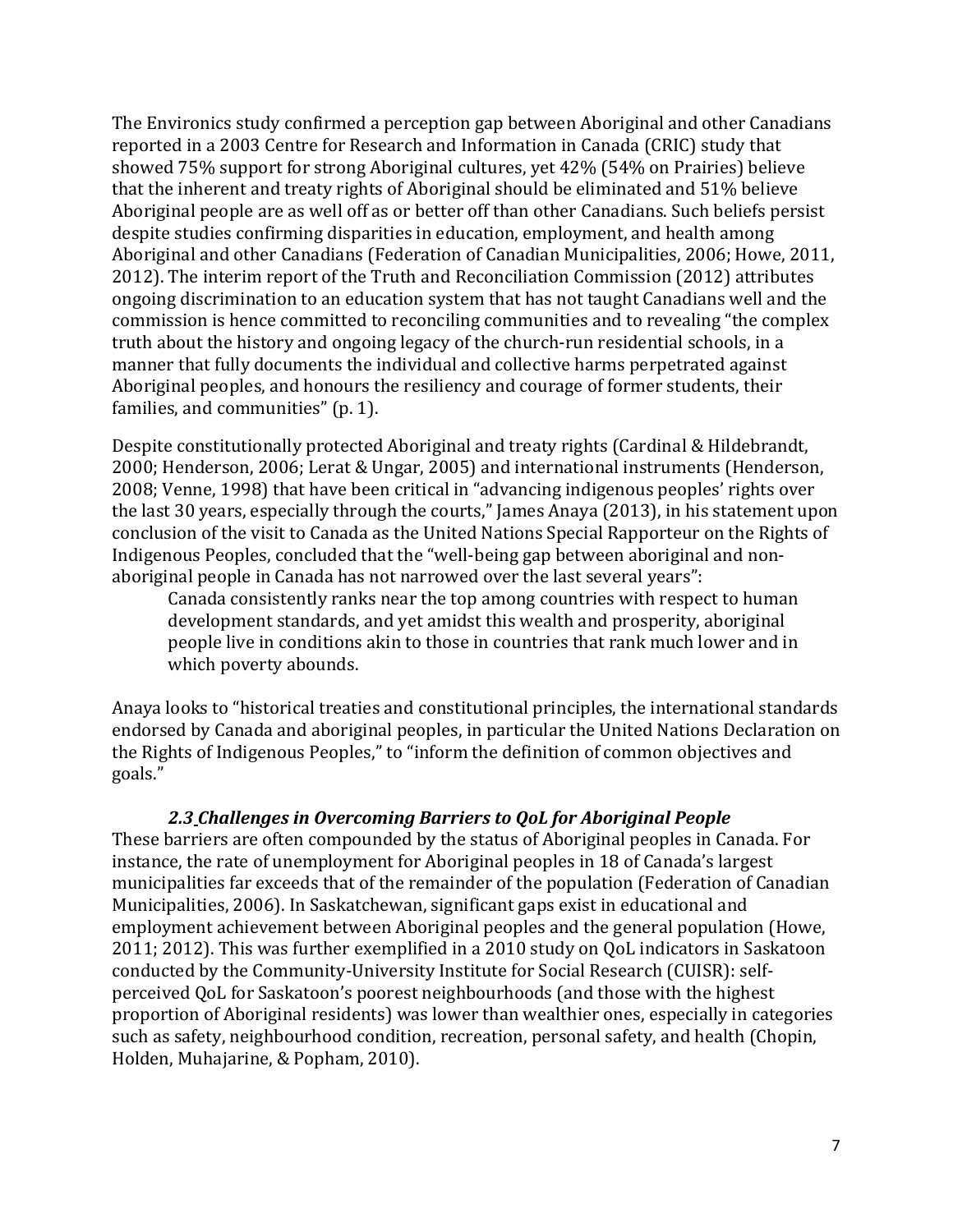The Aboriginal population is one of the youngest and fastest growing demographics of the Canadian population. Additionally, the proportion of Aboriginal peoples living in cities is projected to grow to as high as 40% of the total population by the year 2030 (Malenfant and Morency, 2011), indicating that concern over QoL will continue to grow unless substantial changes in policies, programs, and practices are adopted.

## **3. PREVIOUS RESEARCH ON QUALITY OF LIFE RESEARCH IN SASKATOON**

The quality of life of Aboriginal people in Saskatoon in particular has been approached through two research programs conducted over the 2001 through 2014 period. [The](http://bridgesandfoundations.usask.ca/)  [Bridges and Foundations](http://bridgesandfoundations.usask.ca/) project approached the quality of life of urban Aboriginal citizens of Saskatoon from a housing lens. Recognising the place of housing as a major contributor to quality of life, this research program funded by the Social Sciences and Humanities Research Council of Canada Community University Research Alliance set out to " develop a better understanding of how to establish and sustain culturally inclusive partnerships between Aboriginal and non-Aboriginal organizations, working to improve the quality of life through affordable quality housing options in Saskatoon" (Bridges and Foundations project, 2014).

The Bridges and Foundations project used quantitative and qualitative methods to approach the urban Aboriginal experience in housing from a community development point of view. The study produced a demographic profile of the Saskatoon Aboriginal population, surveys of the population's housing need, explorations of the training and career opportunities for First Nations people, and design and policy recommendations for appropriate, affordable housing options for urban First Nations and Métis people (Bridges and Foundations project, n.d.).

The Community-University Institute for Social Research has completed five iterations of research on the quality of life (QoL ) of the people of Saskatoon. Beginning in 2001 and repeated every three years through 2013, this research was conducted across three distinct clusters of neighbourhoods in Saskatoon representing areas of High, Middle, and Low socio-economic status (SES). This research program is one of the most comprehensive and detailed time-series studies of QoL at the neighbourhood level in Canada. The research is unique in that it has employed a mixed-method (both quantitative and qualitative) approach involving telephone surveys, face-to-face interviews, focus groups, and discussions with key policy informants. In addition, a series of community policy forums have been held which have informed the research process and have initiated policies and strategies aimed at improving QoL in Saskatoon (Muhajarine, Holden, McCrosky, & Disano, 2013).

The Saskatoon quality of life research program is targeted at all citizens. Stratified into three groups of neighbourhoods based on their socio-economic status, the telephone survey randomly samples about 300 residents in each cluster (Muhajarine, et al., 2013). Typically, over the course of the program, the Aboriginal population has been underrepresented. The quantitative survey sample typically included about 5% responses from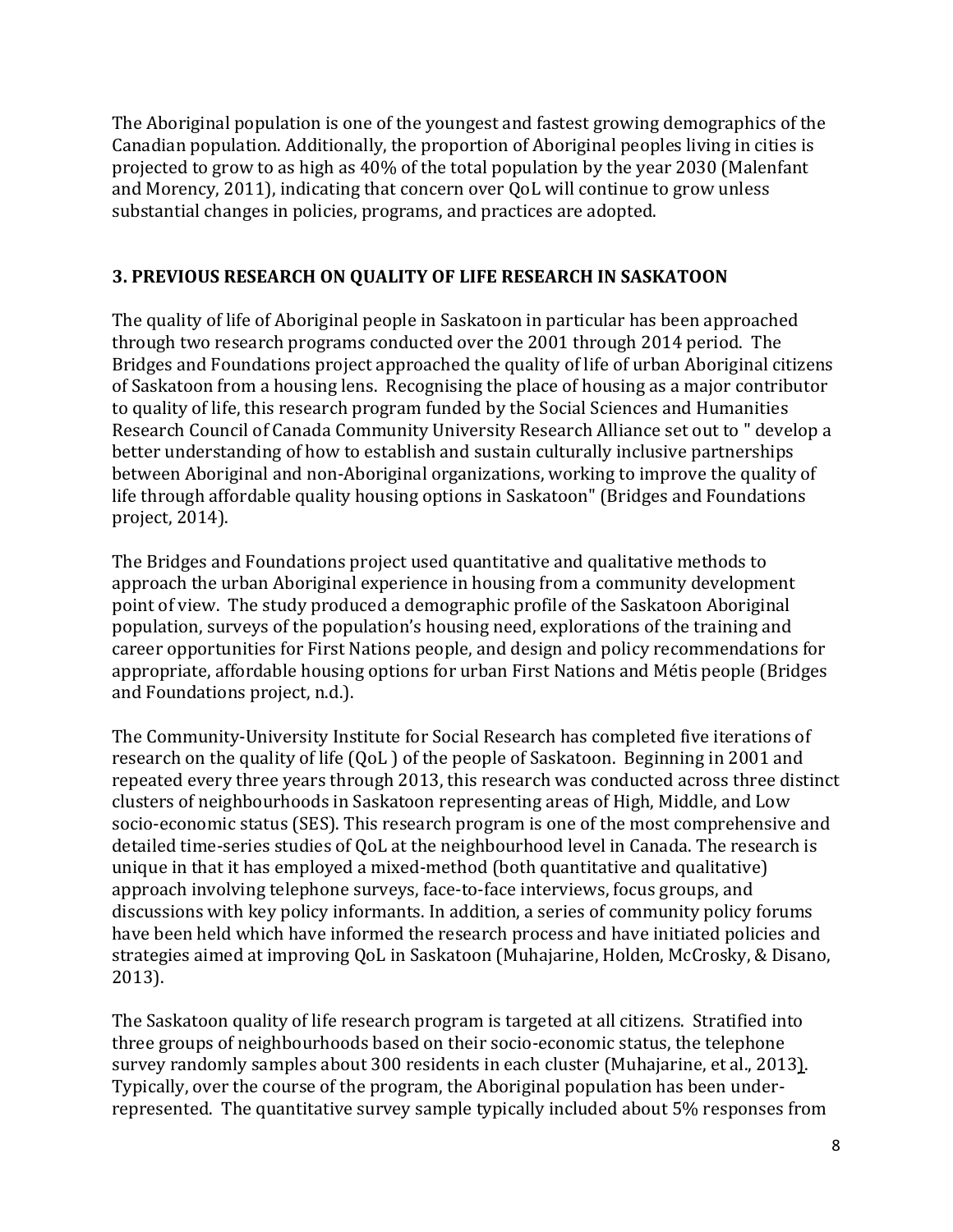people who self-identified as Aboriginal while the actual percentage of the city's population identified as Aboriginal tends to be about 10%. Correlation analysis of demographic characteristics with the primary dependent survey variable (self-rate quality of life) did not identify a significant relationship between Aboriginal status and quality of life. Typically, the Saskatoon quality of life survey has identified three persistent relationships: age is negatively related to self-rated quality of life; income perception (whether people perceive their income status as less than others); and self-rated quality of life tends to be lower in lower socio-economic status neighbourhoods. Given that in Saskatoon throughout the period of the study program, Aboriginal people have tended to live in neighbourhoods described as of lower-socio economic, we might infer that Aboriginal residents of these neighbourhoods have rated their quality of life lower than the population of medium and high socio-economic neighbourhoods.

The qualitative component of the Saskatoon quality of life research program has used faceto-face interviews, focus groups, and key informant interviews to augment the research for typically under-represented and hard to reach populations. Aboriginal people, immigrants, youth, low-income people, and people with disabilities are typical groups that have participated in this component of the research. Throughout the research, Aboriginal participants have indicated appropriate and affordable housing and experiences of prejudice as issues affecting their quality of life (Williams et al., 2001, p. 23). Again, in 2010, Aboriginal participants (drawn mainly from Aboriginal students from the University of Saskatchewan) identified housing as a major issue affecting their quality of life in addition to the condition of their neighbourhoods with respect to the condition of housing, parks and recreational opportunities (Chopin, et al., 2010; 2011).

Against this background, the following review of the literature is both historical and contemporary; it compares the lived experiences of Aboriginal peoples with Canadian rights to a quality of life and stresses postcolonial obligations. It discusses the notion that Aboriginal peoples—"the colonized"—have experienced unique historical disadvantages, systemic discrimination against their race and culture, which provides the Aboriginal community a unique experience in Canada's history, and this experience is reflected in contemporary quality of life disparities. Costanza, et al. (2008) define quality of life in the following way:

Quality of Life (QoL) is the extent to which objective human needs are fulfilled in relation to personal or group perceptions of subjective well-being (SWB). . . . Human needs are basic needs for subsistence, reproduction, security, affection, etc. . . . SWB is assessed by individuals' or groups' responses to questions about happiness, life satisfaction, utility, or welfare. The relation between specific human needs and perceived satisfaction with each of them can be affected by mental capacity, cultural context, information, education, temperament, and the like, often in quite complex ways. Moreover, the relation between the fulfillment of human needs and overall subjective well-being is affected by the (time-varying) weights individuals, groups, and cultures give to fulfilling each of the human needs relative to the others. (p. 2)

Drawing on these widely accepted views of quality of life indicators and CUISR's research studies, we document quality of life disparities between Aboriginal peoples and the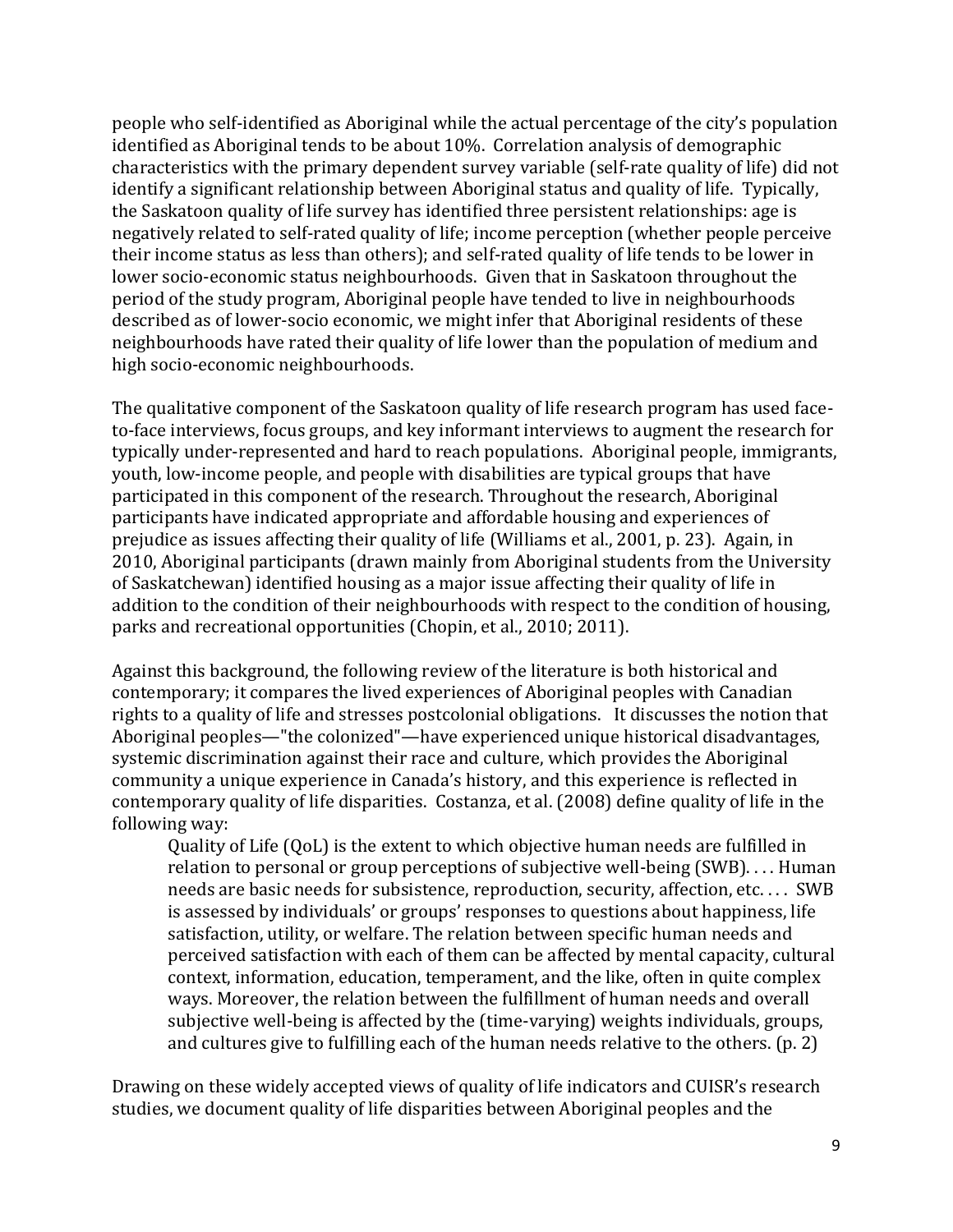dominant group in Canada. According to Picard (2012), Aboriginal Canadians have an average life expectancy of "a decade less than other Canadians":

Native people have higher rates of disability… . Suicide: The rate is six times higher… Natives have three times the rate of diabetes; suffer more heart disease… .The unemployment and poverty rates are five times those in the non-aboriginal community… . Only 4 per cent of natives have a university education, one-quarter the rate in mainstream society. One-third of aboriginal people do not graduate high school, three times the rate for non-aboriginals. (p. 1)

Because quality of life (QoL) can be considered a general spectrum of needs associated with human fulfillment, we attempt to provide some understanding and a theory of the lived experiences of Aboriginal peoples with Canadian rights to a quality of life. In acknowledgement and explanation of the Aboriginal disparities in quality of life in Saskatoon, Saskatchewan, in particular and in Canada in general, some attention must be devoted to the colonization and decolonization projects.

# **4. COLONIZATION, DECOLONIZATION, AND ABORIGINAL QoL**

The first part of the review of the colonial project provides an interpretation of the colonization of Aboriginal life in Canada ("the assimilation model"), and then tries to explain the effects of colonialism. The second part reviews the decolonizing process and why all Canadians have an interest in decolonizing for our collective well-being in a renewed relationship between Aboriginal and non-Aboriginal people in Canada. Throughout the review considers the development of mainstream Canadian quality of life, the underdevelopment of Aboriginal quality of life, and the degree to which human needs are fulfilled in relation to personal, social, and cultural collective group interpretations of well-being.

# **4.1** *Colonization and Aboriginal QoL*

Battiste and Henderson (2000) note that Aboriginal peoples have endured the "colonization of our creation, our ecologies, our minds and our spirits" (p. 11). They maintain that domination has altered Aboriginal social and cultural life in their ways of "thinking, feeling, and interacting with the world" (p. 13). In other words, colonization has been an important factor in the internalized oppression of Aboriginal life. Aboriginal quality of life can be understood only by unpacking the history of Western European colonization and its ideology reshaping Canada in accordance with the social, political, and economic interests of the dominant group. Yellow Bird and Wilson (2005), for instance, describe a colonization process of behaviours, ideologies, institutions, and policies that constrain rights to land, labour, and language and sustain the oppression of Aboriginal peoples, "the subjugation or exploitation of Indigenous Peoples, lands, and resources" (p. 2), and produce a range of widely documented pathologies that are the legacy of colonization's much-vaunted "gifts".

Whereas in theory Canadian rights to a quality of life are not intended to socially exclude any citizen, including Aboriginal peoples, in practice Aboriginal people in Canada do not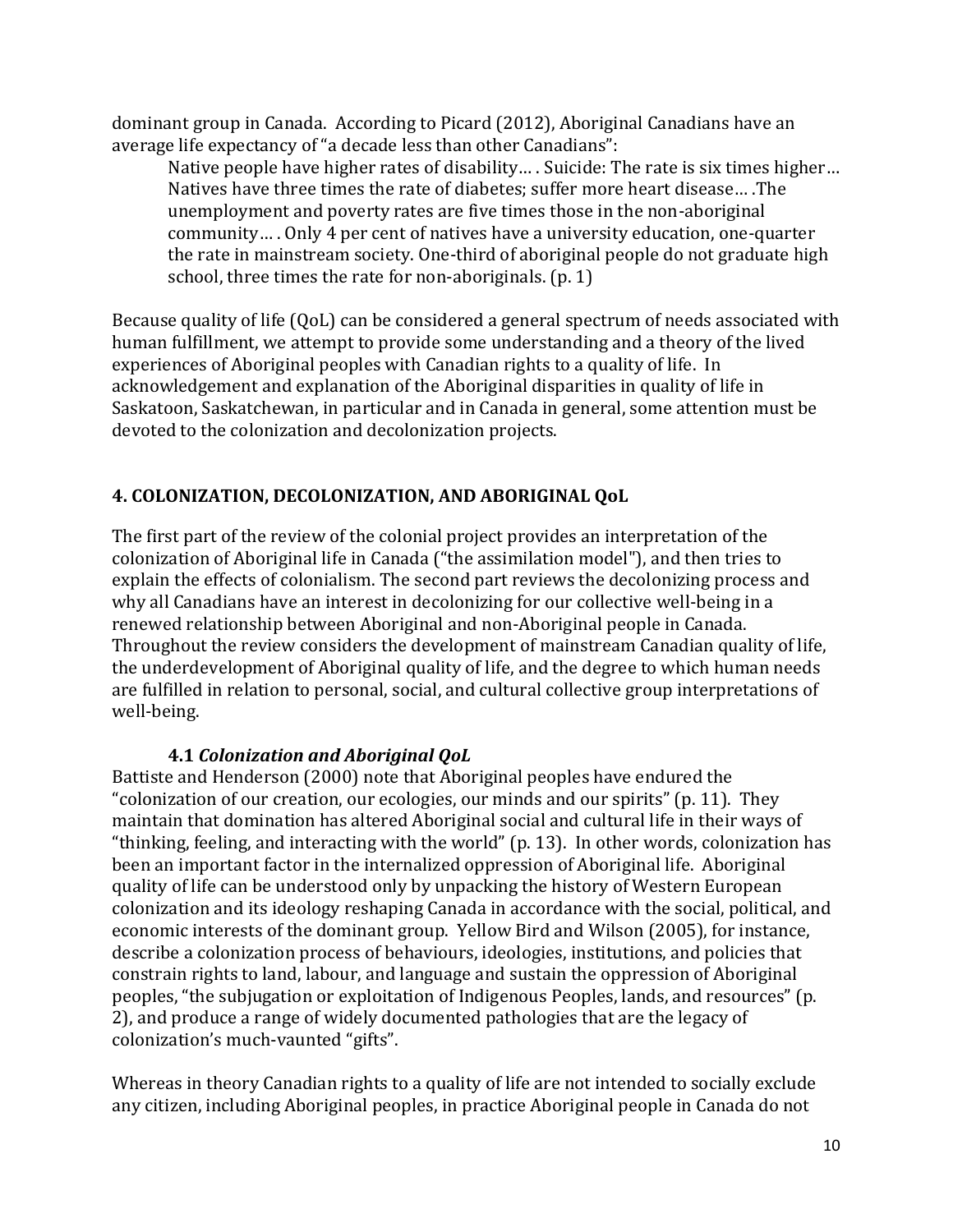enjoy a quality of life that compares to mainstream Canadians (Commission on First Nations and Metis Peoples and Justice Reform [CFNMP], 2004; Environics Institute, 2010; Findlay, Popham, Ince, & Takahashi, 2013; Findlay & Wuttunee, 2007; Picard, 2012; Walker, 2008).

In her analysis of colonialism, Métis scholar Bourassa (2008) relates the rise of capitalism to the history of colonialism within which the concept of race "justified" the exploitation of Aboriginal peoples: "In a capitalist system, inequality is an absolute necessity. Working class groups are oppressed by the dominant group who benefit from profits" (p. 37). As a result First Nations and Métis peoples were historically exploited because they were socially constructed as inferior—undermined through a discourse of race that benefitted European traders and merchants accumulating wealth through trade and enhancing personal and social economic status.

Aboriginal quality of life, that is, cannot be understood without examining the ideology of race as the basis of unequal privilege:

white racial and cultural prejudice and discrimination supported by institutional power and authority, used to the advantage of whites and the disadvantage of people of color. Racism encompasses economic, political, social, and institutional actions and beliefs that systematize and perpetuate an unequal distribution of privileges, resources, and power between Whites and people of Color. (Sensoy & Di Angelo, 2012, p. 101)

The above disparities are significant in relation to Aboriginal peoples' experiences with Canadian rights to a quality of life in what McMurtry (1998) calls the 'Civil Commons': the "organized, unified, and community-funded capacity of universally accessible resources of society to protect and to enable the lives of its members as an end in itself" (p. 376). The civil commons advocates for all citizens having rights to quality of life. And furthermore, the civil commons make accessible public schools, conversation, politics, and services whose value is beyond price. However, disparities between the quality of life of Aboriginal peoples and the mainstream Canadian population challenge notions of the civil commons. As Walker (2008) argues:

Socio-economic disparities attributable largely to the effects of colonization and residential schools lead to high services demands in the Aboriginal urban community, many of which are met by a growing range of urban Aboriginal service providers and institutions or by universal municipal services (p. 22).

Whereas much discourse on disparities between Aboriginal quality of life and mainstream Canadians tends to stress an individual problem rather than systemic discrimination and often leads to blaming the oppressed for their problems, Ravelli & Webber (2010) unpack such racist thinking:

The blaming the victim perspective assumes that the poor need only to work harder in order to transcend their poverty…. Sociologists have found little to no evidence to support the assertion that social inequality is the result of individual attributes. (p. 165)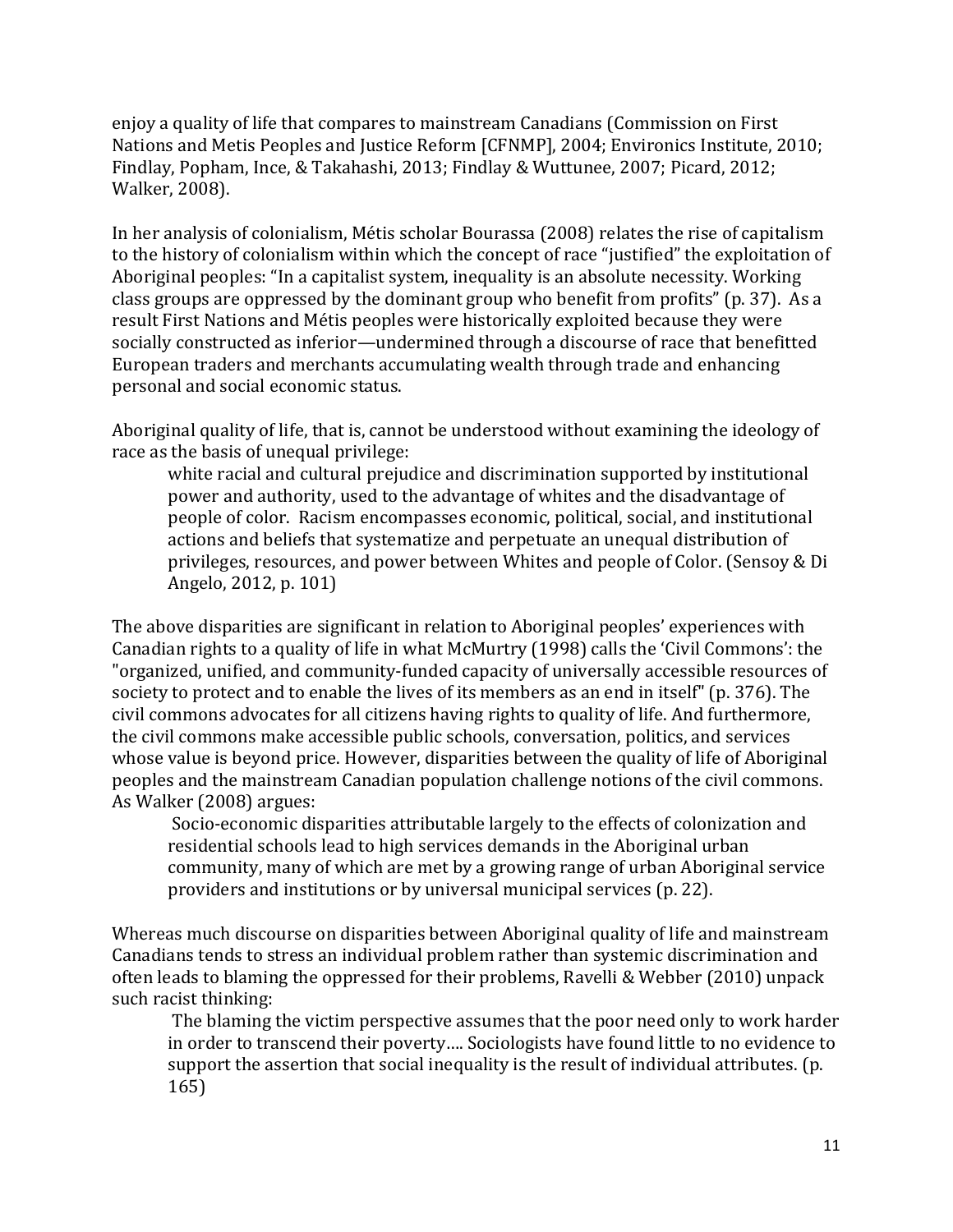Current strategies and policies to address social, economic, and quality of life disparities are not yet achieving the success to advance social equality as Aboriginal peoples in Canada remain among the most impoverished in Canada (Ravelli & Webber, 2010; Wotherspoon & Hansen, 2013).

Consistent with the blaming the poor perspective is the negative racial view held by the majority of the mainstream citizenry in Saskatoon. Environics Institute (2010) notes that a "segmentation analysis of Saskatoon residents reveals that the city has a larger than average proportion of Dismissive Naysayers (people who take a negative view of Indigenous peoples)…. The large majority of Saskatoon residents recognize that Aboriginal people experience discrimination" (pp. 11-12). Given that non-Indigenous people recognize that Indigenous peoples are discriminated against, it is not surprising that the Urban Aboriginal Peoples study found that "Aboriginal peoples in Saskatoon generally believe that they are seen in a negative light by non-Aboriginal people" (p. 37).

Historically, Aboriginal people occupied the land of what is now called Canada and scholars typically characterized Indigenous peoples' social and cultural way of life as egalitarian in nature in the sense that wealth was distributed equally among members of the community and women were not characterized as inferior to men (Deer, 2009; Hansen, 2013). Therefore, there is really not a word for describing social inequalities, particularly the concept of class in many Aboriginal languages including the Cree and Dene (Antsanen & Hansen, 2013; Deer 2009).

## **4***.2 Decolonization and Aboriginal QoL*

Decolonization of Aboriginal life (and mainstream thinking and institutions) is no small task. For the ethical and practical or pragmatic benefit of both Aboriginal peoples and the broader community, this study supports decolonization, its strategies of unpacking colonial narratives and ideology to disclose the production of privilege and disadvantage (in section 4.1 here) and (in this section) of reclaiming Indigenous voice and vision (Battiste, 2000), and Indigenous rights to education, for example, to "nourish the learning spirit," resist "cognitive imperialism," reimagine Aboriginal-non-Aboriginal relations, and remake our world in holistic ways (Battiste, 2013). As Howe (2011) argues, closing the education gap between Aboriginal and non-Aboriginal people could bring "a total social benefit" of \$90 billion to Saskatchewan alone. Canada's GDP would benefit to the tune of \$401 billion by 2026, according to the Centre for the Study of Living Standards, if Aboriginal peoples could match the education, employment and social well-being of their non-Aboriginal counterparts (Lendsay, 2011).

Smith (1999), a prominent Maori author on Indigenous decolonization methodologies, notes that "cultural survival, self-determination, healing, restoration and social justice are engaging Indigenous researchers and communities in a diverse array of projects" (p. 142). Like the Hungarian-Canadian writer George Faludy (1983), Smith makes clear that culture is neither trivial nor secondary to basic needs for survival. Only those who can presume the privilege of their cultures can fail to recognize its foundational importance. In sharing his experience of concentration camp life, Faludy demonstrates that culture is quite literally a matter of life and death. Those in the camp who "concentrated" on physical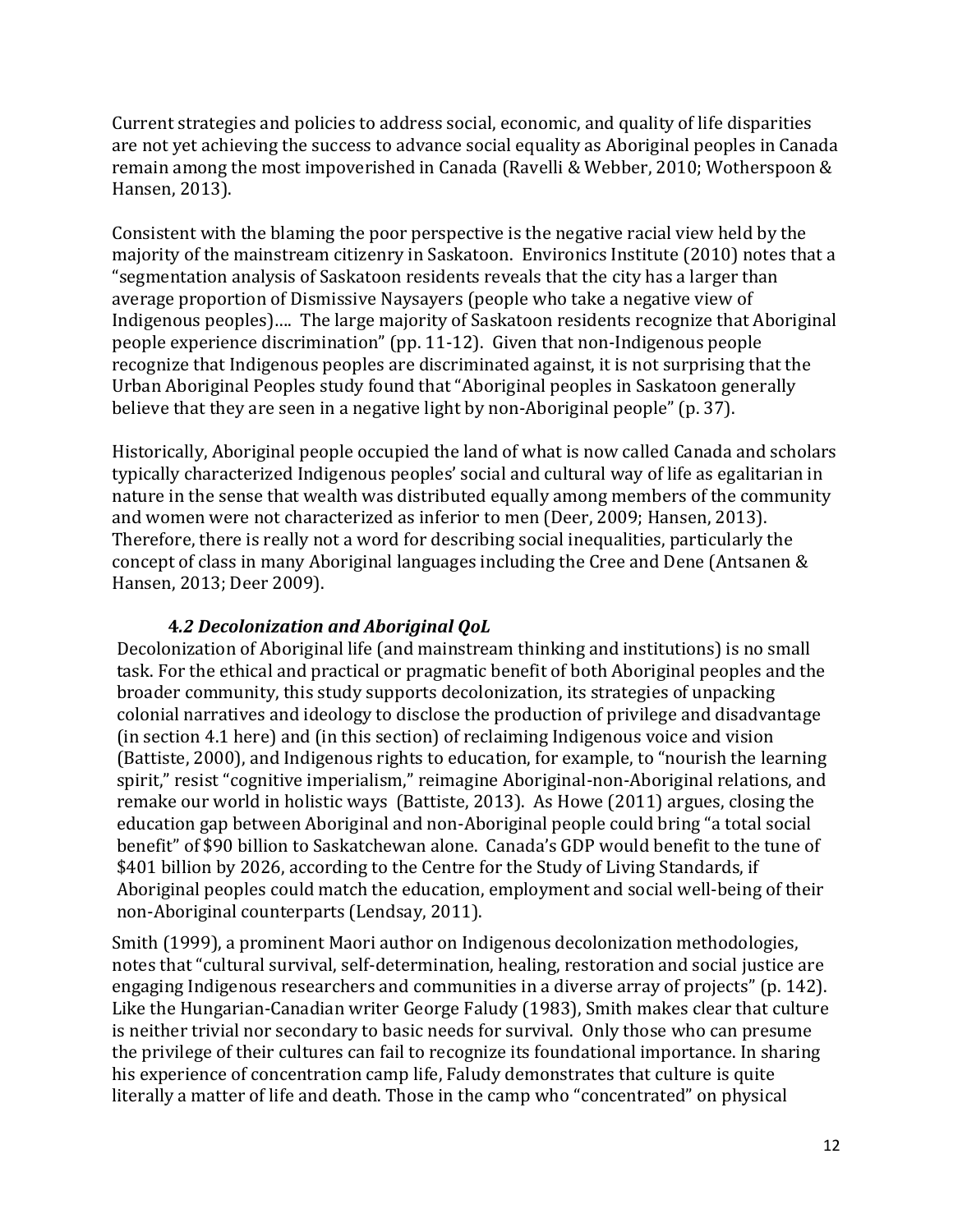survival (food and sleep) died, while those who focused on culture—sharing stories, reciting well-loved texts, and even whistling "entire operas"—ensured their "physical and spiritual survival," while keeping alive a civilization from which [they] were hopelessly ... cut off" (pp. 41-42).

Smith's decolonizing critique speaking of "cultural survival, self-determination, restoration and healing" harmonizes with the idea of "Pimatisiwin," the Cree word for living the good life (Settee, 2013, for example). Intrinsic to this study is an Indigenous perspective that emerges from the growing awareness that Indigenous peoples (Nehewak, Inninew, Denesuline, Lakota and Dakota), all who reside in this territory, represent an insider perspective and the recentring of Indigenous voice that Smith argues is necessary to "rewriting as rerighting." Recentring Indigenous voices is so critical when, as the Truth and Reconciliation Commission (2012) makes clear, in residential schools "not only language was lost: it was voice. People and their mouths had been padlocked. . . . (and they] have been left to heal themselves" (pp. 5-6). Because we have been influenced by Dene and Cree narratives as well as the growing voices of worldwide Indigenous scholars, we bring Indigenous voices into this literature review.

In her book *Pimatisiwin: The Good Life, Global Indigenous Knowledge Systems* (2013), the Swampy Cree scholar Priscilla Settee articulates a Mushkegowuk (Swampy Cree) perspective of what it means "to be alive"! She discusses the need to protect Indigenous knowledge from the widespread hegemonic discourse that has overshadowed Indigenous reality for generations, and advocates Indigenous-based struggles for decolonization, and social justice. She stresses the importance of "stories from the margins, as well as the intellectual nerve centers of our communities, form[ing] the foundation for research, development, and policy" (p. 29).

The Cree word "Pimatisiwin" or the Dene concept "Soh gah nah" describes the capacity for a good quality of life. These Indigenous concepts describe the capability of individuals and community to achieve a good quality of life based on recovering Indigenous ways of knowing and being. In Canada, for example, some First Nation communities have already begun to experience positive changes to QoL as a result of recovering aspects of their culture and justice traditions. A prime exemplar of this is Hollow Water First Nation (Ross, 1996; Green 1998). Returning to the First Nation teachings that sustained generations in self-sufficiency (Cardinal & Hildebrandt, 2000; Hamilton & Sinclair, 1991; Henderson, 2006) before they were overrun by colonial powers as state justice and government is critical to the welfare of our communities. In short, the colonial "gifts" of good governance and the rule of law proved to be a great failure.

Decolonization requires countering colonial interpretations of Aboriginality with holism and harmony between the mental and emotional realms (Lightning, 1992). As Yellow Bird and Wilson (2005) advise, decolonization is "the intelligent, calculated, and active resistance to the forces of colonialism that perpetuate the subjugation and/or exploitation of our minds, bodies, and lands, and it is engaged for the ultimate purpose of overturning the colonial structure and realizing Indigenous liberation" (p. 5).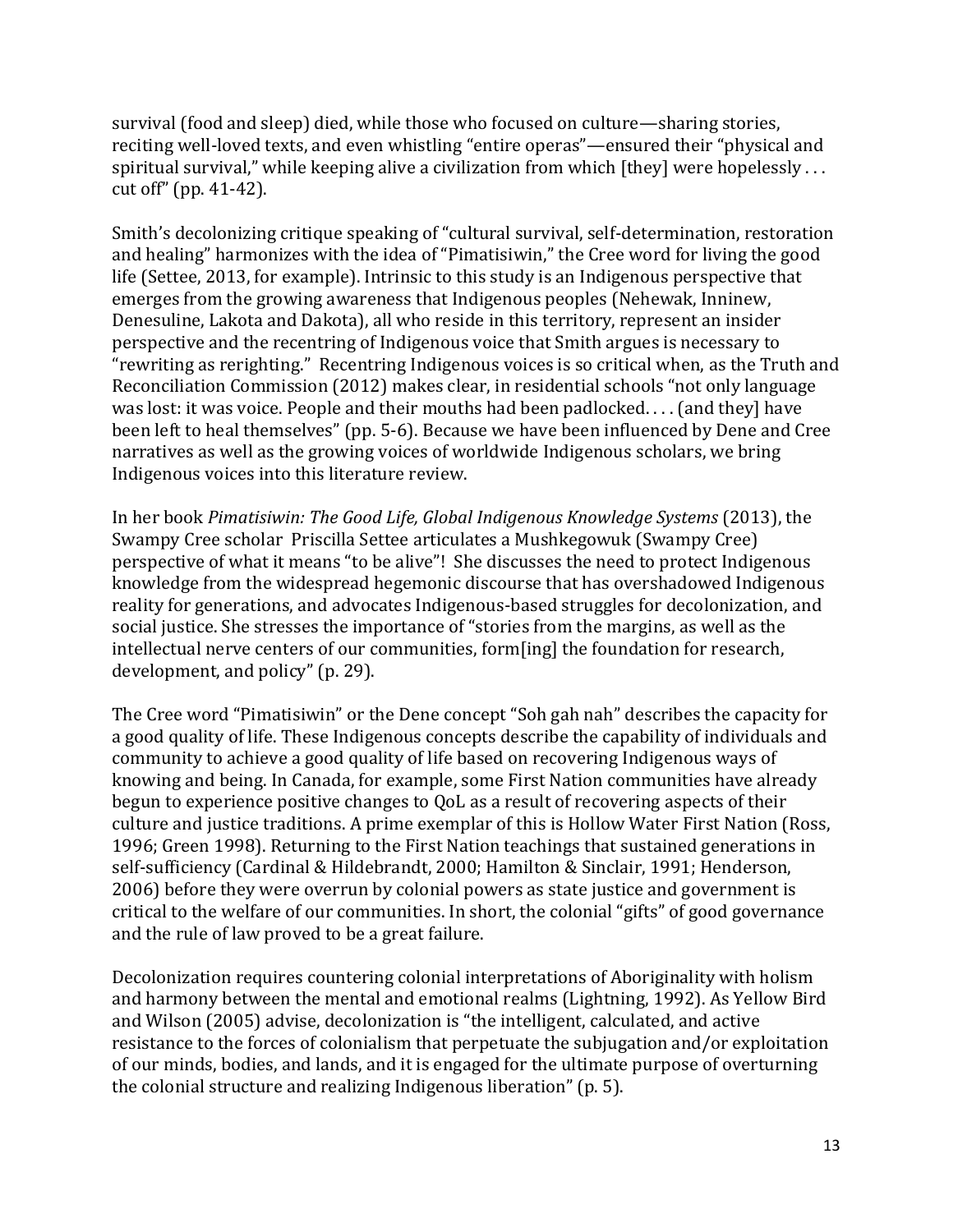According to Smith (1999), "[r]estorative justice in Canada, for example, applies the concepts of the 'healing circle' and victim restoration which are based on indigenous processes … and as such … "[r]estorative programs are based on a model of healing rather than punishing" (p. 155). Her words recall the work of the past few decades when Indigenous communities started decolonizing their justice systems, struggling toward selfgovernance and independence in the political, social, economic, and judicial realms, and focusing on healing (Green, 1998; Smith, 1999; Stuart & Pranis, 2006).

Although there has been a renaissance of Aboriginal justice initiatives, statistics on Aboriginal incarceration, unemployment poverty, children in care continue to increase (CFNMP, 2004; Findlay & Weir, 2004). However, to address Aboriginal over-representation in the justice system, the Gladue decision of 1999 requires courts in Canada to consider the particular circumstances and all alternatives to incarceration when dealing with Aboriginal offenders. As the Canadian Bar Association (2012) notes, "Canada's Criminal Code applies to all aboriginal people, including offences by Indians whether on or off reserve. However, if convicted, the sentencing provisions of the Criminal Code direct judges to consider all reasonable alternatives to imprisonment, with particular attention to Aboriginal offenders" (p. 1). The Canadian Bar Association maintains that "some courthouses have a Native Courtworker who can help Aboriginal people understand the court process, find a lawyer, and apply for legal aid, if necessary" (p . 1). Yet the Gladue decision has not been embraced fully by a system that remains in need of decolonizing (Findlay, 2001). Nor have Gladue reports been well or widely used to support judicial decision making—and learning from Aboriginal peoples who were so long relegated to the role of "willing learners of modernity" and now find "the collective strength to return to [their] traditional role as the teaching civilization" (Henderson, 2008, p. 48). And we all have an interest in change when continuing the over-representation of Aboriginal peoples in the justice system instead of investing in education and alternative measures will cost Saskatchewan alone as much as \$13 billion over twenty years (Findlay & Weir, 2004).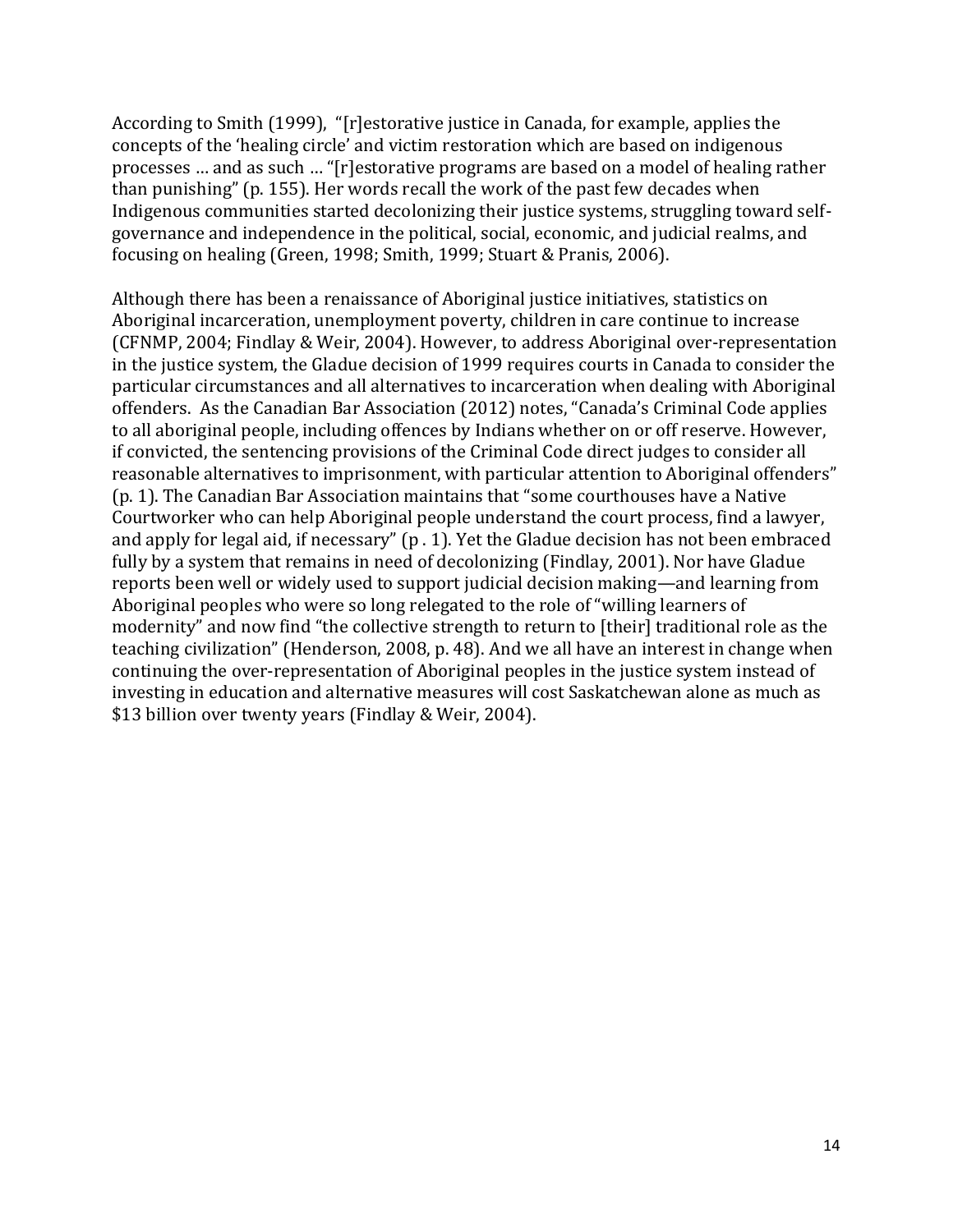## **5.***SUMMARY AND ANALYSIS OF FINDINGS FROM WEB-BASED ONLINE SURVEY*

This section provides a summary of the findings from the web-based online survey conducted in the spring of 2014 and completed by 105 respondents who met the inclusion criteria (living in Saskatoon and identifying as Aboriginal) in the screening questions, although respondents exercised the right not to answer all questions.

## *5.1 Demographic Profile of Respondents*

The key features of the respondents' demographic profile were as follows:

## *Residency:*

 89% of the respondents lived in Saskatoon full time, 2% lived in Saskatoon parttime, and 9% did not live in Saskatoon;

## **Identity:**

 59% of respondents self-identified as First Nations, 27% as Metis, 6% as non-Status Aboriginal, and 8% as none of those categories;

## *Age:*

 15% were 18-24, 33% were 25-34, 27% were 35-44, 21% were 45-54, and 4% were 55-64;

## *Gender:*

• 30% were male, 69% female and 1% other;

## *Education:*

Grade 8 or less  $(1\%)$ , Some high school  $(5\%)$ , high school diploma  $(25)$ , some trade, technical or vocational school, community college (6%), business college (15%), some university (26%), university graduate (33%), university post-graduate (22%).

## *Household Income:*

Eess than \$25,000 (21%), \$25,000 to \$50,000 (17%), \$50,000 to \$100,000 (32%), More than \$100,000 (28%), and no response (2%).

## *5.2 Perception/Description of Quality of Life*

#### **5.2.1** *Perceptions of Overall Quality of Life*

In describing their "overall quality of life" a total of 87% indicated it was either excellent (13%), very good (39%), or good (35%). A total of 14% indicated it was either fair (12%), poor (0%), or did not know (2%).

| How would you describe your "overall" quality of life? |  |                     |      |       |  |  |
|--------------------------------------------------------|--|---------------------|------|-------|--|--|
| Responses                                              |  | Chart<br>Percentage |      | Count |  |  |
| Excellent                                              |  |                     | 13%  | 12    |  |  |
| Very Good                                              |  |                     | 39%  | 37    |  |  |
| Good                                                   |  |                     | 35%  | 33    |  |  |
| Fair                                                   |  |                     | 12%  | 11    |  |  |
| Poor                                                   |  |                     | 0%   |       |  |  |
| Don't know                                             |  |                     | 2%   | 2     |  |  |
|                                                        |  | Total               | 100% | 95    |  |  |

*Figure 1:*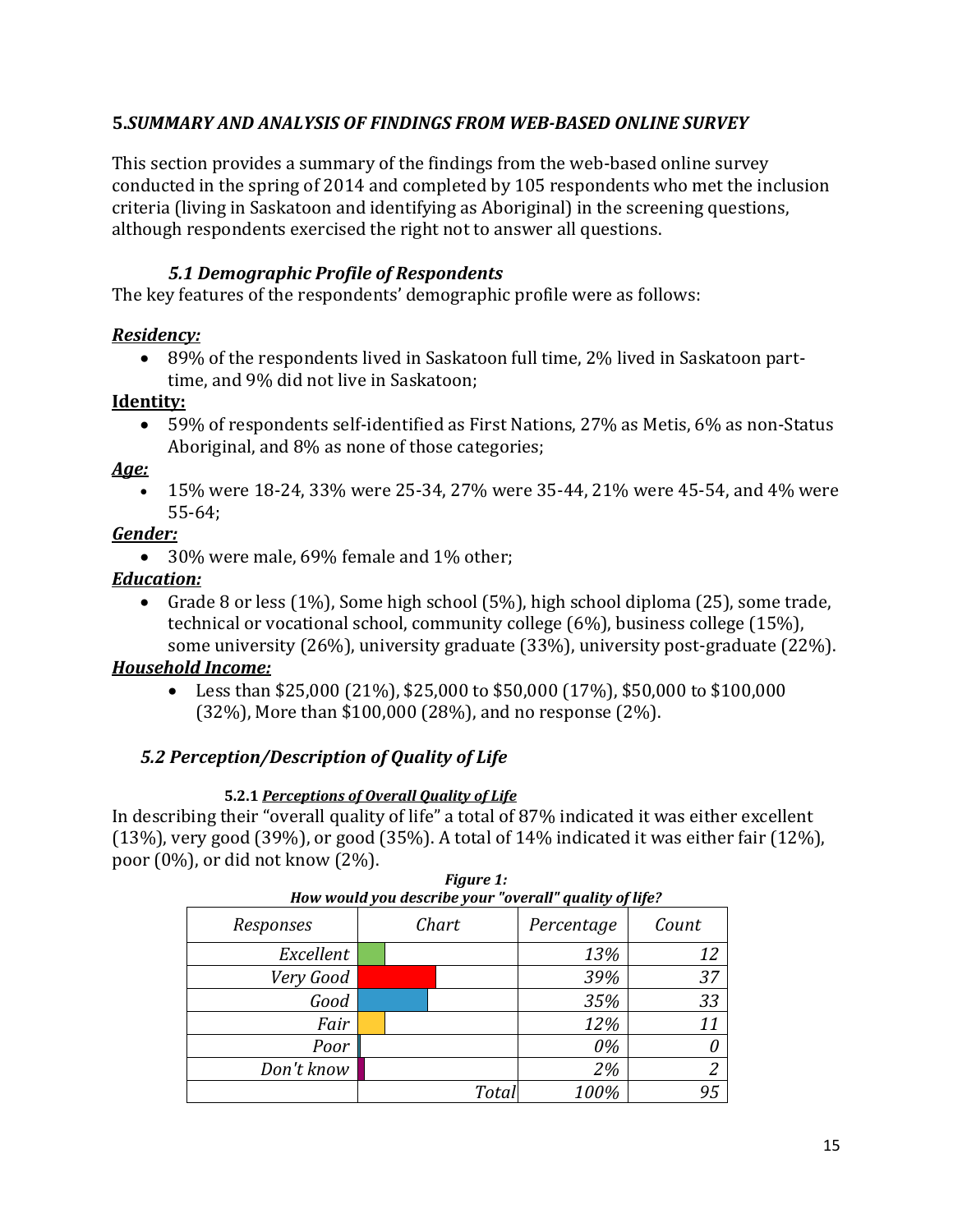#### *5.2.2 Rating Quality of Life on Several Dimensions*

In responding to the question: How do you rate your quality of life on the following four dimensions (i.e., physical, mental, emotional, and spiritual well-being), only a small proportion ranging from 6% to 11% rated it as excellent, and an even smaller proportion ranging from 2% to 5% rated it as poor. The percentage of respondents who rated their well-being as very good or excellent (ranging from 40%-49%) was substantially higher than those who rate it as fair or poor (ranging from 16% to 27%).

| <b>Figure 2:</b>                                                  |           |          |          |            |       |          |           |
|-------------------------------------------------------------------|-----------|----------|----------|------------|-------|----------|-----------|
| How do you rate your quality of life on the following dimensions? |           |          |          |            |       |          |           |
|                                                                   | Excellent | Very     | Good     | Fair       | Poor  | Don't    | Total     |
|                                                                   |           | Good     |          |            |       | know     | Responses |
| Physical<br>well-being                                            | 6(6%)     | 33 (35%) | 29 (31%) | 22 (23%)   | 4(4%) | 1(1%)    | 95        |
| Mental well-<br>being                                             | 11(12%)   | 33 (35%) | 35 (37%) | $10(11\%)$ | 5(5%) | 1(1%)    | 95        |
| Emotional<br>well-being                                           | 8(9%)     | 38 (40%) | 28 (30%) | 15 (16%)   | 5(5%) | $0(0\%)$ | 94        |
| Spiritual<br>well-being                                           | $9(10\%)$ | 28 (30%) | 31 (33%) | 23 (24%)   | 2(2%) | 1(1%)    | 94        |

#### **5.3 Major Factors That Affect Quality Of Life**

#### *5.3.1 Major Obstacles to Quality of Life*

The respondents indicated that the four major obstacles to their quality of life are: marginalization and subjugation (40%), cost of living (34%), health issues (13%), and lack of access to appropriate services and supports (12%).

#### *5.3.2 Relative Importance of Key Factors for Quality of Life*

In answering the question on the level or degree of importance of seven factors (i.e., employment; level of income; adequate housing; family relationships; good health; and warm, welcoming and caring communities), the vast majority of respondents indicated that all were either extremely important or very important for their quality of life. Not surprisingly, the factors related to basic needs were ranked highest and the factors related to social needs were ranked a bit lower.

In terms of the basic survival needs, the highest ranked factor was 'Good Health' with a total of 95% indicating it was either extremely important (58%) or very important (37%). The second highest was 'Adequate Housing' with a total of 93% indicating it was either extremely important (50%) or very important (43%). The third highest ranked factor was 'Employment' with a total of 89% indicated it was either extremely important (51%) or very important (38%).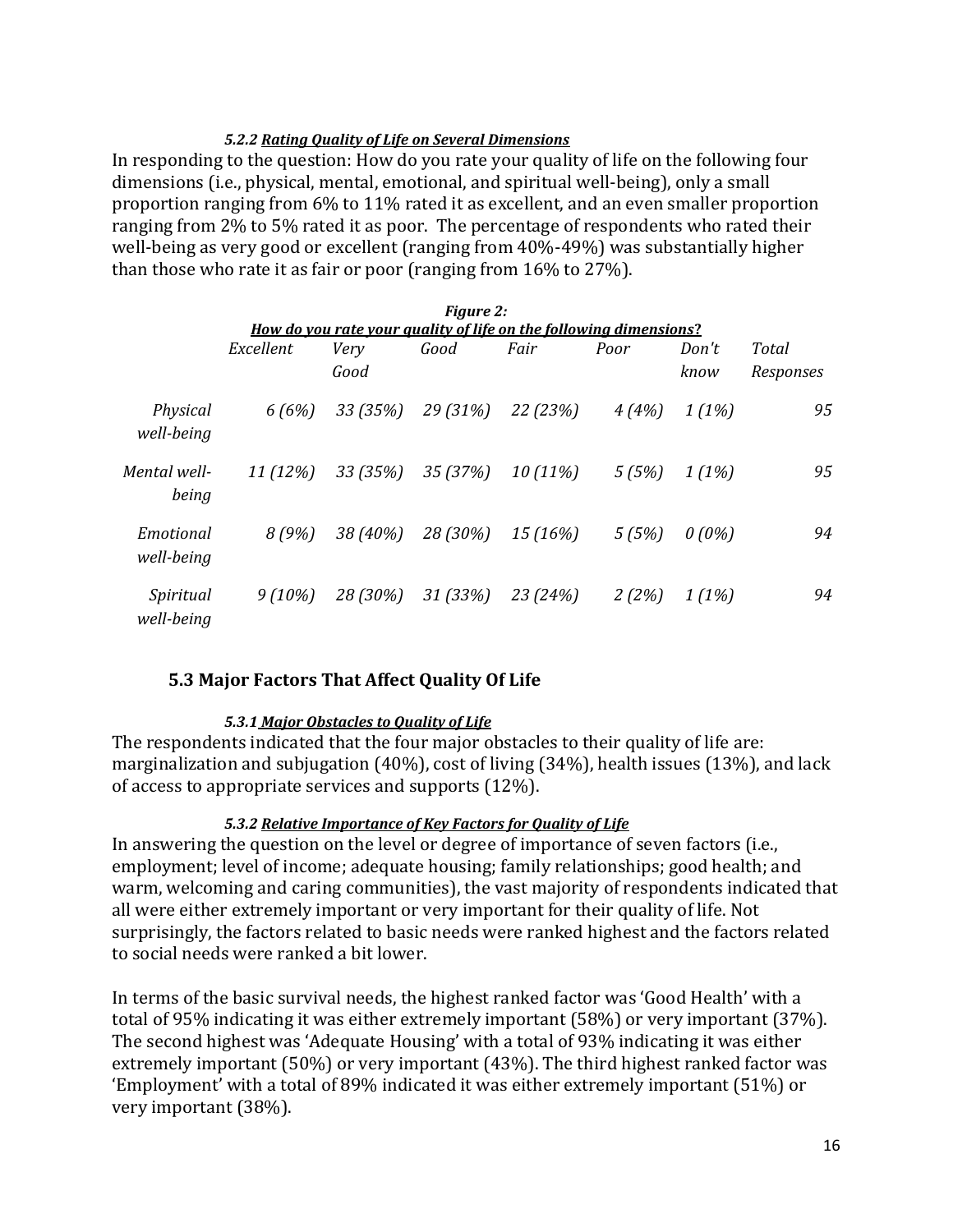In terms of the factors related to social needs, they were quite similar in degree of importance attached to them. The highest ranked factor was "Warm Welcoming and Caring Communities' with a total of 83% indicating it was either extremely important (47%) or very important (36%). The second was 'Family Relationships' with a total of 81% indicating it was either extremely important (69%) or very important (22%). The third was 'Friendships' with 81% indicating it was either extremely important (42%) or (39%).

|                                                |           |           | <b>Figure 3:</b>                                                         |           |           |           |
|------------------------------------------------|-----------|-----------|--------------------------------------------------------------------------|-----------|-----------|-----------|
|                                                |           |           | How important is each of the following factors for your Quality of Life? |           |           |           |
|                                                | Extremely | Very      | Moderately                                                               | Slightly  | Not       | Total     |
|                                                | Important | Important | Important                                                                | Important | Important | Responses |
| Employment                                     | 46 (51%)  | 34 (38%)  | 6(7%)                                                                    | 3(3%)     | 1(1%)     | 90        |
| Level of Income                                | 22 (25%)  | 42 (47%)  | 21 (24%)                                                                 | 4(4%)     | $0(0\%)$  | 89        |
| Adequate<br>Housing                            | 45 (50%)  | 39 (43%)  | 3(3%)                                                                    | 2(2%)     | 1(1%)     | 90        |
| Friendships                                    | 38 (42%)  | 35 (39%)  | 16 (18%)                                                                 | 1(1%)     | $0(0\%)$  | 90        |
| Family<br>Relationships                        | 61 (69%)  | 20 (22%)  | 6(7%)                                                                    | 2(2%)     | $0(0\%)$  | 89        |
| Good Health                                    | 52 (58%)  | 33 (37%)  | 3(3%)                                                                    | 1(1%)     | $0(0\%)$  | 89        |
| Warm,<br>Welcoming, and<br>Caring<br>Community | 42 (47%)  | 32 (36%)  | 14 (16%)                                                                 | 1(1%)     | $0(0\%)$  | 89        |

#### *5.4 Impact of Discrimination on Quality of Life*

#### *5.4.1 Effect of Discrimination of QoL*

The responses related to questions on the extent to which discrimination has affected their quality of life reveal that a large proportion of respondents (73%) indicated that it has affected them either 'a great deal' (20%), 'a lot' (23%), or a 'moderate amount' (30%). Only a small proportion (27%) indicated it had affected them either only 'a little' (22%), or 'not at all' 5%.

#### *5.4.2 Frequency of Discrimination Experienced on Daily Basis*

In responding to the question on the frequency to which respondents experienced discrimination on a daily basis, the vast majority (79%) indicated they experienced it either 'very frequently' (14%), frequently (24%), or 'occasionally' (41%). Only a small proportion (21%) indicated either 'rarely' (20%), or 'never' (1%).

#### *5.4.3 Experienced Discrimination from non-Aboriginal People*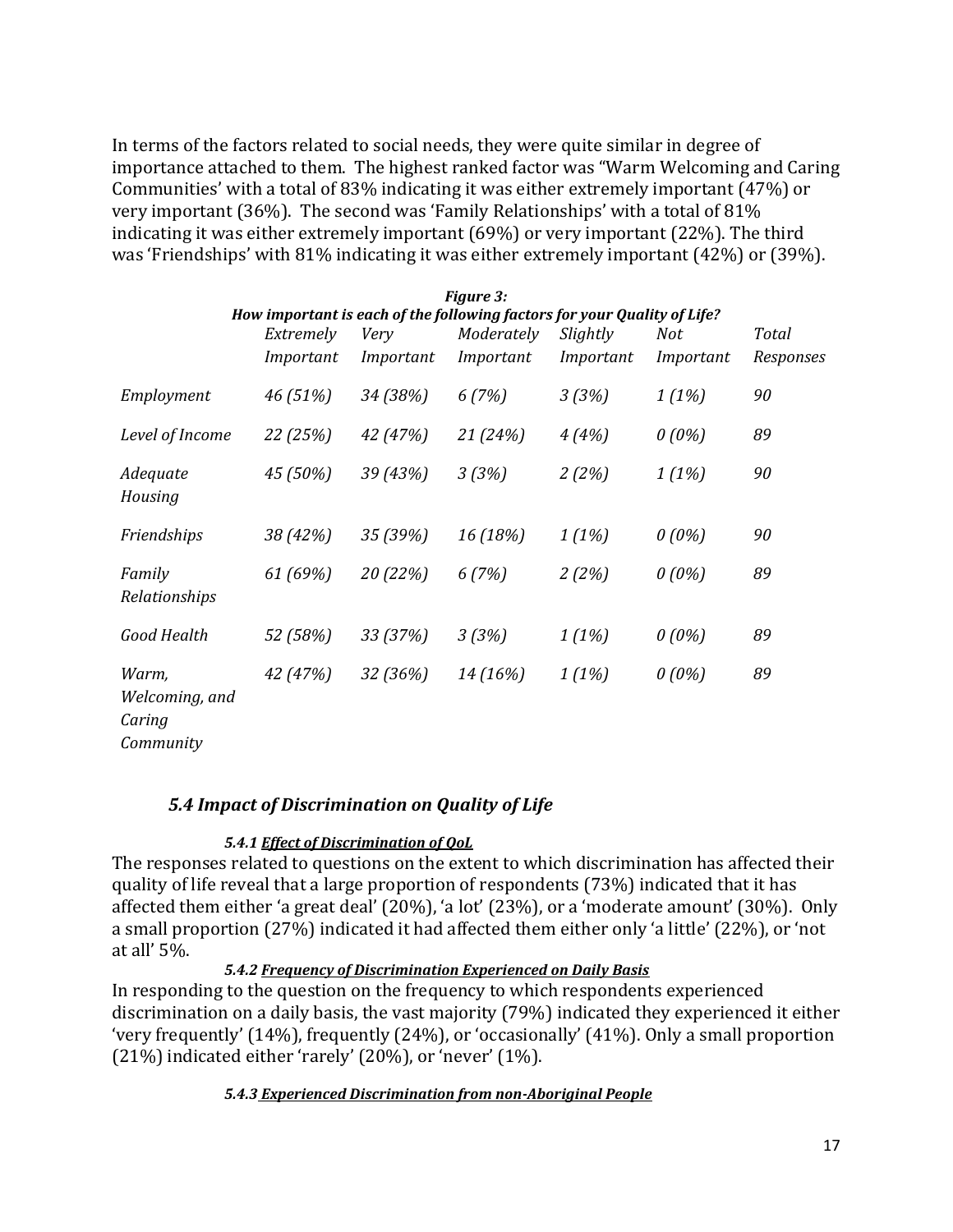In responding to the question on whether they experienced discrimination from non-Aboriginal people while searching for employment, a high proportion (69%) indicated that they had experienced it either 'very frequently' (16%), 'frequently' 21%), or 'occasionally' (32%). Of the remainder (31%) indicated they had experienced such discrimination from non-Aboriginal people either 'rarely' (20%), or 'never' (11%).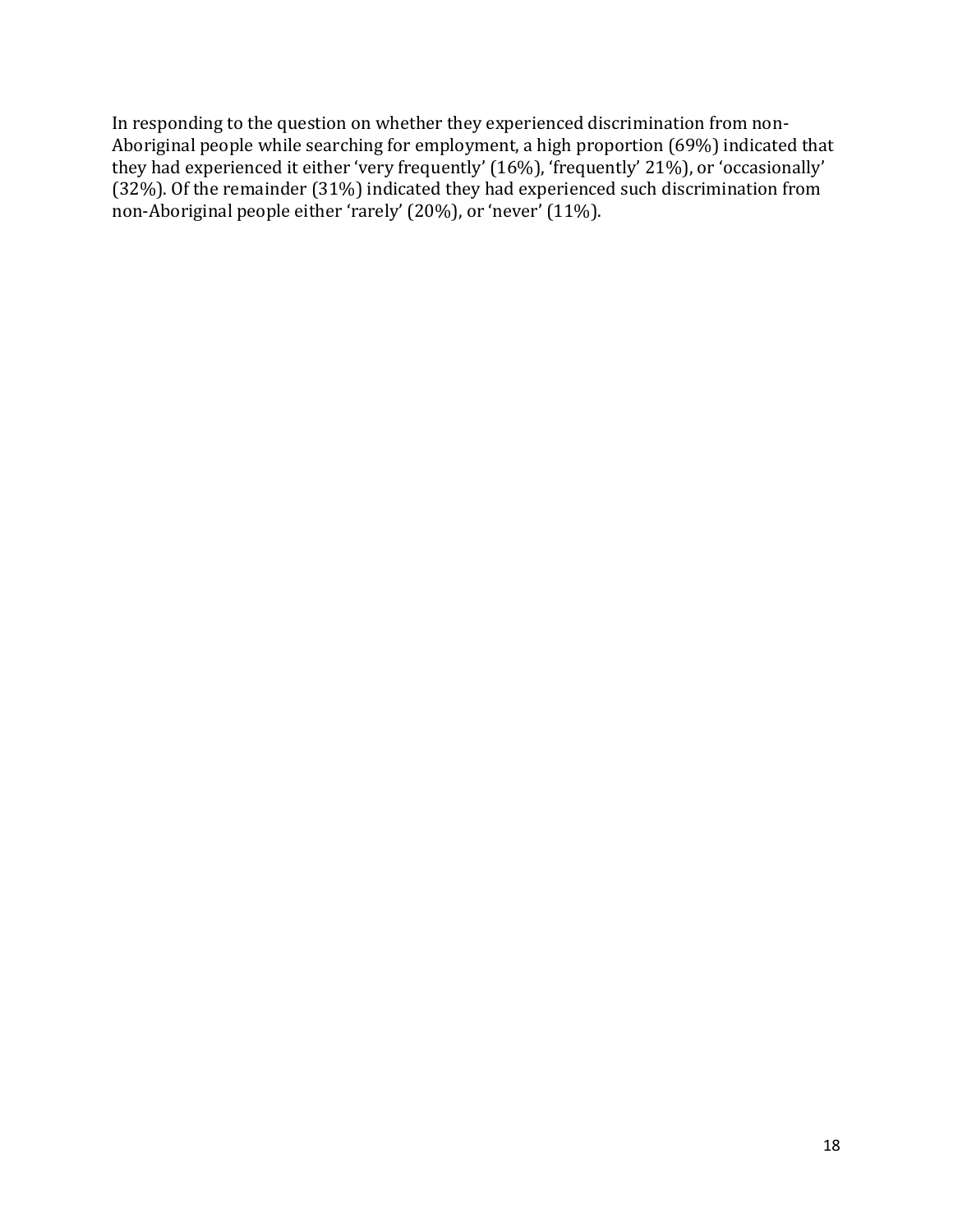#### *5.4.4 Experienced Discrimination from Aboriginal People*

In responding to the question on whether they experienced discrimination from Aboriginal people while searching for employment, 57% indicated they had experienced such discrimination either 'very frequently' (10%), frequently (13%), or 'occasionally' (34%). The remaining 43% indicated that they had experienced such discrimination from Aboriginal people either 'rarely' (31%), or 'never' (12%).

## *5.5 Barriers Encountered in Accessing Public Services*

In responding to the question on the frequency with which they encountered barriers to accessing public services such as health care and education, 74% indicated that they had encountered such barriers either 'very frequently' (13%), 'frequently' (24%), or occasionally (37%). The remaining 26% indicated that they had encountered such barriers either 'rarely' (18%) or 'never' (8%).

## *5.6 Importance of Key Factors for Quality of Life*

#### *5.6.1 Importance of Education & Training Opportunities for QoL*

In responding to the question on the importance of education and training opportunities for quality of life, 90% indicated it is either 'extremely important' (67%) or 'very important' (23%). The remaining 10% indicated it was 'moderately important' (7%) or 'slightly important' (3%).

#### *5.6.2 Importance of Employment for Quality of Life*

In responding to the question on the importance of having employment for quality of life, 96% indicated it is either 'extremely important' (79%) or 'very important' (17%). Of the remaining respondents only 3% indicated it was 'moderately important' (2%), 'slightly important' (1%), or 'not important' (0%).

#### *5.6.3 Importance of Housing for QoL*

In responding to the question on the importance of adequate, appropriate, and affordable housing for quality of life, 91% of the respondents indicated it is either 'extremely important' (61%) or 'very important' (30%). Of the remaining respondents, only 9% indicated it is either 'moderately important' (7%), 'slightly important' (0%), or 'not important' (2%).

#### *5.6.4 Importance of Easy & Convenient Access to Shopping for QoL*

In responding to the question on the importance of easy and convenient access to shopping for quality of life, 64% of the respondents indicated it is either 'extremely important' (17%) or 'very important' (47%). Of the remaining respondents only 36% indicated it is either 'moderately important' (27%), 'slightly important' (3%), or 'not important' (6%).

#### *5.6.5 Importance of Easy & Convenient Access to Public Services for QoL*

In responding to the question on the importance of having easy and convenient access to public services such as schools, bus routes, recreation and leisure services facilities for quality of life, 66% of the respondents indicated it is either 'extremely important' (30%) or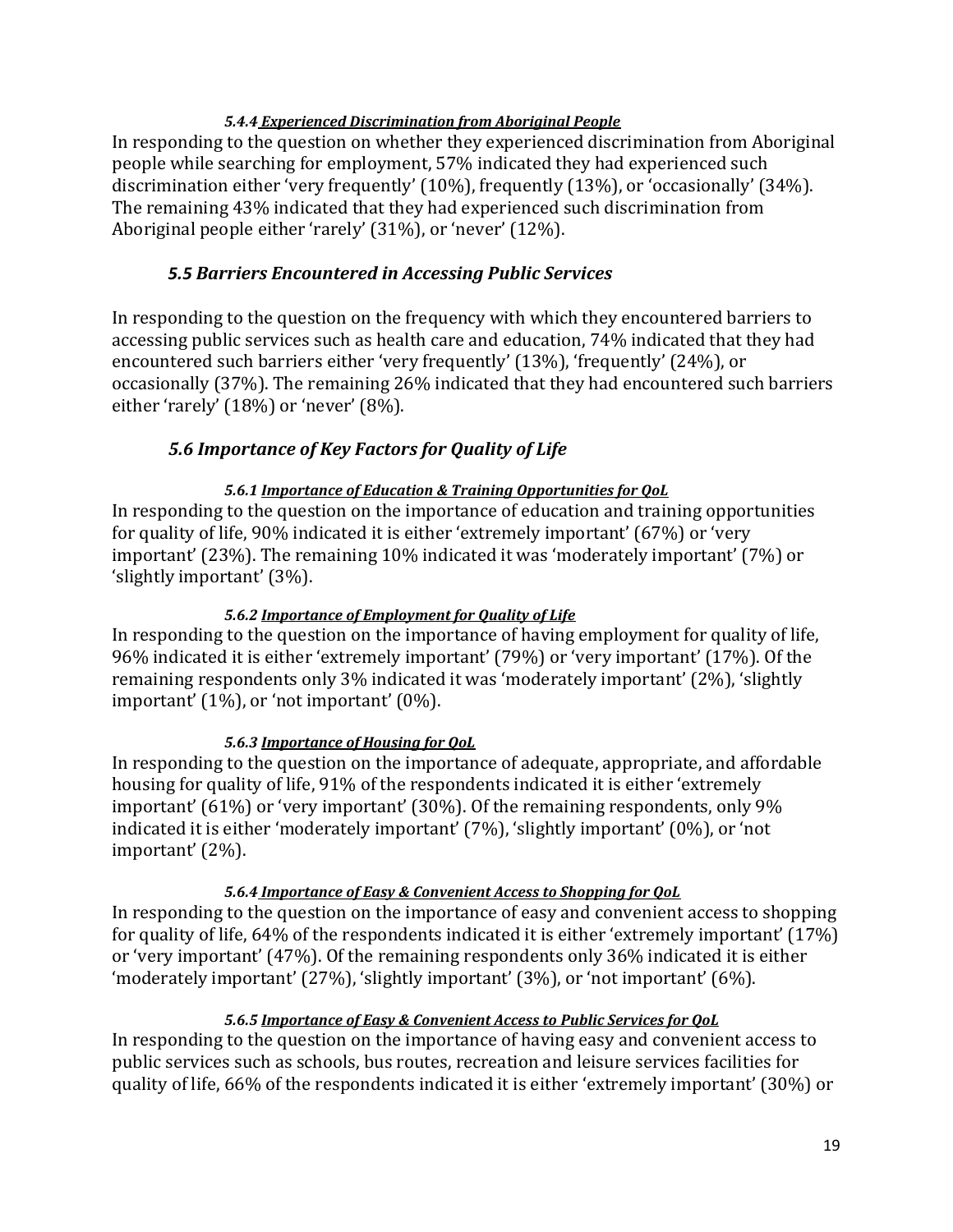'very important' (36%). Of the remaining respondents 33% indicated it is either 'moderately important' (17%), 'slightly important' (13%), or 'not important' (3%).

## *5.6.6 Importance Good Neighbours/Neighbourhoods for QoL*

In responding to the question on the importance of good neighbours and good neighbourhoods for quality of life, 75% of the respondents indicated it is either 'extremely important' (39%) or 'very important' (36%). Of the remaining respondents, 25% indicated it is either 'moderately important' (20%), 'slightly important' (3%), or 'not important'  $(2\%)$ .

## *5.6.7 Importance of Healthy Lifestyles for QoL*

In responding to the question on the importance of healthy lifestyles for quality of life, 93% of the respondents indicated it is either 'extremely important' (48%) or 'very important' (45%). Of the remaining respondents, 7% indicated it is either 'moderately important' (6%), 'slightly important' (0%), or 'not important' (1%).

## *5.6.8 Importance of Cultural & Spiritual Places for QoL*

In responding to the question on the importance of cultural and spiritual places for quality of life, 69% of the respondents indicated it is either 'extremely important' (45%) or 'very important' (24%). Of the remaining respondents, 31% indicated it is either 'moderately important' (23%), 'slightly important' (6%), or 'not important' (2%).

## *5.6.9 Other Important Factors for Improving QoL*

In addition to the factors noted above, respondents identified several other factors they deemed important for quality of life. Some of these factors are related to the items identified in the tables above, but are more precise. The factors listed below range from basic needs to civic engagement and even cultural integration:

- Housing for homeless people
- Easy access to healthy food
- Support for single parents
- Support for people with mental and emotional problems.
- Personally tailored addictions control regimes
- Healthy relationships with others
- Low cost leisure centres and safe recreational sites
- Easy access to natural places with water and natural land, not just developed parks
- Fostering a warmer and less discriminatory community by "educating people on diversity from race to sexuality and everything in between."
- Opportunities to engage in political and policy-making processes

One of the most interesting responses noted the importance of facilitating the cultural and social integration of Aboriginal people into the Aboriginal communities. The respondent explained this point by sharing the following insight into his/her life experience:

*I did not grow up surrounded by my own culture and I have difficulty figuring out how to integrate it into my life. I don't feel like I fit in either world. I've had First Nations folks say that I 'don't talk brown'. I've experienced racism like any other Indigenous*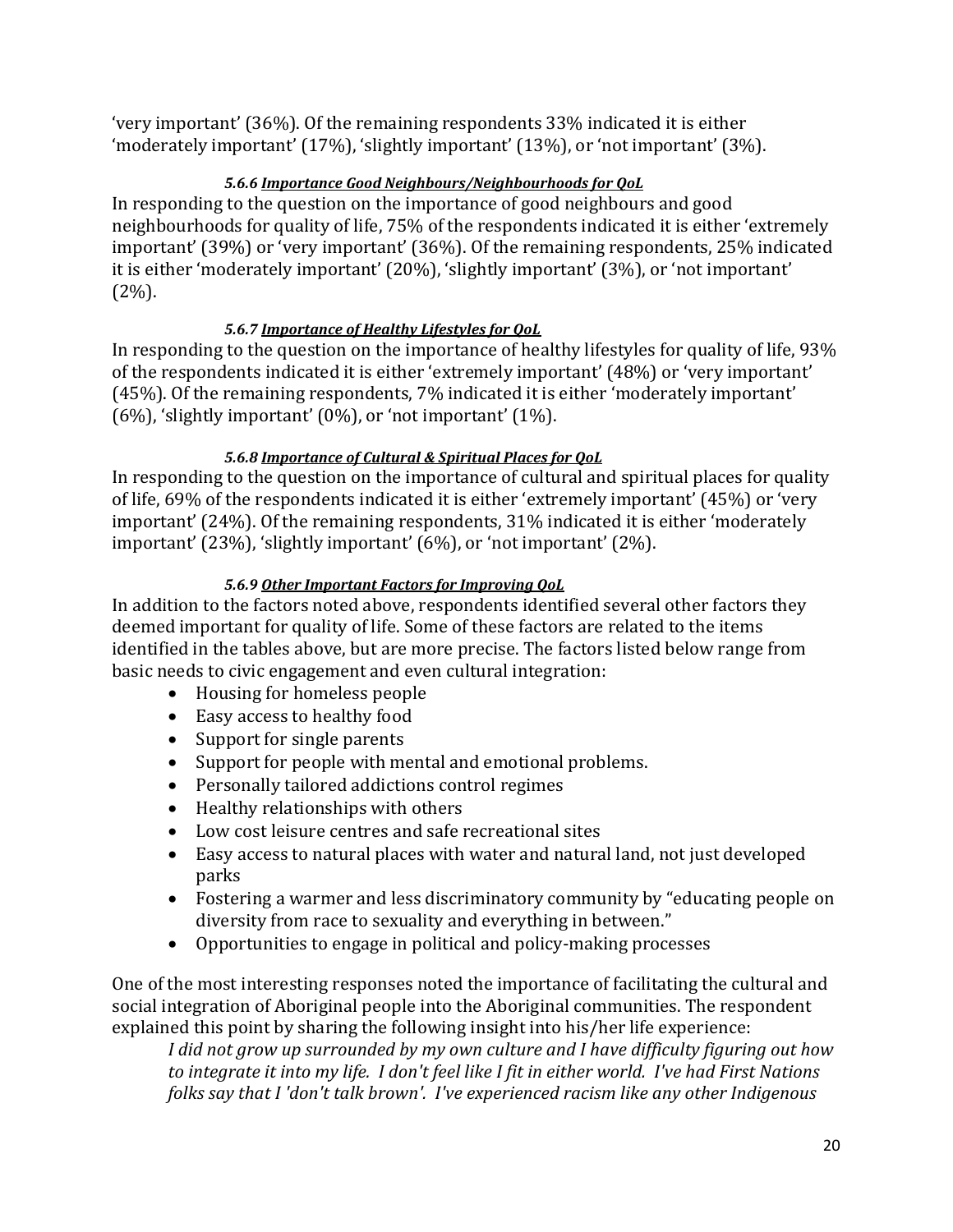*person, but without the cultural/community connection and fulfillment. I'm still trying to find out what works for me.*

# *5.7 Key Factors in Improving Quality of Life for Aboriginal People*

This section of the survey asked respondents to indicate the relative importance of six key factors, and any other factors they deemed important, that should be the central focus on any strategies for improving the quality of life of Aboriginal people. Their responses reveal that notwithstanding some differences in the precise ratings for each factor, all six factors are ranked highly as either 'extremely important 'or 'very important'. These are listed below in order of importance. Arguably, the most interesting aspect of the list is that increasing employment opportunities ranked lower than improvements in the justice system, and increasing understanding of Aboriginal culture and rights.

| <b>Figure 4</b><br><b>Most Important Factors for Improving QoL</b> |     |
|--------------------------------------------------------------------|-----|
| <b>Increasing Education and Training Opportunities</b>             | 95% |
| <i>Improving the Justice System</i>                                | 90% |
| Increasing Understanding of Aboriginal Culture and Rights          | 90% |
| Increasing Employment Opportunities                                | 83% |
| Increasing Community/Social Service Funding                        | 75% |
| Increasing Cultural and Spiritual Places                           | 69% |

This may suggest that, at least for some respondents, real or perceived adverse effects of the way the justice operates and the lack of understanding of Aboriginal culture and rights are more significant problems and in need of greater attention than employment in improving the quality of life for Aboriginal people. For reasons that are not easy to ascertain, this listing of important factors for improving QoL has some connections to, but does not square perfectly with, what respondents identified as the four major obstacles to Q of L, namely: marginalization and subjugation (40%), cost of living (34%), health issues (13%), and lack of access to appropriate services and supports (12%).

## *5.8 Concluding Observations on Web-Survey Results*

The essential points that emerge from the web-based survey are that in addition to focusing on factors related to meeting basic survival needs of Aboriginal persons, improvements in their QoL also requires attention to their cultural and spiritual needs. Thus, at the broadest level, the web-based survey suggests that initiatives to improving the quality of life of Aboriginal people hinge extensively on improvements in, among other things, the following six important factors:

- Increasing education and training
- Improving the Justice system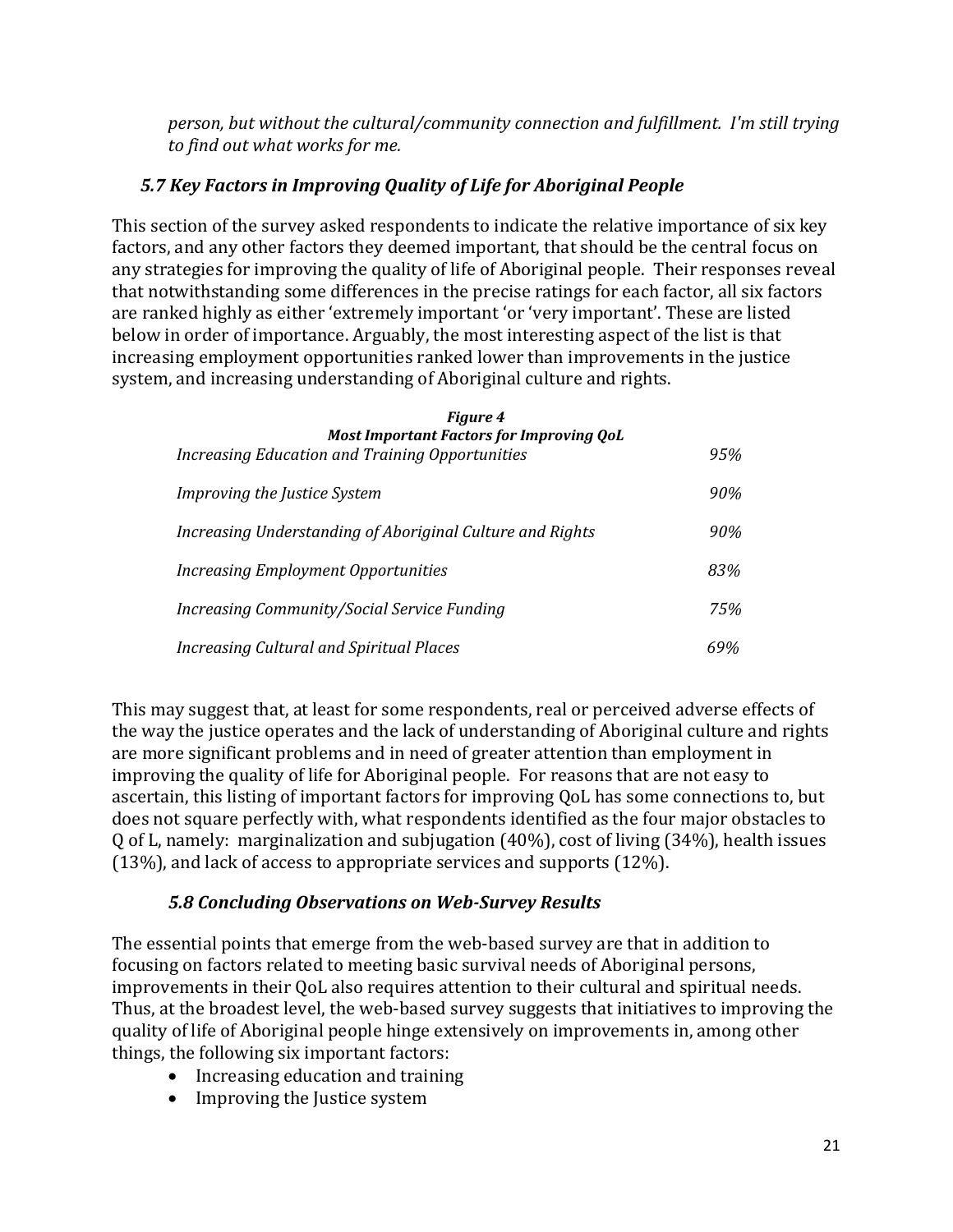- Increasing understanding of Aboriginal culture and rights
- Increasing employment opportunities
- Increasing community/social service funding
- Increasing culture and spiritual places

This is confirmed by the responses and recommendations made by other respondents who participated in the interview and focus group data collections processes.

## *6. FINDINGS AND DISCUSSION OF INTERVIEWS*

The data collected through interviews with nineteen informants (predominantly older males at the Friendship Centre and roughly equal numbers of men and women at Saskatchewan Indian Institute of Technologies) confirmed the findings derived through the web-based survey regarding the factors deemed to have either an adverse or positive effect on Aboriginal QoL. The interviews were transcribed and analysed for key factors and themes identified by respondents (Wood & Kroger, 2000). The key points and themes regarding the factors that inhibit or enhance QoL are summarized below in Table 1.

| Factors that Enhance QoL                                                                                                                       | Factors that Inhibit QoL                                                                                                                                                                                        |
|------------------------------------------------------------------------------------------------------------------------------------------------|-----------------------------------------------------------------------------------------------------------------------------------------------------------------------------------------------------------------|
| Education<br>$\bullet$<br>Employment<br>٠<br>Family<br>٠<br>Money<br>$\bullet$<br>Food<br>$\bullet$<br>Housing<br>٠<br>Good Neighbourhood<br>٠ | Discrimination<br>$\bullet$<br>Residential School Legacies<br>٠<br>Alcohol addictions<br>$\bullet$<br>Drug addictions<br>Under- and unemployment<br>Justice system involvement<br>Childhood trauma<br>$\bullet$ |
| Friends<br>Respect<br>٠<br><b>Honouring Treaties</b><br>٠                                                                                      | <b>Stress</b><br>Lack of Transportation<br>٠                                                                                                                                                                    |
| <b>Traditional Teachings and Culture</b><br>٠<br>Aboriginal Friendship Centres                                                                 |                                                                                                                                                                                                                 |

Table 1. Factors that Enhance or Inhibit QoL

The data analysis was developed from the interview transcripts to identify themes that corresponded to QoL indicators. A theme of racial discrimination emerged as a common experience among the participants after both within-case and cross-case analysis (Creswell, 1998) in a process producing what Denzin (1989) calls a "rich, thick description" (p. 83).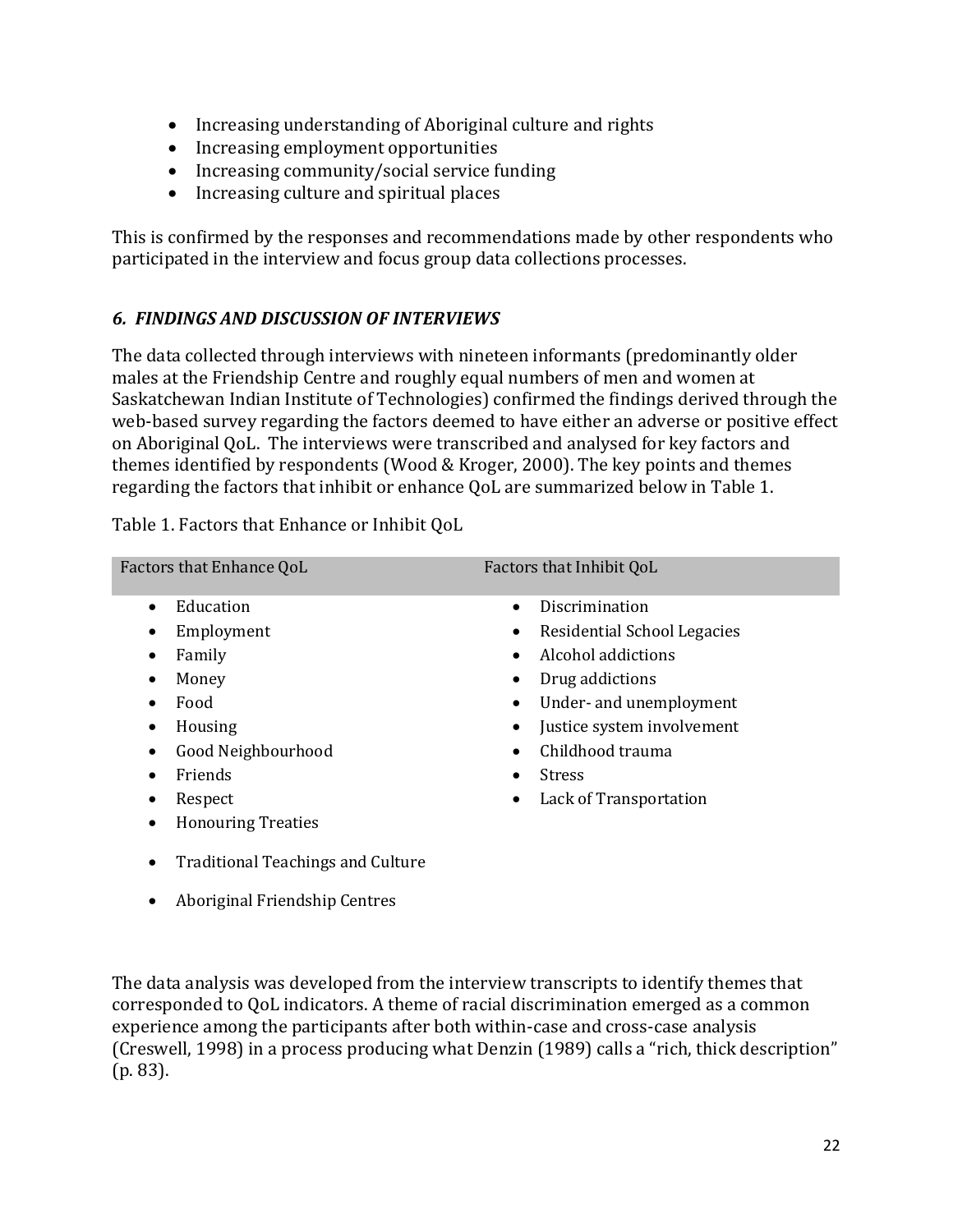Identified themes were organized around QoL development: sense of community, having children and family, traditional teachings and culture, access to education and employment. Participants reported that Aboriginal social spaces within the urban community, such as the Aboriginal Friendship Centre, are beneficial to them socially, culturally, and personally.

Data also produced thematic contributing factors to QoL decrease, such as racial discrimination, unemployment, underemployment, lack of transportation, stress, involvement in the justice system, family history and legacy of residential schools, history of addictions with family members, and childhood trauma. Particular and ongoing effects of residential schools stressed by participants included the loss or erosion of language, identity, and culture and having their children taken away by child and family services.

## *6.1 Factors Inhibiting Quality of Life*

#### *6.1.1 Effects of Discrimination*

Consistent with the literature, the experience and effects of discrimination were identified as a major factor in restricting the capacity for Aboriginal quality of life in Saskatoon. A commonly held notion among the participants was that, in addition to discrimination, alcohol consumption, drug addictions, childhood trauma, incarceration, and lack of transportation restrict the capacity for quality of life and contribute to problems in the urban Aboriginal community. These social problems—related in turn to the legacy of residential school—decrease the potential for social inclusion and play an important role in the marginalization of urban Aboriginal people in Saskatoon, which participants suggest are barriers to an enhanced quality of life. Others reflected on the economic barriers:

I would like to see affordable living; I would like to see just that. You have to have those opportunities. Basically that's it . . .it is so expensive to live, and mothers can't stay home anymore. There has to be two incomes for a family. Like it's getting worse and worse. — Participant 5

The experience of racial discrimination is recognizable when participants express the view that they are treated unjustly because of their Aboriginality. When asked about experiencing discrimination, Participant 2 responded:

I suffered so many forms of discrimination . . . . It still hurts my heart to be discriminated, but I know that is because of all the things I cannot control like the color of my skin, or the money in my bank, or the education, or the fact I was born into that lifestyle. — Participant 2

Discrimination results in social exclusion and difficulty in life because the Aboriginal participant is treated with intolerance. Such intolerance is also manifest in the form of physical violence:

I got beat up by white people already. Five of them, they chased us for no reason downtown here. They beat us up. You phone the cops; they don't do nothing. Prejudice, prejudice. — Participant 5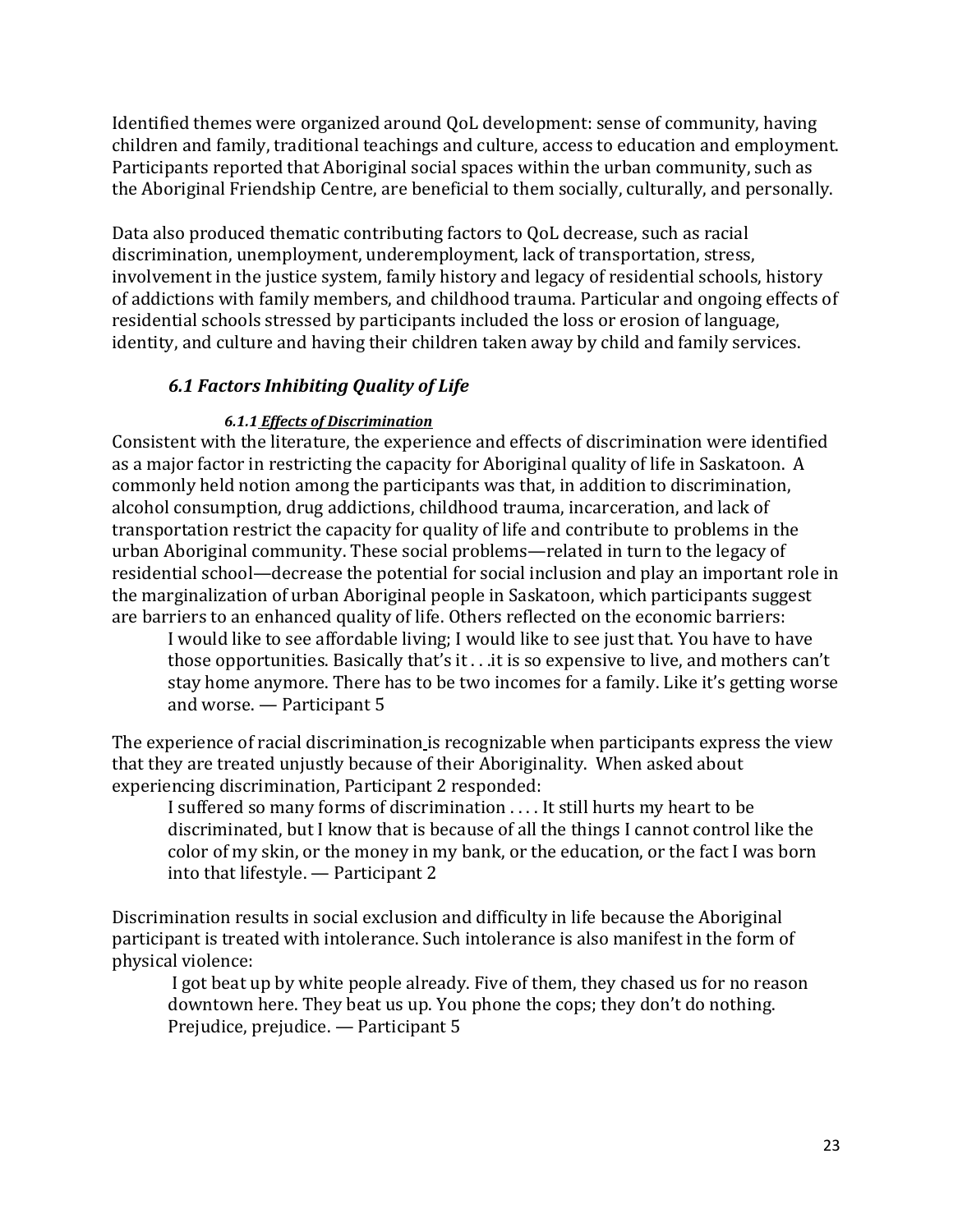For the victim, the experience is racialized violence and the police are seen as doing nothing about the violence when reported. Discrimination by other ethnic minorities became apparent in participant 11's narrative:

[At] Fas Gas and every time you buy something, the worst kind of discrimination you get is from an immigrant, when you walk into the store. They look at you; they assume you are stealing . . . since they took over I never go to the store unless it is very necessary. I find a very a large discrimination against myself by immigrants. It's weird. They come to my country and all the sudden they think they are better them me. It's the worst kind of discrimination I ever face. — Participant 11

Although visible minorities are also the 'other' in Canada, it must be recognized that racial discrimination can take various forms, including among those who themselves are racialized by the dominant society.

## *6.1.2 Effects of Residential School Legacy*

It is well documented that there is a relationship between residential schools and social dysfunction. It also recognized that those who have been abused tend to become abusers (Cuthand, 2005; Jaine, 1993, RCAP, 1996). That is, the wrongs that occurred in the forced assimilation of residential schools (CFNMP, 2004; Hansen, Booker, Charlton 2014; Jaine 1993) provided a significant stimulus in creating a vicious cycle of violence and social problems that remains in Aboriginal families and communities to the present time.

Many participants are first- and second-generation residential school survivors; they exhibited residual effects of residential schooling, such as the loss or erosion of language, identity and culture, having their children taken away by child and family services. Participant 2, for example, describes the residential school effects as intergenerational:

It is generational; generation genocide in the residential schools had impacted our way of creating our life and how our life cycles… My mom being in residential school, my granny being in residential school, there is not opportunity for learning cultural ceremony or traditions. — Participant 2

For participant 2, residential school not only suppresses Aboriginal culture but also creates a state of disharmony in the family and alienation from traditional teachings. It describes a colonial process, a marginalization process that for the residential school survivor, their children, and families and Aboriginal culture.

# *6.2 Factors that Enhance Quality of Life*

The major factors that are enhancing quality of life were family or sense of belonging, good neighborhood, being treated with respect, traditional teachings and culture, education and employment, housing, money, which is related to having adequate food, shelter or housing. Such findings are consistent with Canadian rights to a quality of life that emphasize access to adequate services, food, water, and shelter. In summary, participants expressed the view that quality of life is enhanced through education, housing, and employment; it is, in other words, connected to socio-economic status. Education is an important factor in the lives of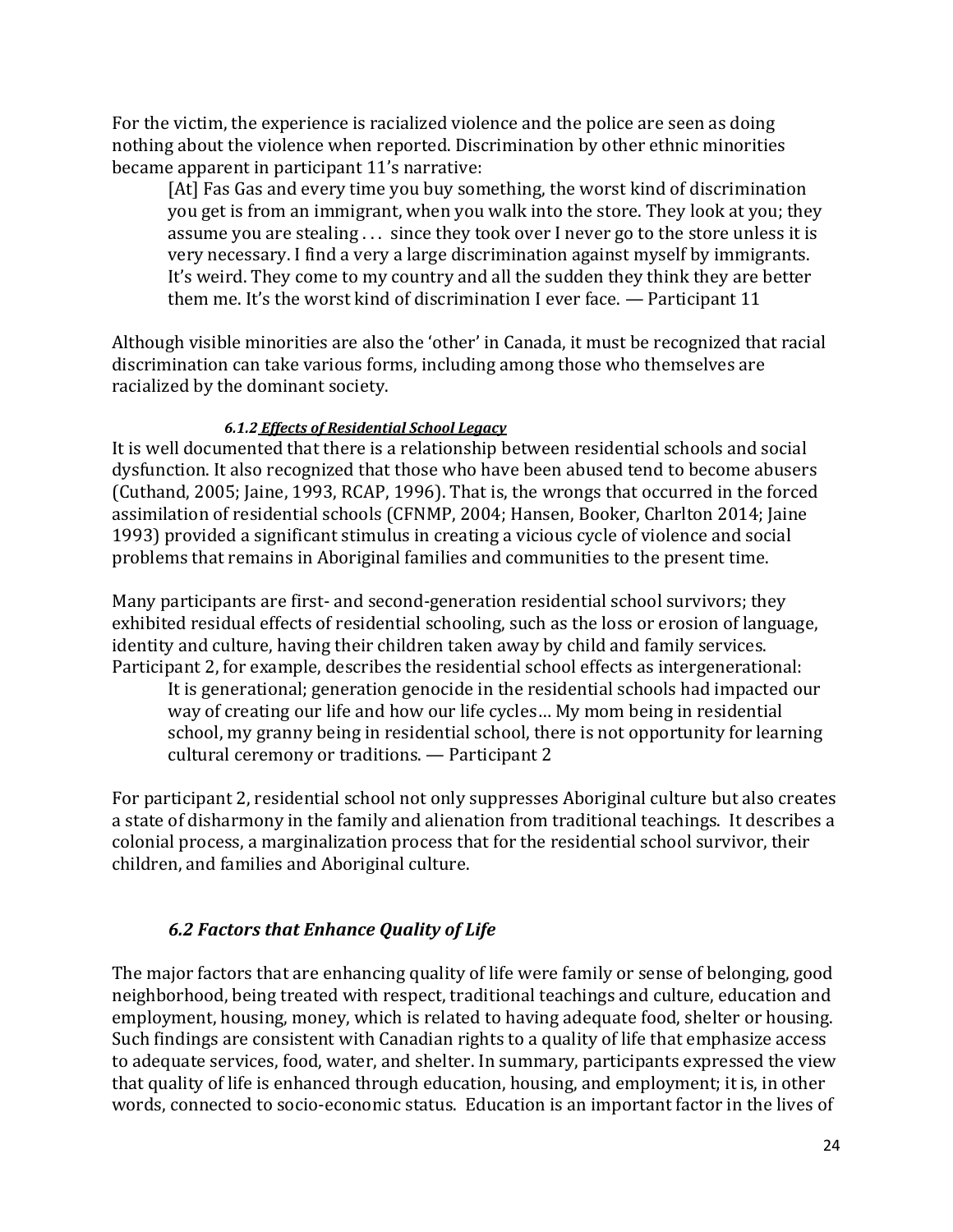participants. Pursing education and training promoted meaning and purpose and gives an indication of participant hopes, outlooks and aspirations for improving quality of life.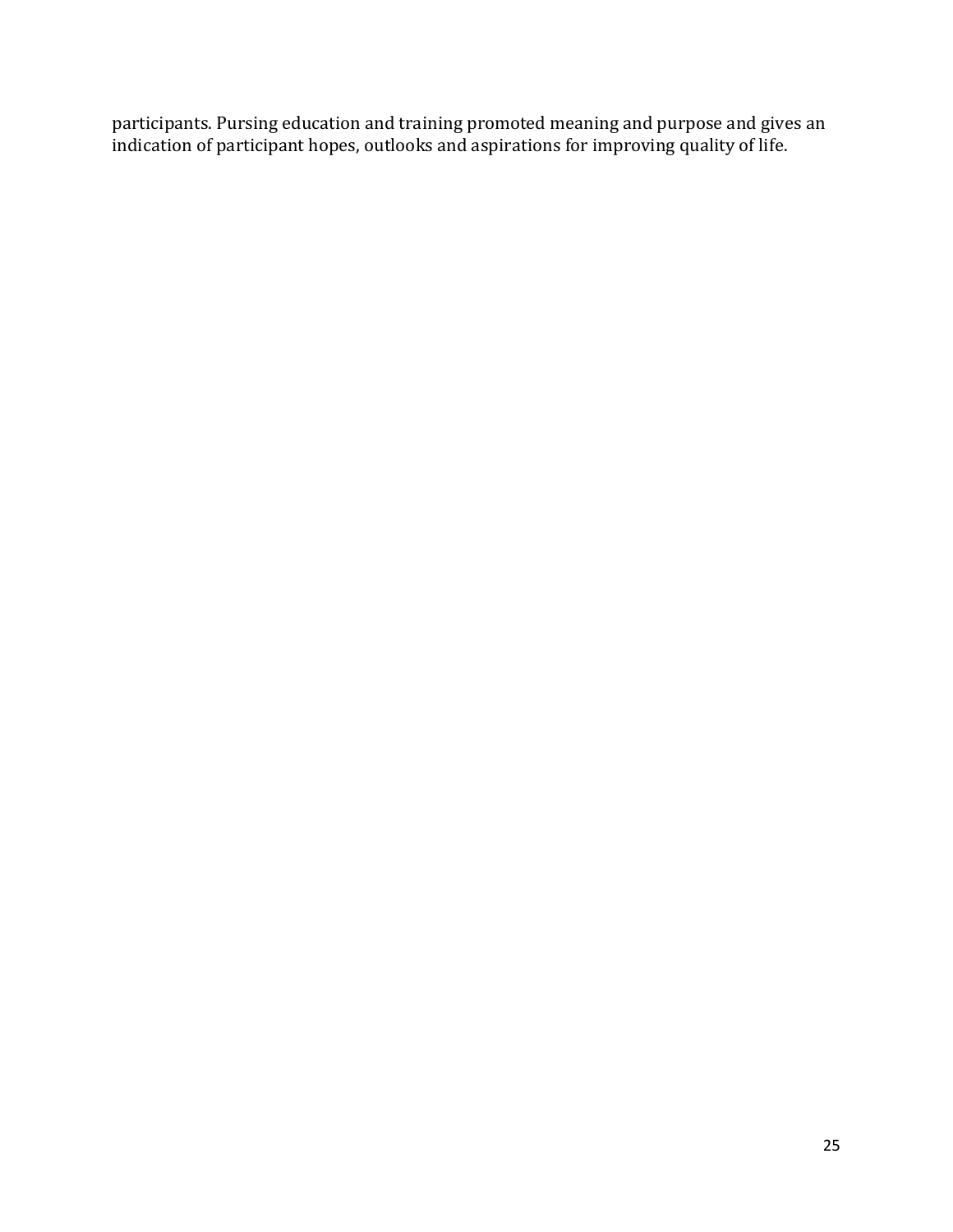## *7. SUMMARY OF FINDINGS FROM FOCUS GROUPS*

To complement the survey and interviews and help deepen findings and analysis, two focus groups with young adults over the age of eighteen years (largely early twenties) were conducted at Oskayak High School. QoL was defined as "having a good job, doing what you love, having your own place, having the things you've always wanted, and doing the things you love to do. . . having no worries . . . and those human connections." Not surprisingly, education (as well as housing) emerged as a key theme in terms of both inhibiting and enhancing QoL, although participants also reflected some important life lessons learned on the job and on the streets. In particular, lessons were reported about labelling and stereotyping as the basis of racism and discrimination and what some perceived as a city overly invested in people being the same. While there were concerns about peer pressure leading to poor QoL outcomes, peer pressure was also stressed when "everyone wants to be like everyone else. One guy sees one guy wearing this, he starts wearing that the next day and there is a big chain. It's like there is no individuality in Saskatoon anymore."

## *7.1Major Barriers Inhibiting QoL*

#### *7.1.1 Discrimination*

For some Saskatoon was not a safe place. "I don't like it all," said one, "It is too small. . . . when you go over to the Westside, you see these hoodlums or whatever they want to be called. Yeh, it is like, they really bring you down when you are in the public and they act like a dick." The big concern is that "other people see us the same way." Several resented such labelling and stereotyping: "Just because you live around that area doesn't mean that you are like that."

Stereotyping and discrimination were widely experienced: one talked about shopping "wearing lazy clothes because it's my laundry day . . . and people will look at me and keep an eye on me." Another had had cars drive by and people yell "racist things"; another had a drunken white guy chase and yell, "'I'm going to f--- kill you Indians' and it was really scary because I was eleven years old at the time." Another explained, "… this one lady screamed at me for no reason. I don't know why. Even bus drivers. I did a video, Mount Royal did a video, of that experience of racism." While justice was very important, more than one felt it doesn't exist in the city or the system. Another experienced a driver on Broadway in a big truck telling him that "he hates f--- Indians because they're brown and ugly and that we should just go back to the land we're given. I thought to myself that's kind of messed up because we're the ones who gave him our land."

The role of the media in perpetuating discrimination was another key theme:

Every day on the first page there's a terrible First Nations story, but right down the block there was a non-Aboriginal person that was killed . . . The media is always putting forth the bad First Nations stories. What about all the success that we've had? When people see that on TV, then people think of us as nothing or worthless. They never talk about the way First Nations people value life because there's so much negativity.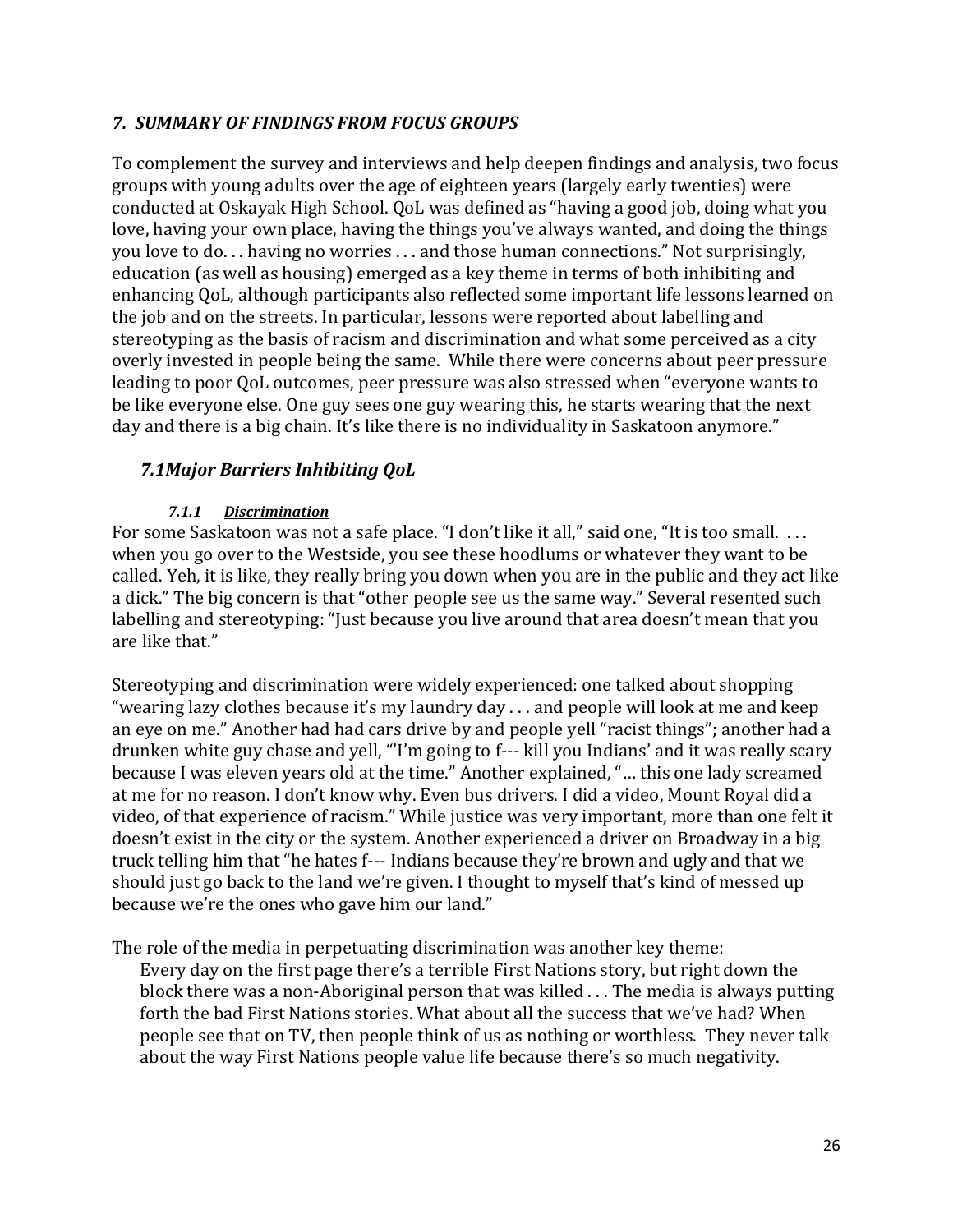#### *7.1.2 Education, Foster Care, and Recreational Resources*

Discriminatory practices were related to residential schools—and the "foster care system just like an updated residential school system"—and to access to culturally appropriate programming. One person recalled foster care with a sibling (from ages six to twelve) and the beatings and sleeping on a concrete basement floor and being bribed to keep "my mouth shut" when the worker came around. "It's an outdated residential school basically." Others spoke about reserve schools and the lack of money for good teachers or the courses that are needed, which explained why many had moved to Saskatoon for educational opportunity and to get away from poverty and high prices on reserve.

One respondent wanted to see more and better cultural programs for the safety of kids: "It would be good to have cultural programs or something like that for the younger people to stay out of trouble." Another experienced verbal violence" "this teacher used to yell at me a lot. . . . And not treating me like the other students made me feel different and outcast and stuff." In other words, policy emphasis on skills and training as steps to employment or access to education are never enough if the cultural needs, strengths, and priorities of Aboriginal people are not taken into account in designing programs and pedagogies to reduce barriers and make access meaningful. Low expectations were major barriers to success:

They don't expect very much of you when you go to school, so they cut down your growth. . . .they just don't tell you it's in your reach; they tell you it's out of your reach so pick something else. So they cut down your growth and shut most of your open doors.

#### *7.1.3. Housing and Transportation*

Inadequate housing (and parenting) was an issue impacting QoL: "Kids kept me up last night. So tiring. His mom was sitting in the bedroom and not doing anything about it. Crowding in her home and I ended up staying up all night and they were being loud. And I slept in." For some, homelessness is a major barrier, so "they end up dropping out of school and getting labouring jobs." One added, "That's what I was doing until I found this school." Transportation was an issue with the cost of gas. Better transportation and affordable bus passes were recommended.

#### *7.1.4 Bullying, Poverty, Gangs, and Drugs*

Bullying, peer pressure, and decision making around drugs were other barriers to QoL exacerbated by poverty: "I would be playing in the playground alone. And they would come to the playground and beat me up. Got bullied a lot." Yet another remembered "being bullied a lot," and not being believed by the teachers when he would tell them: "they would believe the other kid."

"You got to make the choice to hang out with the right people and do the right things for yourself not because someone will think that you're cool doing it," said another who had been "a follower until I was told that I could do so much more and that I could offer so much more." Your QoL "depends on what you choose." But several agreed that some find it difficult to make good choices because they have been told, "you can't do that or you won't make it."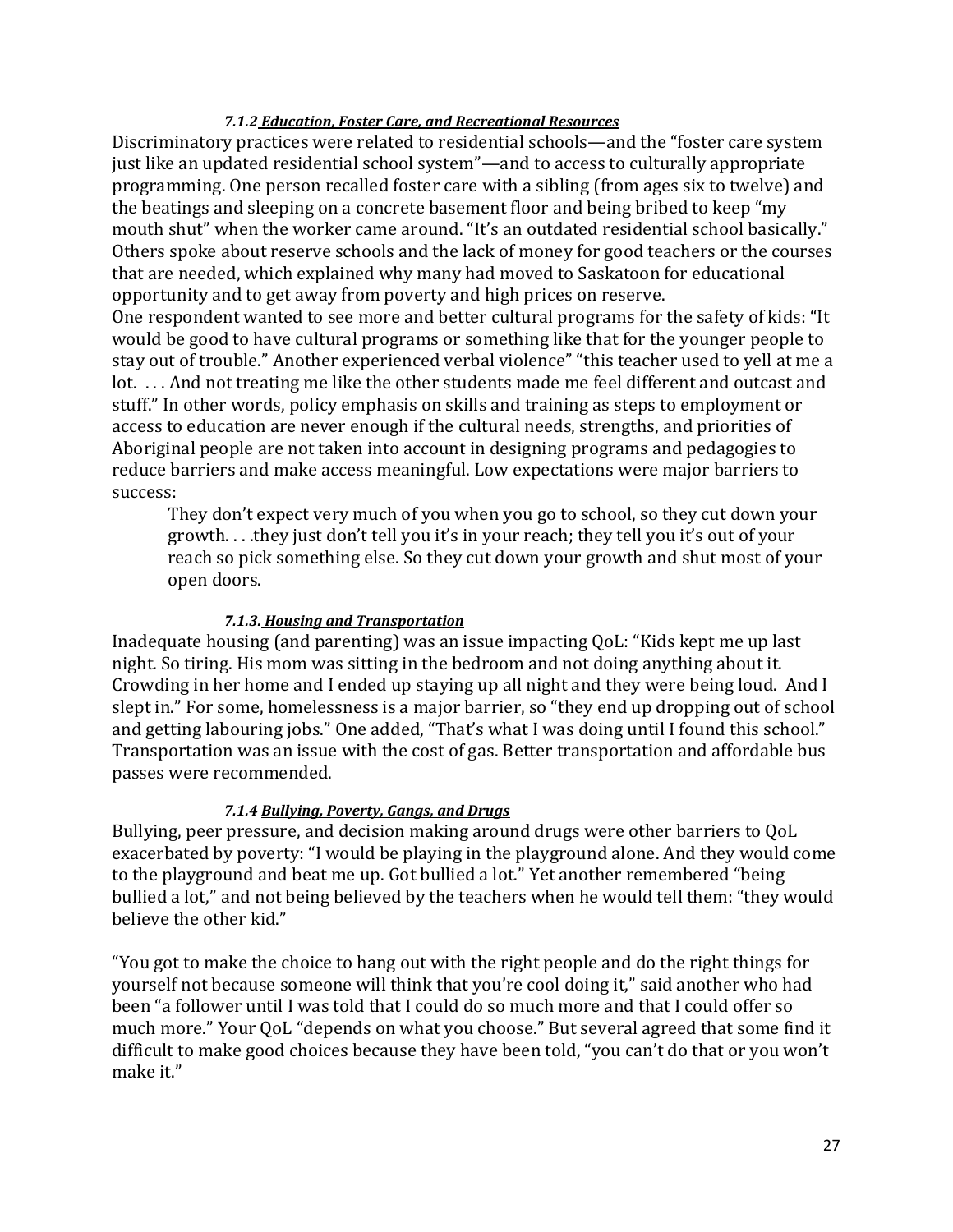In the case of gangs, the threat of violence adds layers of difficulty: "you have to do your time, or get beat up." And the police may not let you off the hook either:

the police are kind of looking over you. Like they think that you're still doing bad. . . They think that we're just all the same . . . . Like we are all drug dealers, gang bangers.

Like if you're a Native driving a nice car, then the police will look at them like 'You can't afford that,' but if it's a white person, it's like, 'Oh, yeh'.

Even when told otherwise, one insisted, "I just told myself that I can do it because I'm the one who's making that step and going to school, waking up early in the morning and being here so I can get my education and get the job I want when I'm older."

## *7.2 Factors that Enhance QoL*

As in the interviews, family, a sense of belonging, cultural traditions, treaty promises, education and employment, housing, and social spaces where people feel safe and welcomed, and the resources to participate (whether in work, sports, or education) were high on the list of responses. In particular, one participant identified education, family, and cultural identity as key to meaningful life choices:

What is important is . . .education, beliefs, my son, culture, staying away from peer pressure, making your own choices. Gaining support from your family.

## *7.2.1 Family, Culture, and a Sense of Belonging*

As one participant put it, "Feel safe .... yeah, safety is very important to quality of life." A community with QoL is one where "everybody helped without judging" and where people "worked together, " "stayed positive," and all have a "feeling of being welcome." Others added "everyone is friendly" and there is "more acceptance." As one put it, "First Nations people don't live outside community. Life is community. . . . Our culture is to look after our own . . . . Extended family is community."

#### *7.2.2 Education and Employment*

Many respondents listed education, staying in school, and finishing grade 12 as the way to "a really good job". And for several, Oskayak in particular was a source of security as well as education: "It feels a lot more safe" than in the broader community and an important source of acceptance. "Yeh, it is very culturally appropriate."

Another reinforced how Oskayak empowered and made "you feel like you do have a future." Another participant "felt like I was welcomed and they understood where I was coming from and what grounds I stood on. After I graduate there's a lot of doors that are going to open."

Education was an important source of opportunities for "doing what I want to do instead of looking around for work part time." Others equated education with freedom and quality of life. Another bore testimony to the "strength in this community to speak out and say that we won't take that discipline from police, we are deserving of education. . . we have strong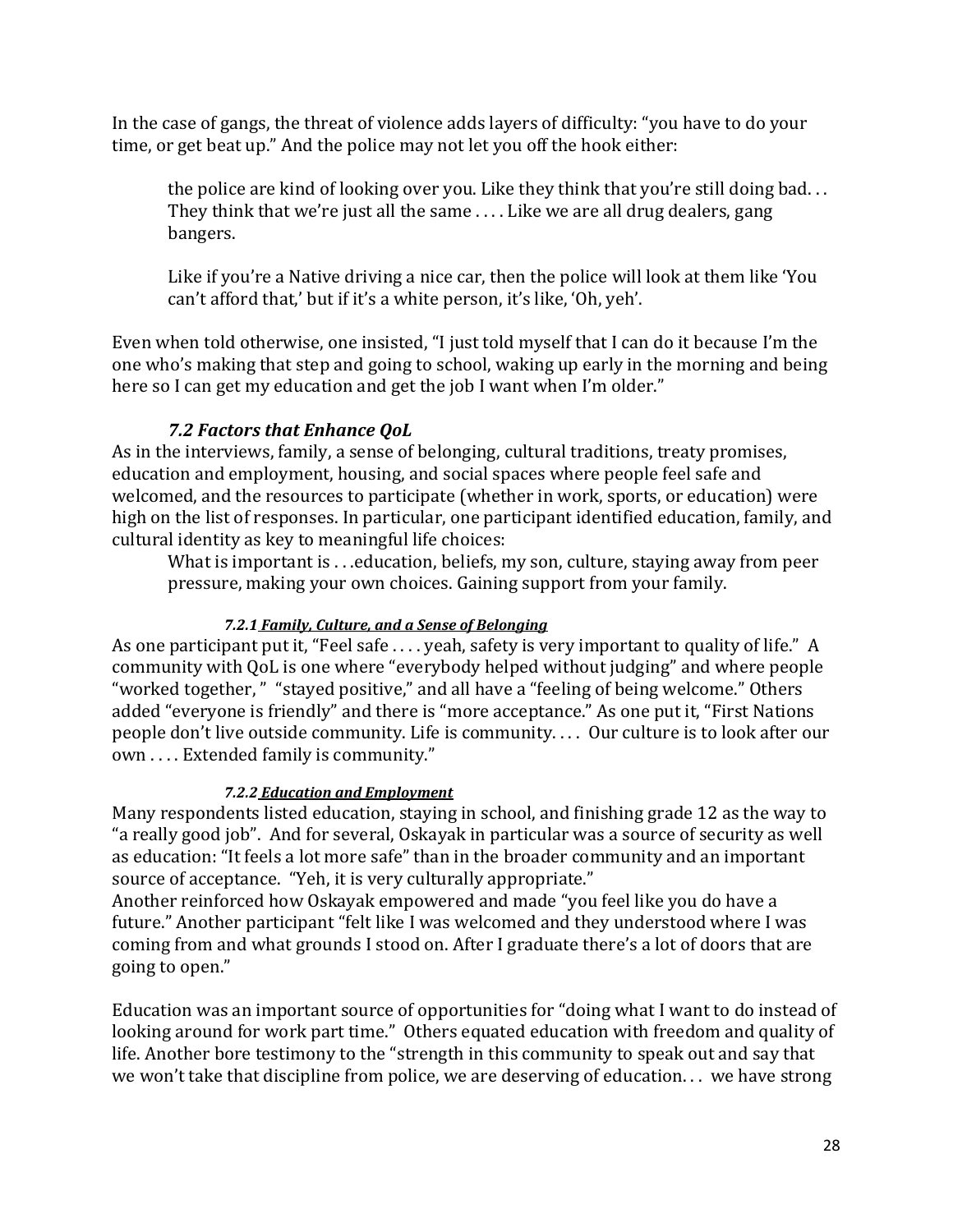First Nations youth coming up here that are ready to stand up. They value education and they value their voice. They've found their voice and that's going to change some things.

#### *7.2.3 Housing*

Living with "the fear that they don't have a home" in the context of housing that "is the most expensive thing out there" was a problem for individuals and for families. "\$1000 is a lot of money." By contrast, Saskatoon is a good place to live for those "who make a lot of money" and can live "in a good neighbourhood and have a good place to live."

## *7.2.4 Respecting Treaty Promises and Relationships*

Aboriginal rights and treaty promises were regarded as "really, really important . . . . Those are natural laws. Respect the land." Self-government was likewise "really important" so "That we get to decide, because if we didn't then the world would probably be destroyed . . . . And people that can relate to the way we think is a really good thing. I like how people can relate a lot to other people and how they want to save the world." According to another participant," if we had that [self-government] from the beginning, families would not have to go through residential schools and we would not have the problem that we have." Several claimed the government was not doing enough and should "set a good example." According to another participant, government is not respecting treaties and is "all about money; they are not thinking about what's going to happen to the earth. Like all the pipelines, oil, and fracking."

Others resented government "making decisions without us consenting" and felt "it should be up to us, not up to the government." Pinehouse decided as they did on the uranium waste storage because they were offered "a huge amount of money" and they are "a poor area" and "it's really split up the community."

Respectful relationships would be key: "Treat people the way you want to be treated." And culture can be a powerful source of teaching: "poster, art, music" because "we're not giving up our treaty rights and there's always arguments about it" and people saying "that happened so long ago you should just forget about it." They want Aboriginal Peoples to be just like the rest of them, but "we're not." It may be "uncomfortable for a while" as people are speaking out, but there are also "good people out there no matter what your background is." In Geneva people thought everything was paid for on reserve and life was good. "Well our kids spoke out and said, "Oh no. Actually it's like living in the Third World." "Educate the ignoramuses," said another explaining that it was "just a fancy word for ignorance." First Nations organizations such as Friendship Centres and White Buffalo had key roles in educating all and sharing cultural knowledge, as well as in supporting Aboriginal peoples. And schools "should teach more about First Nations so that they have a better understanding of us."

"It's up to us to make that choice and decision, to stand up for what we know is right or wrong, speak out and use our voices because we're youth right now but as we get older we can still pass the knowledge we have to the younger ones," another commented. "Everyone has a choice and a right, and it's in the treaty and it needs to be there."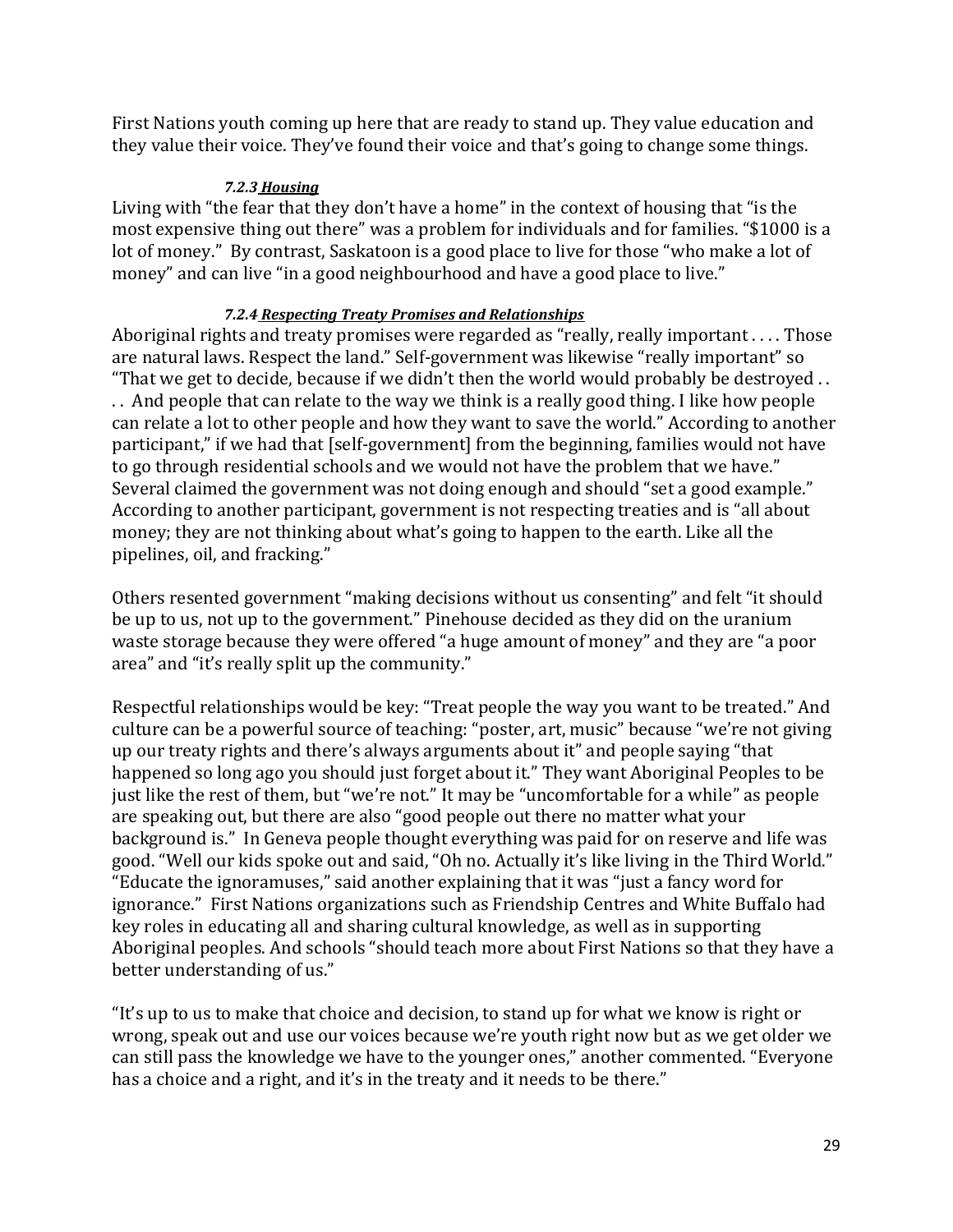## *8. CONCLUSIONS AND RECOMMENDATIONS*

Despite federal, provincial, and municipal governments' explicit commitments and the efforts of educational, health and other institutions to address the social imperative of improving the QoL of Aboriginal peoples, significant barriers remain. Study after study confirms significant gaps in QoL of various socio-economic groups in Canada and underlines the disproportionate impact on Aboriginal peoples in health, education, employment, poverty rates as well as their over-representation in the criminal justice system. Studies similarly disclose a perception gap between Aboriginal and non-Aboriginal peoples on the relative QoL of different populations and on the importance of Aboriginal and treaty rights. Recognizing the importance of treaty promises and Aboriginal rights as well as the unique impacts of colonization on Aboriginal life is critical to undoing entrenched frameworks, rebuilding relationships, enhancing individual and institutional capacities to improve Aboriginal QoL, and achieving a just society in which the capacities and contributions of all citizens count.

This study of the lived experiences of urban Aboriginal peoples residing in Saskatoon aims to enhance understanding and foster policy and other change in order to help improve QoL. To that end, this research study adopts a decolonizing approach and emphasizes postcolonial obligations, exploring the adequacy of current policy priorities and issues related to colonial and decolonizing legacies. In particular, it unpacks colonial history to expose how colonial ideology and institutions shaped Canada to the social, economic, and political advantage of the dominant group and to the serious disadvantage and impoverishment of Aboriginal peoples. It also traces relations among capitalism, colonialism, and constructions of race that combined to rationalize the exploitation of Aboriginal peoples and blame the victims understood as needing assimilation into the mainstream in order to succeed. And it records Aboriginal understandings of treaty, constitutional, statutory, and normative frameworks that may be significant for QoL issues in Saskatoon. Treaties 2, 4, 5, 6, 8, & 10, for instance, include guarantees of Aboriginal rights to spirituality, education, employment, living conditions, and equality.

The outcomes of the research may serve as a catalyst for renewed discussion about the obligations of various levels of government to maintain the rights laid out in treaties for urban Aboriginal peoples. When the Aboriginal population is one of the youngest and fastest growing demographics of the Canadian population and the proportion of Aboriginal peoples living in cities is projected to grow, all Canadians have an interest in substantial changes in policies, programs, and practices to improve QoL for Aboriginal peoples.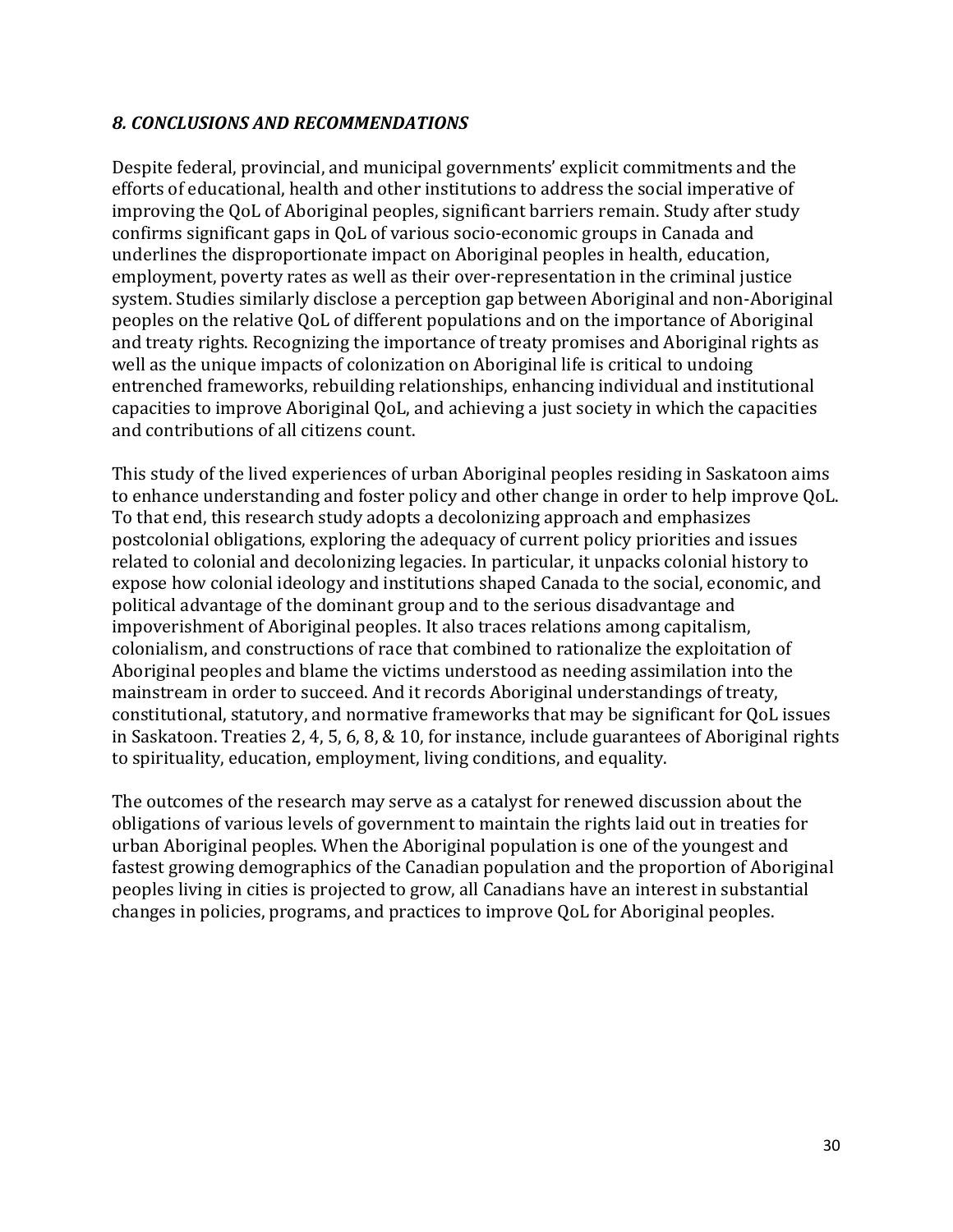## *8.1 Overview of Major Findings*

Importantly, findings underline the need to focus not only on meeting basic survival needs of Aboriginal persons, but also on their cultural and spiritual needs which are the foundation of QoL. In fact, as few as 6-11% reported their physical, mental, emotional, and spiritual well-being as excellent.

Thus, survey findings suggest that improving the quality of life of urban Aboriginal people depends extensively on improvements in, among other things, these important factors:

- Increasing education and training
- Improving the justice system
- Increasing understanding of Aboriginal culture and rights
- Increasing employment opportunities
- Increasing community/social service funding
- Increasing culture and spiritual places

These emphases are confirmed and elaborated by the responses and recommendations made by those who participated in the interview and focus group processes.

Discrimination, the legacies of residential schools, and social problems marginalized urban Aboriginal people, decreased social inclusion, and even alienated them from their own culture and traditional teachings. Labelling, stereotyping, bullying, gangs, policing and negative media were widely reported as having an adverse effect on QoL. Racialized violence was one consequence experienced by some who found little solace in the justice system.

Several factors appear on both lists (of inhibitors and enhancers of QoL). Just as culturally appropriate education can be helpful to QoL, education has also been a major barrier for those who experience it as an unsafe, even violent, place of low expectations, few resources, and little respect.

A sense of community and belonging, family and friends, traditional teachings and culture, treaty and Aboriginal rights, and respect, as well as Aboriginal social spaces in the form of Aboriginal Friendship Centres were deemed beneficial socially, culturally, and personally and importantly related to access to education and employment.

If QoL is related to socio-economic status, it is also related to treaty promises that, like meaningful education, mean hope to fulfil aspirations to improve QoL. "Making your own choices" was for one young person related to "education, beliefs, culture" and "gaining support from your family." As another put it, "First Nations people don't live outside community. Life is community . . . . Our culture is to look after our own . . . . Extended family is community."

Others were clear that respecting treaty relationship and Aboriginal rights is at the heart of renewed relationships in Canada—and to enhancing our collective ability to protect the planet and ensure the capacities and contributions of all Canadians are nourished and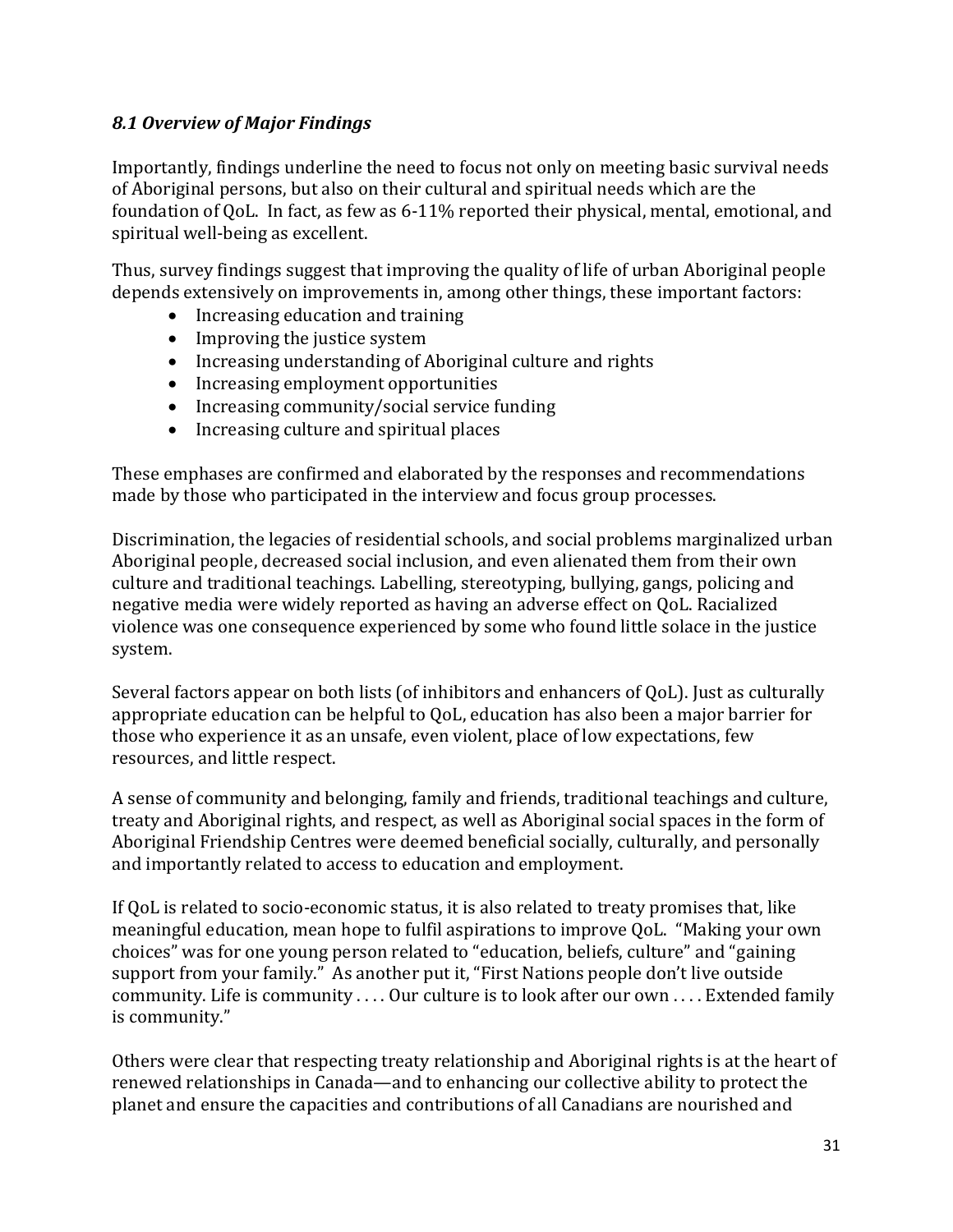celebrated. Although many still think Aboriginal peoples should be just like other Canadians, resist what they call "special rights," and support funding cuts to Aboriginal organizations, this is to deny the unequal effects of colonial history. Recognizing that it could be uncomfortable for a time, others felt the conversation had to begin in order to end the ignorance that is so oppressive and destructive to all.

# *8.2 Recommendations for Improving QoL*

- Anti-racist education initiatives need to be better coordinated and resourced (including Treaty education, cultural diversity, and Aboriginal awareness training)
- Policy on education and skills training should adopt a cultural and decolonizing lens to ensure that education and employment opportunities are meaningful and necessary resources are in place.
- School boards and postsecondary institutions need to build their capacities to meet obligations and opportunity to deliver culturally appropriate and empowering education (both content and delivery methods).
- Employment strategies need to focus as much on the readiness of the workplace to make the most of Aboriginal capacities as on the readiness of Aboriginal people for the workplace.
- Urban Aboriginal organizations such as Friendship Centres need enhanced support to provide the sort of safe social spaces and community services so necessary to QoL.
- Affordable housing requires a coordinated approach across levels of government to create welcoming, respectful neighbourhoods.
- The Criminal justice system needs to build on and implement more effectively efforts such as the Gladue decision (and related reports) to address the overrepresentation of Aboriginal peoples.

# *8.3 Entitlements Related to QoL for Aboriginal People*

Respecting the numbered treaties, the Charter of Rights and Freedoms, and other national and international statutory, policy, or normative frameworks reinforces obligations of all orders of government to improve the Quality of Life of urban Aboriginal people.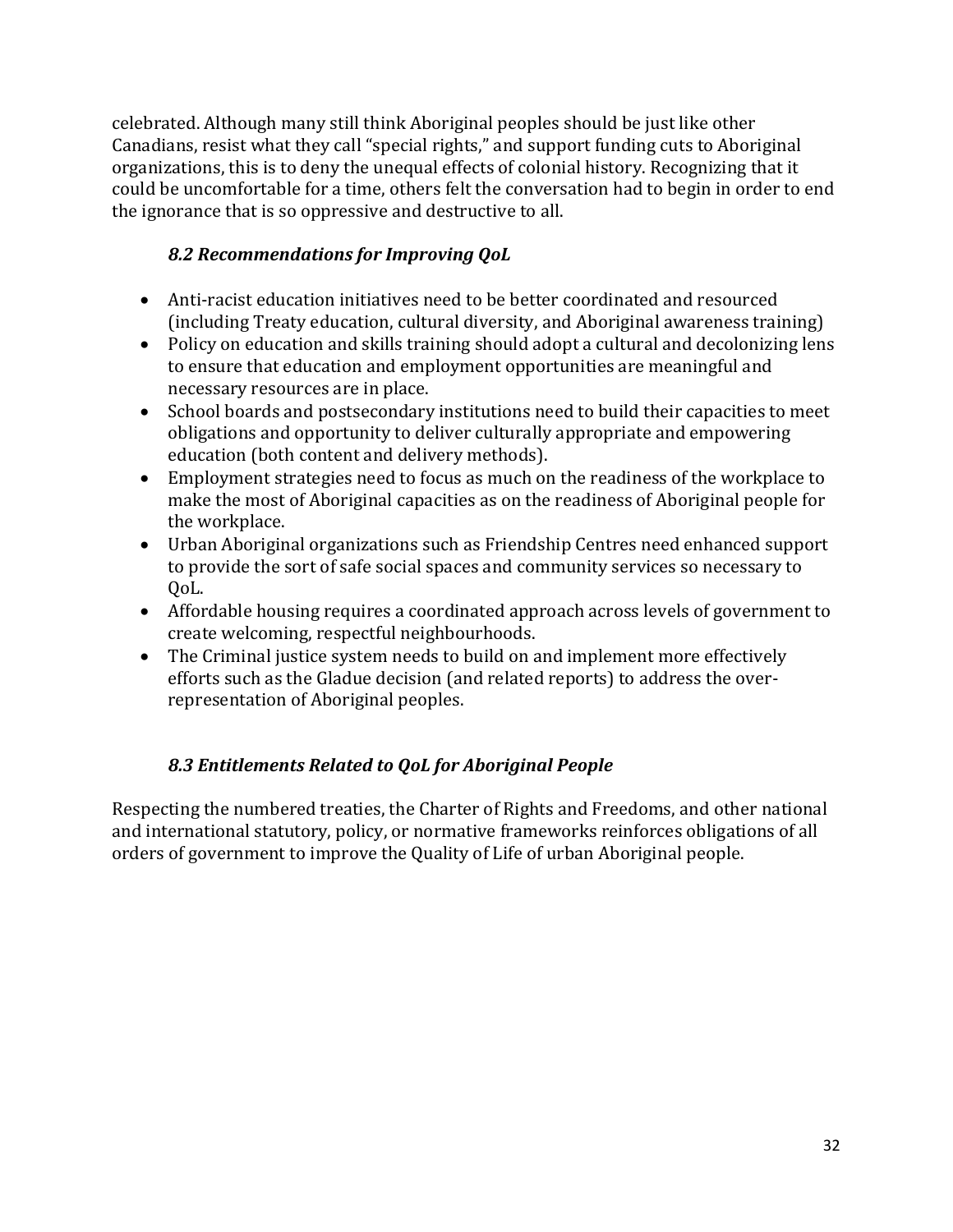## *8.4 Knowledge Mobilization Activities*

All findings from the study will be disseminated to policy makers and the public. In particular, our dissemination plan includes the following:

- Community consultation
- Technical report posted on CUISR website
- Master's thesis (the Steering Committee approved the use of the research as the basis of the student researcher (Rose Antsanen's) thesis
- (Social) media strategy
- Policy table engagement (CUISR is a member of the Saskatoon Intersectoral Committee, for instance)
- Co-authored journal articles, including one to be submitted to the special issue on of the *Engaged Scholar Journal: Community-engaged Research, Teaching,* and learning and others to be submitted to *Canadian Journal of Native Studies,* and *Aboriginal Policy Studies*
- Conference presentations the first of which was within the CUISR conference Quality of Life: Towards Sustainable Community Futures, May 15-16, 2014

The goal of the research dissemination initiatives is to contribute to the ongoing work on quality of life, Aboriginal justice, and social and economic development both in urban and rural areas. Toward that end, the dissemination initiatives are intended to foster additional research partnerships and to stimulate thinking about the types of issues and options that should be considered in developing policies and programs that will have a positive effect on the QoL of Aboriginal people in urban areas and beyond. One of the important things for those devoted to improving the QoL of Aboriginal people is that the basis for proactive action on initiatives that contribute to the QofL of Aboriginal people is rooted in the dual pillars of a wide range of rights and moral obligations for a portion of the population that has been dubbed as 'citizens plus', rather than 'citizens minus' in the seminal historic report produced nearly half century ago that focused attention on the QoL challenges faced by Aboriginal peoples and the clarion for proactive and constructive actions for the first time in modern history (Hawthorn 1966; Cairns 2000). The echoes of that clarion call still resonate because many Aboriginal people still face challenges to their QoL. Consequently, despite any progress that may have been made during the past half century, much more work remains to be done in improving the QoL of many Aboriginal peoples in urban as well as rural areas.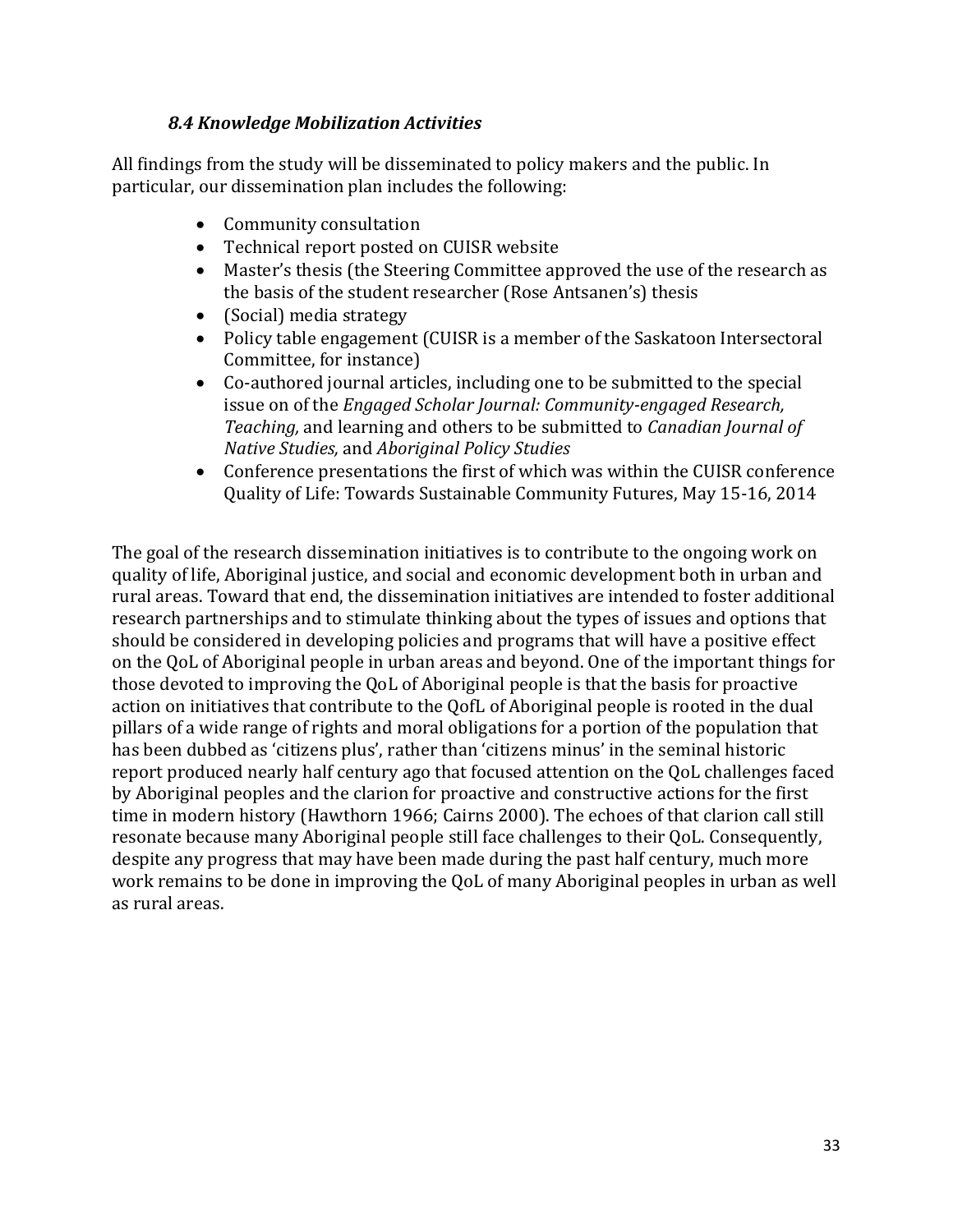## **Acknowledgements**

We gratefully acknowledge the contributions of our partners, Brad Bird (Saskatoon Urban Aboriginal Strategy), Harry Lafond (Office of the Treaty Commissioner), and Darlene Lanceley (Saskatchewan Indian Institute of Technologies), CUISR Strategic Research Coordinator Jethro Cheng, and of Saskatchewan Indian Institute of Technologies, Saskatoon Indian and Métis Friendship Centre, the Greater Saskatoon Catholic School, and Oskayak High School for hosting interviews and focus groups. Finally we acknowledge with gratitude all who so generously participated in our online survey and in interviews and focus groups.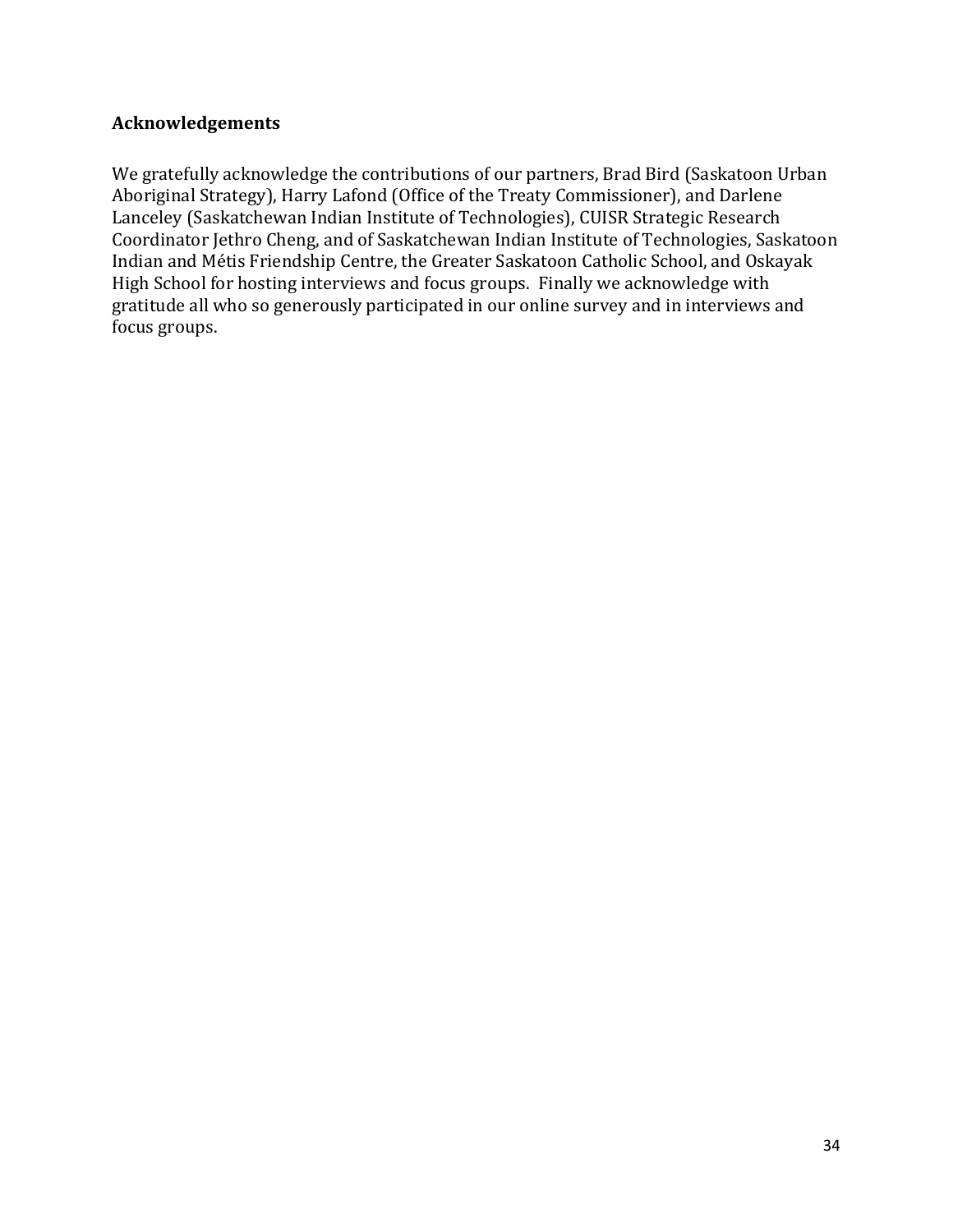#### **REFERENCES**

- Anaya, J. (2013, October 15). United Nations Special Rapporteur on the rights of indigenous peoples: Statement upon conclusion of the visit to Canada. Retrieved from unsr.jamesanaya.org/statements/statement-upon-conclusion-of-the-visit-to-Canada
- Antsanen, R., & Hansen, J. G. (2012). Stories of culture and justice in the North. In S. Matheson & J. Butler (Eds.). *The fictional North: Ten discussions of stereotypes and icons above the 53rd Paralle*l. (pp. 7-16). Newcastle upon Tyne: Cambridge Scholars Publishing.
- Battiste, M. (Ed.). (2000). *Reclaiming Indigenous voice and vision.* Vancouver: University of British Columbia Press.
- Battiste, M. (2013). *Decolonizing education: Nourishing the learning spirit.* Saskatoon: Purich Publishing Ltd.
- Battiste, M., & Henderson, J.Y. (2000). *Protecting Indigenous knowledge and heritage: A global challenge.* Saskatoon: Purich Publishing Ltd.
- Bourassa, C. (2008). The impact of socio-economic status on Métis health: A brief introduction for community. Retrieved from http://www.naho.ca/documents/metiscentre/english/Research\_ImpactofSocioeco nomicstatusonmetishealth\_000.pdf
- Bridges and Foundations Project on Urban Aboriginal Housing. (2014). Background Information on Bridges and Foundations: CURA. Retrieved from <http://bridgesandfoundations.usask.ca/background/>
- Bridges and Foundations Project on Urban Aboriginal Housing. (n.d.). Final Report. Retrieved from [http://bridgesandfoundations.usask.ca/reports/BF\\_Final\\_Report.pdf](http://bridgesandfoundations.usask.ca/reports/BF_Final_Report.pdf)
- Cairns, A. (2000). *Citizens Plus: Aboriginal Peoples and the Canadian State*. Vancouver: University of British Columbia Press.
- Canadian Bar Association (2012) Aboriginal Law, British Columbia Branch. Retrieved from http://cbabc.org/For-the-Public/Dial-A-Law/Scripts/Your-Rights/237
- Canadian Index of Wellbeing. (2012). *How are Canadians really doing? The 2012 CIW Report.* Waterloo, ON: Canadian Index of Wellbeing and University of waterloo.
- Cardinal, H., & Hildebrandt, W. (2000). *Treaty elders of Saskatchewan: Our dream is that our peoples will one day be clearly recognized as nations.* Calgary: University of Calgary Press.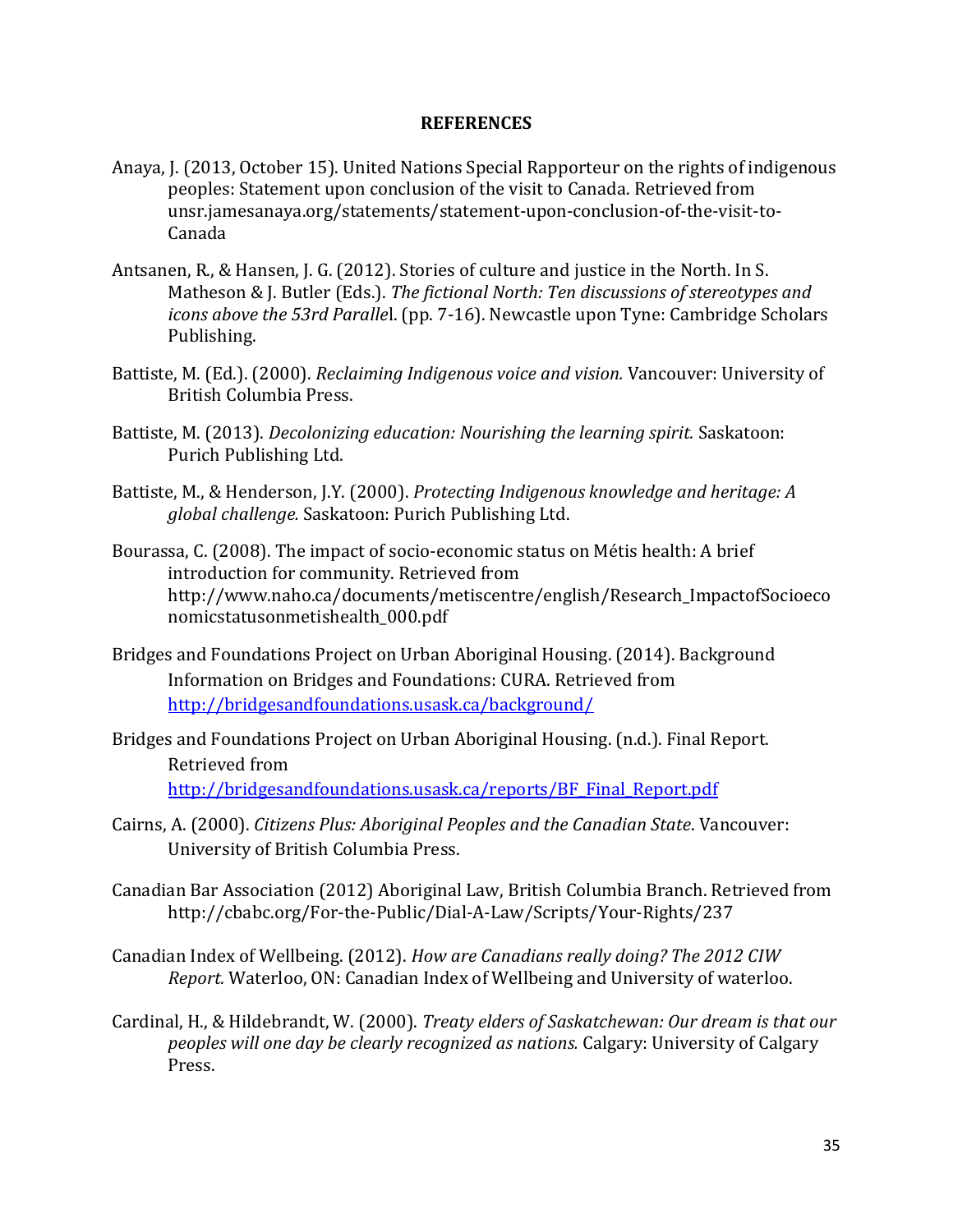- Carter, T. (2004) "Scoping" research on issues for municipal governments and Aboriginal People living within their boundaries. Retrieved fro[mhttp://www.urbancentre.utoronto.ca/pdfs/elibrary/Carter\\_Aboriginal-Issues-](http://www.urbancentre.utoronto.ca/pdfs/elibrary/Carter_Aboriginal-Issues-Li.pdf)[Li.pdf](http://www.urbancentre.utoronto.ca/pdfs/elibrary/Carter_Aboriginal-Issues-Li.pdf)
- Centre for Research and Information in Canada (CRIC). (2003). *Portraits of Canada 2003 Survey.* Retrieved from [www.cric.ca](http://www.cric.ca/)
- Chopin, N., Holden, B., Muhajarine, N., & Popham, J. (2010). *Ten Years of Quality of Life in Saskatoon: Summary of Research 2010 Iteration.* Saskatoon: Community-University Institute for Social Research
- Chopin, N., Holden, B., Muhajarine, N. and Popham, J. (2011). *2010 Quality of Life Research Summary*. Saskatoon: Community-University Institute for Social Research.
- Commission on First Nations Nations and Métis Peoples and Justice Reform. *Final Report. Vol. I: Legacy of Hope: An Agenda for Change.* Saskatoon: The Commission.
- Costanza, R, Fisher, B., Ali, S., Beer, C., Bond, L., Boumans, R., Danigelis, N.L., Dickinson, J., Elliott, C., Farley, J., Elliott Gayer, D., MacDonald Glenn, L., Hudspeth, T.R., Mahoney, D.F., McCahill, L., McIntosh, B., Reed, B., Turab Rizvi, A., Rizzo, D.M., Simpatico, T., & Snapp, R. (2008). An integrative approach to quality of life measurement, research, and policy. *S.A.P.I.EN.S*., *1*, 11-15. Retrieved from *<http://sapiens.revues.org/169>*
- Creswell, J. W. (1998). Qualitative inquiry and research design: Choosing among five traditions. Thousand Oaks, CA: Sage.
- Cuthand, D. (2005). *Tapwe: Selected columns of Doug Cuthand.* Penticton, BC: Theytus Books Ltd.
- Deer, F. (2009) "Aboriginal students and the delivery of citizenship education," *Canadian and International Education / Education canadienne et internationale*: Vol. 38: Iss. 2, Article 3. Available at: http://ir.lib.uwo.ca/cie-eci/vol38/iss2/3

Denzin, N. K. (1989). *Interpretive interactionism*. Newbury Park, CA: Sage.

- Environics Institute. (2010). *Urban Aboriginal Peoples Study: Main Report*. Toronto: The Interprovincial Group. Retrieved from http://www.northcentralsharedfacility.ca/docs/Urban%20Aboriginal%20Peoples %20Study-Environics%202010.pdf
- Faludy, G. (1983). Convocation Address. In I. M. Findlay, et al. (Eds). *Introduction to literature.* 4th ed. (pp. 40-43). Toronto: Harcourt Canada.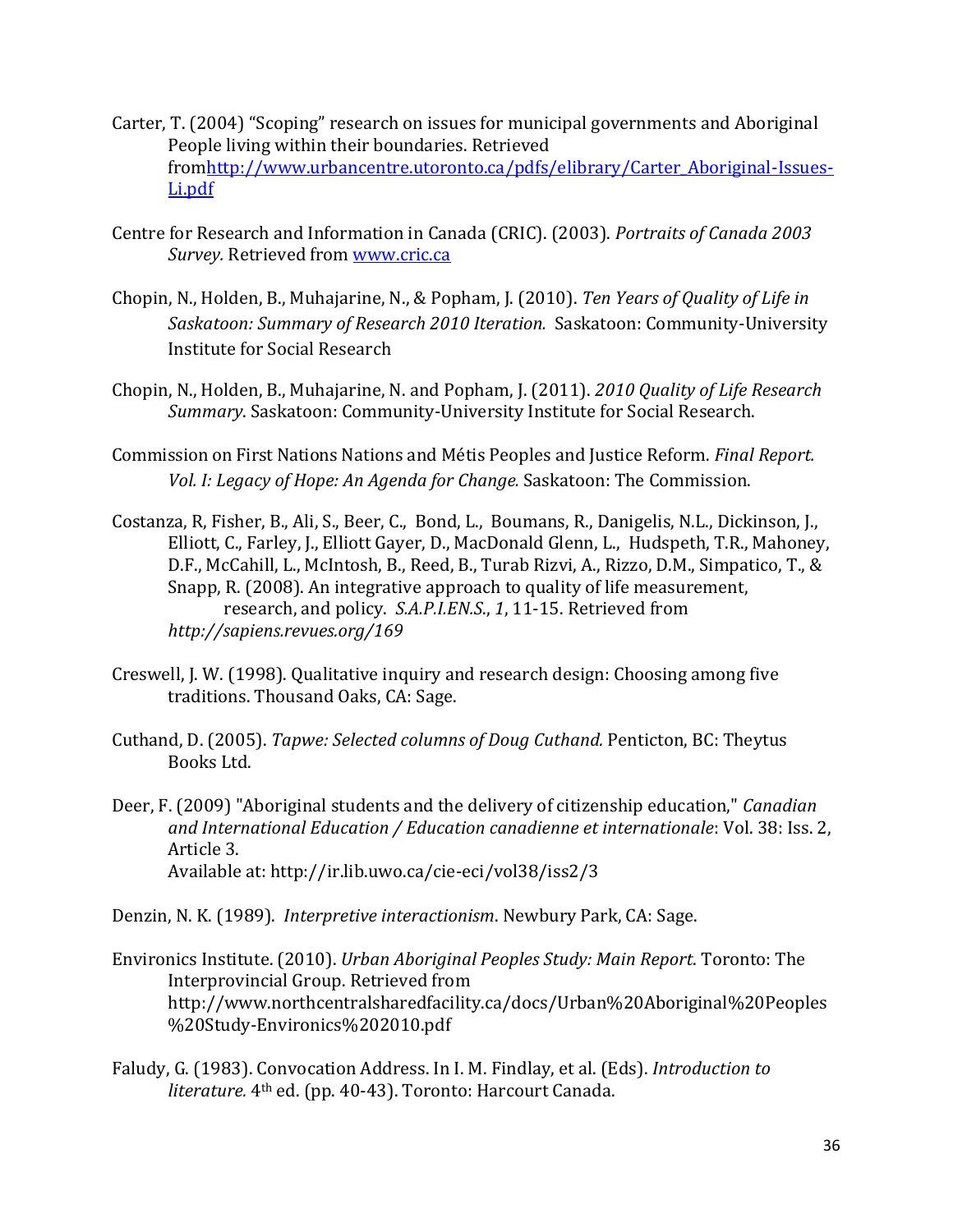- Federation of Canadian Municipalities. (2006). *Quality of Life in Canadian Communities: Dynamic Societies and Social Change, theme report #2*. Ottawa: The FCM Quality of Life Reporting System.
- Findlay, I. M. (2001). Discourse, difference, and confining circumstances: The case of *R. v. Gladue* and the "Proper Interpretation and Application of s.718.2(e) of the *Criminal Code," Law's Cultural Mediations*, special issue of *Griffith Law Review,* ed. William MacNeil and Peter Hutchings, 10.2 (2001): 225-39.
- Findlay, I. M.. Popham, J., Ince, P., & Takahashi, S. (2013). *Through the eyes of women: What a co-operative can mean in supporting women during confinement and integration.* Saskatoon, SK: Centre for the Study of Co-operatives and Community-University Institute for Social Research, University of Saskatchewan
- Findlay, I.M., Ray C., and Basualdo, M. (2011). Research as Engagement: Rebuilding the Knowledge Economy of the Northern Trappers Association Co-operative. In Peter V. Hall and Ian MacPherson (Eds.), *Community-University Partnerships: Reflections on the Canadian Social Economy Experience* (pp. 141-158)*.* Victoria: University of Victoria.
- Findlay, I. M., & Weir, W. (2004). Aboriginal justice in Saskatchewan 2002–2021: The benefits of change. In *Legacy of Hope: An Agenda for Change. Volume 1, Final Report* (pp. 9-1 – 9-161). Saskatoon: The Commission on First Nations and Métis Peoples and Justice Reform.
- Findlay, I. M., & Wuttunee, W. (2007). Aboriginal women's community economic development: Measuring and promoting success. *IRPP Choices, 13* (4), 1-26.
- Green, R. (1998). *Justice in Aboriginal communities: Sentencing alternatives.* Saskatoon: Purich Publishing.
- Hamilton, A, C., & Sinclair, C. M. (1991). *Report of the Aboriginal Justice Inquiry of Manitoba.*  3 vols. Winnipeg: Province of Manitoba.
- Hansen, J. G. (2013). *Swampy Cree justice: Researching the ways of the People*. 2nd edition Vernon, BC, Canada: J. Charlton Publishing Ltd.
- Hansen, J. G. & Antsanen, R. (2012). The pedagogy of Indigenous restorative justice. *The Quint: An interdisciplinary quarterly from the north, 5*(129-40.),
- Hansen, J.G., Booker, T.A., & Charlton, J.E. (2014). *Walking with Indigenous philosophy: Justice and addictions recovery.* 2nd Edition. Vernon, BC, Canada: J. Charlton Publishing Ltd.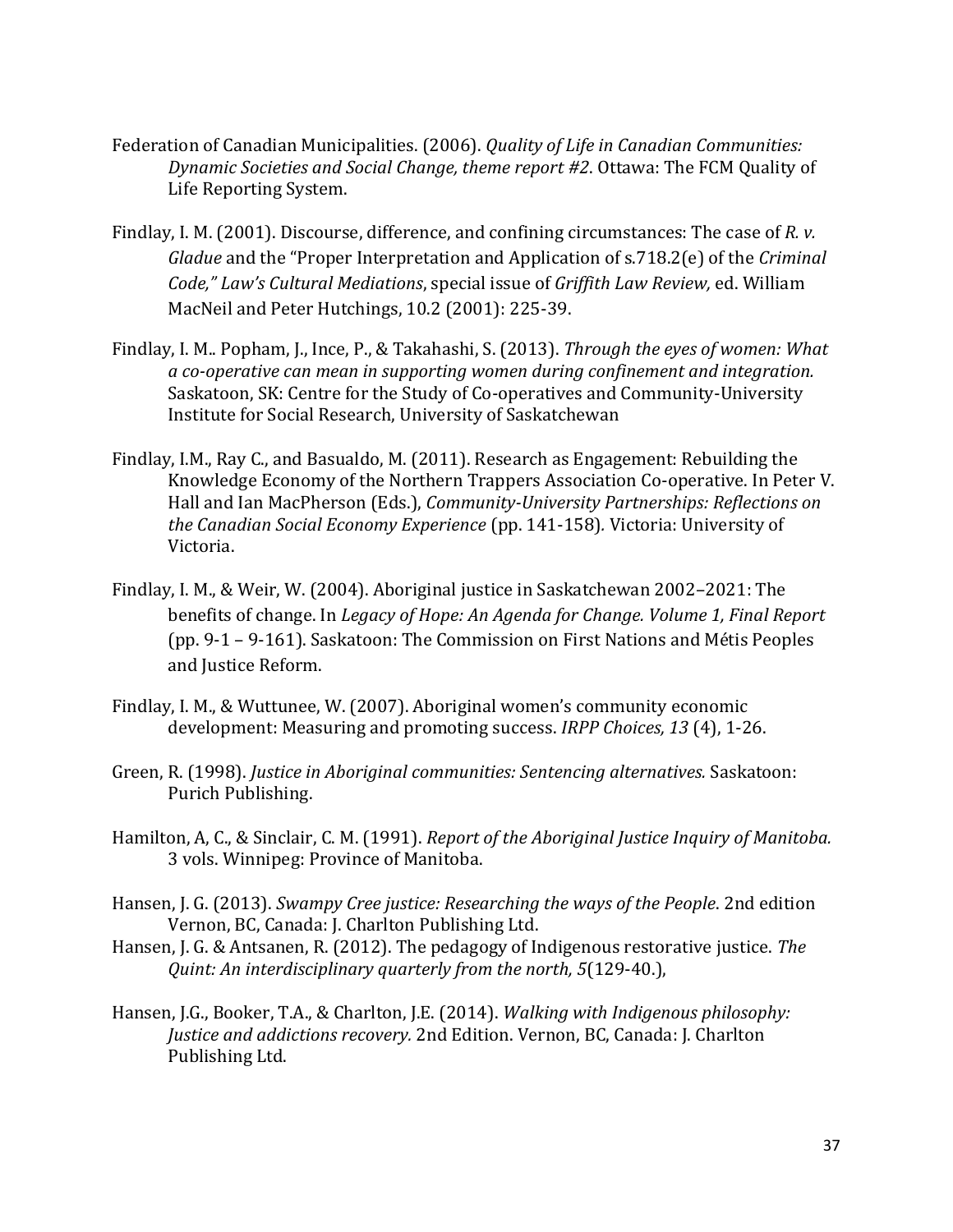- Hawthorn, H. B. (1963). *A Survey of the Contemporary Indians of Canada: Economic, Political, Educational Needs and Policies*. Department of Indian Affairs Canada. Retrieved from http://caid.ca/HawRep1a1966.pdf
- Henderson, J. Y. (2006). *First Nations jurisprudence and Aboriginal rights: Defining the just society.* Saskatoon: Native Law Centre, University of Saskatchewan.
- Henderson, J. Y. (2008). *Indigenous diplomacy and the rights of peoples: Achieving UN recognition.* Saskatoon: Purich Publishing Ltd.
- Howe, E. (2011). *Bridging the Aboriginal education gap in Saskatchewan*. Saskatoon: Gabriel Dumont Institute. Retrieved from <http://www.nwtopportunities.com/sites/default/files/educationemployment.pdf>
- Howe, E. (2012). *Employment of First Nations People: Saskatchewan lags behind.* Saskatoon: Federation of Saskatchewan Indian Nations.
- Jaine, L. (1993). *Residential schools: The Stolen Years.* Saskatoon: University Extension Press, University of Saskatchewan.
- Lendsay, K. (2011, April 7). Aboriginal inclusion wise policy. *Saskatoon StarPhoenix,*  retrieved from [http://www2.canada.com/saskatoonstarphoenix/news/forum/story.html?id=07e5](http://www2.canada.com/saskatoonstarphoenix/news/forum/story.html?id=07e53e4e-8fec-49c7-b298-eb1d9ab1d0da&p=2) [3e4e-8fec-49c7-b298-eb1d9ab1d0da&p=2](http://www2.canada.com/saskatoonstarphoenix/news/forum/story.html?id=07e53e4e-8fec-49c7-b298-eb1d9ab1d0da&p=2)
- Lerat, H., & Ungar, L. (2005). *Treaty promises, Indian reality: Life on a reserve.* Saskatoon: Purich Publishing.
- Lightning, W. (1992). *Compassionate mind: Implications of a text written by Elder Louis Sunchild.* MEd thesis. Edmonton: University of Alberta.
- Malenfant, E.C. and Morency, J. (2011) *Population Projections by Aboriginal Identity in Canada, 2006-2031*. Ottawa: Ministry of Industry.
- McMurtry, J. (1998). *Unequal freedoms: The global market as an ethical system*, Toronto: Garamond Press.
- Muhajarine, N., Holden, B., McCrosky, J., & Disano, J. (2013). *Thirteen Years of Quality of Life in Saskatoon: Summary of Research.* Saskatoon: Community-University Institute for Social Research.
- Picard, A. (2012) *Harper's disregard for aboriginal health*. The Globe and Mail. Available online. Retrieved (June 23, 2013). [http://www.theglobeandmail.com/life/health](http://www.theglobeandmail.com/life/health-)and-fitness/harpers-disregard-for-aboriginal-health/article4223490/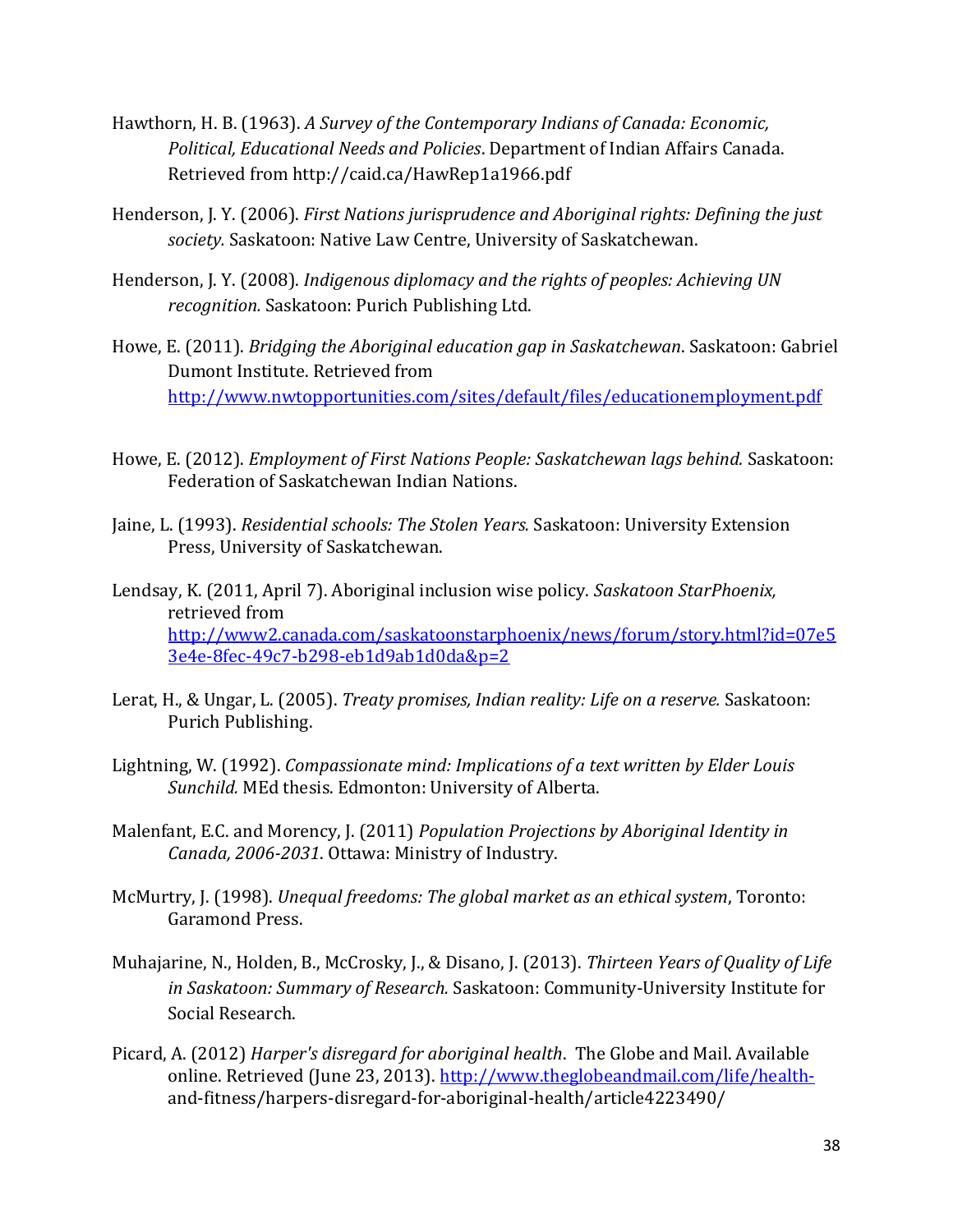- Prime Minister's Office (PMO). (2011). Statement by the Prime Minister of Canada on National Aboriginal Day, June 21. Retrieved from celebrationofwomen.org/2011/06/pmo-prime-minister-of-canada-on-nationalaboriginal-day/
- Ravelli, B., & Webber, M. (2010). *Exploring sociology: A Canadian perspective.* Toronto: Pearson Education Canada.
- Ross, R. *Returning to the teachings: Exploring Aboriginal justice.* Toronto: Penguin Books.
- Royal Commission on Aboriginal Peoples. (RCAP). (1996). *Report.* 5 vols. Ottawa: Minister of Supply and Services Canada.
- Saskatchewan, Government. (2014). *Resources for First Nations and Métis Citizens*. Retrieved from https://www.saskatchewan.ca/live/first-nations-citizens
- Sensoy, Ö., & DiAngelo, R. (2012). *Is everyone really equal? An introduction to key concepts in social justice education*. New York: Teachers College Press.
- Settee, P. (2013). *Pimatisiwin: The good life, global indigenous knowledge systems.* Vernon, BC: J. Charlton Publishing Ltd.
- Smith, L. T. (1999). *Decolonizing methodologies: Research and Indigenous peoples.* London and New York: Zed Books.
- Stuart, B., & Pranis, K. (2006). Peacemaking circles: Reflections on principal features and primary outcome. In D. Sullivan & L. Tifft (EDs.), *Handbook of restorative justice: A global perspective.* New York: Routledge.
- Truth and Reconciliation Commission of Canada. (2012). *Interim Report: The Truth and Reconciliation Commission of Canada.* Winnipeg: The Truth and Reconciliation Commission.
- University of Saskatchewan. (2012). University of Saskatchewan installs Ilene Busch-Vishniac as ninth president and vice-chancellor. Retrieved from [http://words.usask.ca/news/2012/10/27/university-of-saskatchewan-installs](http://words.usask.ca/news/2012/10/27/university-of-saskatchewan-installs-ilene-busch-vishniac-as-ninth-president-and-vice-chancellor/)[ilene-busch-vishniac-as-ninth-president-and-vice-chancellor/](http://words.usask.ca/news/2012/10/27/university-of-saskatchewan-installs-ilene-busch-vishniac-as-ninth-president-and-vice-chancellor/)
- Venne, S. H. (1998). *Our elders understand our rights: Evolving international law regarding Indigenous rights.* Penticton, BC: Theytus Books Ltd.
- Walker. R., (2008), Improving the interface between urban municipalities and Aboriginal communities. *Canadian Journal of Urban Research, 17,* 20-36.